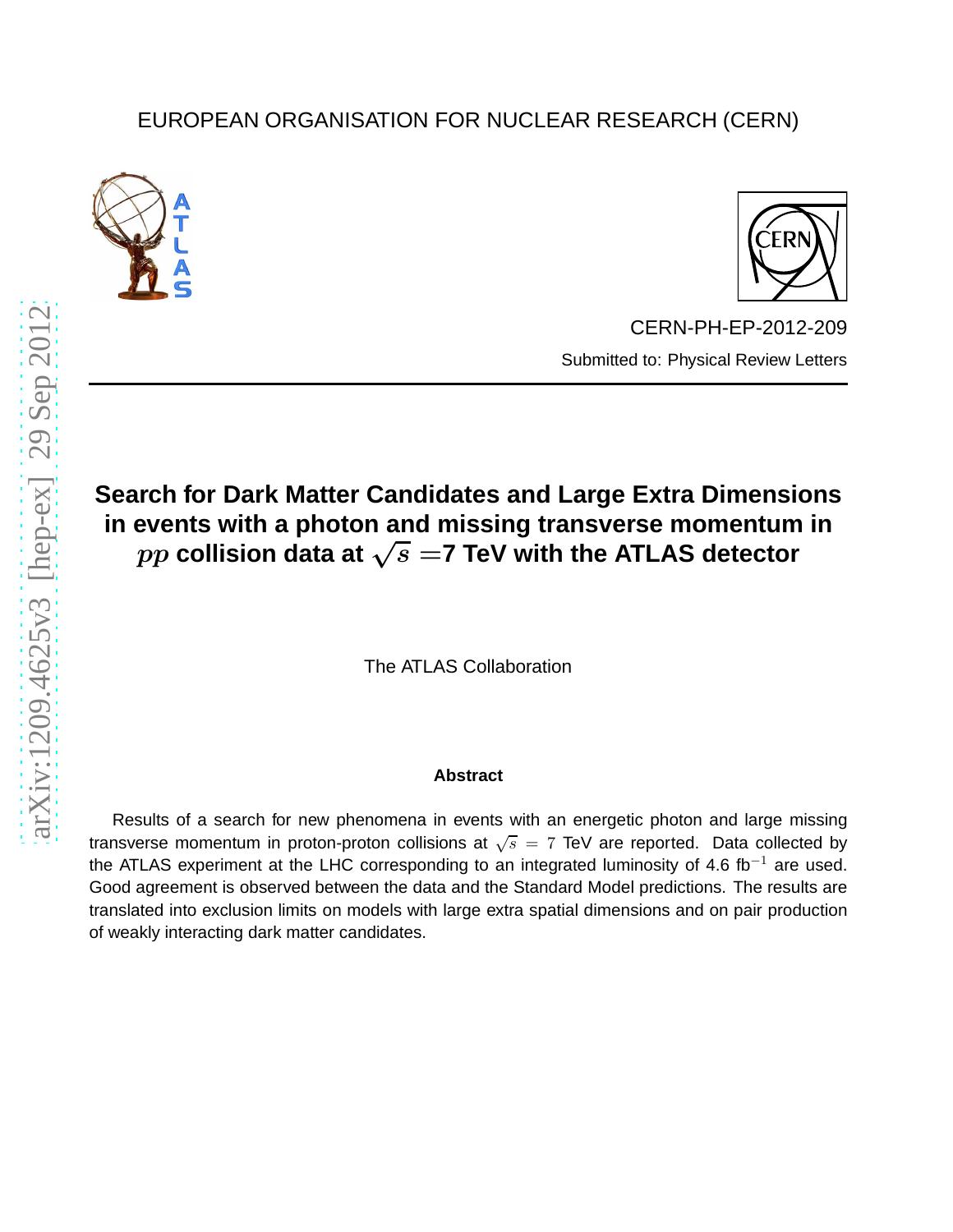## Search for Dark Matter Candidates and Large Extra Dimensions in events with a photon and missing transverse momentum in pp collision data at  $\sqrt{s}$  =7 TeV with the ATLAS detector

The ATLAS Collaboration

Results of a search for new phenomena in events with an energetic photon and large missing transverse momentum in proton-proton collisions at  $\sqrt{s} = 7$  TeV are reported. Data collected by the ATLAS experiment at the LHC corresponding to an integrated luminosity of 4.6 fb<sup>−</sup><sup>1</sup> are used. Good agreement is observed between the data and the Standard Model predictions. The results are translated into exclusion limits on models with large extra spatial dimensions and on pair production of weakly interacting dark matter candidates.

PACS numbers: 14.70.Kv, 13.85.Rm, 13.85.Qk, 14.80.Rt, 14.70.Bh

Events with an energetic photon and large missing momentum in the final state constitute a clean and distinctive signature in searches for new physics at colliders. In particular, monophoton and monojet final states have been studied  $[1-8]$  in the context of searches for supersymmetry and large extra spatial dimensions (LED), aiming to provide a solution to the mass hierarchy problem, and the search for weakly interacting massive particles (WIMPs) as candidates for dark matter (DM).

The Arkani-Hamed, Dimopoulos, and Dvali (ADD) model for LED [\[9\]](#page-5-2) explains the large difference between the electroweak unification scale  $O(10^2)$  GeV and the Planck scale  $M_{Pl} \sim O(10^{19})$  GeV by postulating the presence of  $n$  extra spatial dimensions of size  $R$ , and defining a fundamental Planck scale in  $4 + n$  dimensions,  $M_D$ , given by  $M_{Pl}^2 \sim M_D^{2+n} R^n$ . The extra spatial dimensions are compactified, resulting in a Kaluza-Klein tower of massive graviton modes. At hadron colliders, these graviton modes may escape detection and can be produced in association with an energetic photon or a jet, leading to a monophoton or monojet signature.

The presence of a non-baryonic DM component in the universe is inferred from the observation of its gravitational interactions [\[10\]](#page-5-3), although its nature is otherwise unknown. A WIMP  $\chi$  with mass  $m_{\chi}$  in the range between 1 GeV and a few TeV is a plausible candidate for DM. It could be detected via its scattering with heavy nuclei [\[11\]](#page-5-4), the detection of cosmic rays (energetic photons, electrons, positrons, protons, antiprotons, or neutrinos) from  $\chi \bar{\chi}$  annihilation in astrophysical sources [\[10\]](#page-5-3), or via  $\chi \bar{\chi}$  pair-production at colliders where the WIMPs do not interact with the detector and the event is identified by the presence of an energetic photon or jet from initial-state radiation. The interaction of WIMPs with Standard Model (SM) particles is assumed to be driven by a mediator with mass at the TeV scale and described using a non-renormalizable effective theory [\[12\]](#page-5-5) with several operators. The vertex coupling is suppressed by an effective cut-off mass scale  $M_* \sim M/\sqrt{\overline{g_1g_2}}$ , where M denotes the mass of the mediator and  $g_1$  and  $g_2$  are the couplings of the mediator to the WIMP and SM particles.

This Letter reports results of the search for new phenomena in monophoton final states, based on  $\sqrt{s}$  = 7 TeV proton-proton collision data corresponding to an integrated luminosity of 4.6 fb<sup>-1</sup> collected with the ATLAS detector at the LHC during 2011. The ATLAS detector is described in detail elsewhere [\[13\]](#page-5-6). The data are collected using a three-level trigger system that selects events with missing transverse momentum greater than 70 GeV. In the analysis, events are required to have  $E_{\rm T}^{\rm miss} > 150$  GeV, where  $E_{\rm T}^{\rm miss}$  is computed as the magnitude of the vector sum of the transverse momentum of all noise-suppressed calorimeter topological clusters with  $|\eta| < 4.9$  [\[14,](#page-5-7) [15](#page-5-8)]. A photon is also required with transverse momentum  $p_T > 150$  GeV and  $|\eta| < 2.37$ , excluding the calorimeter barrel/end-cap transition regions  $1.37 < |\eta| < 1.52$  [\[13\]](#page-5-6). With these criteria, the trigger selection is more than 98% efficient, as determined using events selected with a muon trigger. The cluster energies are corrected for the different response of the calorimeters to hadronic jets,  $\tau$  leptons, electrons or photons, as well as dead material and out-of-cluster energy losses. The photon candidate must pass tight identification criteria [\[16\]](#page-5-9) and is required to be isolated: the energy not associated with the photon cluster in a cone of radius  $\Delta R = \sqrt{(\Delta \eta)^2 + (\Delta \phi)^2} = 0.4$  around the candidate is required to be less than 5 GeV. Jets are defined using the anti- $k_t$  jet algorithm [\[17](#page-5-10)] with the distance parameter set to  $R = 0.4$ . The measured jet  $p<sub>T</sub>$  is corrected for detector effects and for contributions from multiple proton-proton interactions per beam bunch crossing (pileup) [\[18](#page-5-11)].

Events with more than one jet with  $p_T > 30$  GeV and  $|\eta|$  < 4.5 are rejected. Events with one jet are retained to increase the signal acceptance and reduce systematic uncertainties related to the modeling of initial-state radiation. The reconstructed photon,  $E_{\rm T}^{\rm miss}$  vector and jets (if found) are required to be well separated in the transverse plane with  $\Delta\phi(\gamma, E_{\rm T}^{\rm miss}) > 0.4$ ,  $\Delta R(\gamma, \text{jet}) > 0.4$ , and  $\Delta\phi$ (jet,  $E_{\rm T}^{\rm miss}$ ) > 0.4. Additional quality criteria [\[19](#page-5-12)] are applied to ensure that jets and photons are not produced by noisy calorimeter cells, and to avoid problematic detector regions. Events with identified electrons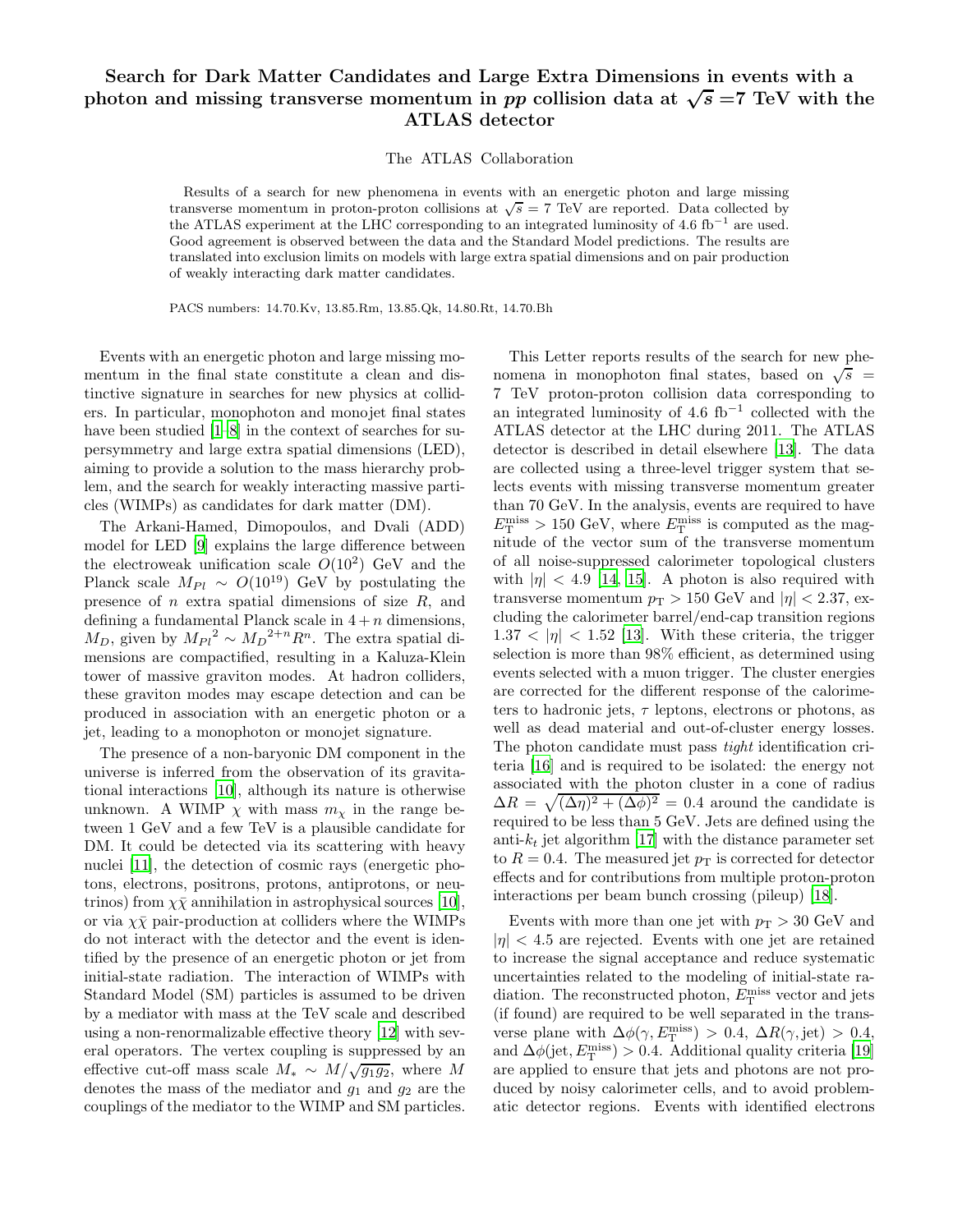or muons are vetoed to reject mainly  $W/Z +$ jets and  $W/Z + \gamma$  background processes with charged leptons in the final state. Electron (muon) candidates are required to have  $p_T > 20$  GeV and  $|\eta| < 2.47$  ( $p_T > 10$  GeV and  $|\eta|$  < 2.4), and to pass the *medium (combined)* criteria [\[20\]](#page-5-13). The final data sample contains 116 events, where 88 and 28 events have zero and one jet, respectively.

The SM background to the monophoton signal is dominated by the irreducible  $Z(\rightarrow \nu\bar{\nu}) + \gamma$  process, and receives contributions from  $W/Z + \gamma$  events with unidentified electrons, muons or hadronic  $\tau$  decays, and  $W/Z + \text{jets}$  events with an electron or jet misreconstructed as a photon. In addition, the monophoton sample receives small contributions from top-quark,  $\gamma\gamma$ , diboson  $(WW, ZZ, WZ), \gamma + \text{jets}$ , and multi-jet processes.

Background samples of simulated  $W/Z + \gamma$  events are generated using ALPGEN [\[21\]](#page-5-14), interfaced to HERwig [\[22](#page-5-15)] with jimmy [\[23\]](#page-5-16), and Sherpa [\[24\]](#page-5-17), using CTEQ6L1 [\[25\]](#page-5-18) parton distribution functions (PDFs) and requiring a minimum photon  $p_T$  of 40 GeV. Background samples of  $W/Z + \text{jets}$  and  $\gamma + \text{jets}$  processes are generated using ALPGEN plus HERWIG/JIMMY, with CTEQ6L1 PDFs. Top-quark production samples are generated using mc@nlo [\[26](#page-5-19)] and CT10 [\[27\]](#page-5-20) PDFs, while diboson processes are generated using HERWIG/JIMMY normalized to next-to-leading-order (NLO) predictions with MRST2007 [\[28](#page-5-21)] PDFs. Multi-jet and  $\gamma\gamma$  processes are generated using pythia 6 [\[29\]](#page-5-22) with MRST2007 PDFs.

Signal Monte Carlo (MC) samples are generated according to the ADD model using the PYTHIA 8 leadingorder (LO) perturbative QCD (pQCD) implementation with default settings, requiring a minimum photon  $p<sub>T</sub>$  of 80 GeV, and an ATLAS tune for the underlying event (UE) contribution [\[30\]](#page-5-23) including the CTEQ6L1 PDFs. The number of extra dimensions  $n$  is varied from 2 to 6 and values of  $M_D$  in the 1 − 2 TeV range are considered. For consistency with a previous monojet analysis performed in ATLAS [\[7,](#page-5-24) [8](#page-5-1)], the yields corresponding to CTEQ6.6 [\[31](#page-5-25)] PDFs are used, as obtained by reweighting these samples. The samples are normalized to NLO predictions [\[32](#page-5-26)]. The LO-to-NLO normalization factors decrease from 1.5 to 1.1 as  $n$  increases.

Simulated events corresponding to the  $\chi \bar{\chi} + \gamma$  process with a minimum photon  $p_T$  of 80 GeV are generated using LO matrix elements from madgraph [\[33](#page-5-27)] interfaced to PYTHIA 6 using CTEQ6L1 PDFs. Values for  $m<sub>x</sub>$  between 1 GeV and 1.3 TeV are considered. In this analysis, WIMPs are assumed to be Dirac fermions and the vertex operator is taken to have the structure of a scalar, vector, axial-vector or tensor, corresponding respectively to the operators D1, D5, D8 and D9 in Refs. [\[12](#page-5-5), [34\]](#page-5-28). These operators correspond to spin-independent (D1 and D5) and spin-dependent (D8 and D9) interactions. The MC samples are passed through a full simulation [\[35](#page-5-29)] of the ATLAS detector and trigger system, based on GEANT4 [\[36\]](#page-5-30). The simulated events are reconstructed

and analyzed with the same analysis chain as the data.

The normalization of the MC predictions for the dominant  $W/Z + \gamma$  background processes are set using scale factors determined in a data control sample, resulting in a significant reduction of the background uncertainties. A  $\gamma + \mu + E_{\textrm{T}}^{\textrm{miss}}$  control sample with an identified muon is defined by inverting the muon veto in the nominal event selection criteria discussed above. According to the simulation, the sample contains a 71% (19%) contribution from  $W + \gamma (Z + \gamma)$  processes. This control sample is used to normalize separately the  $W + \gamma$  and  $Z + \gamma$  MC predictions determined by alpgen and Sherpa, respectively. In each case, the scale factor is defined as the ratio of the data to the given MC prediction, after the contributions from the rest of the background processes are subtracted. The scale factors, extracted simultaneously to take into account correlations, are  $k(W + \gamma) = 1.0 \pm 0.2$ and  $k(Z+\gamma) = 1.1 \pm 0.2$ , where statistical and systematic uncertainties are included.

Dedicated studies are performed to determine the probability for electrons or jets to be identified as photons, resulting in data-driven estimates of  $W/Z + jet$ background contributions. A data sample of Z boson candidates is employed to compute the fraction of electrons from the Z boson decay that are reconstructed as photons. This fraction decreases from 2% to 1% as  $p_T$ increases from 150 GeV to 300 GeV, and increases from  $1\%$  to  $3\%$  as  $|\eta|$  increases. These rates are employed to determine the  $W(\rightarrow e\nu)$ +jets background in the signal region, for which a control data sample selected with the nominal selection criteria and an electron instead of a photon is used. This results in a total  $W(\rightarrow e\nu)$ +jet background estimation of  $14 \pm 6$  events, where the uncertainty is dominated by the limited size of the control data sample. Control samples enhanced in jets identified as photons are defined using nominal selection criteria with non-isolated photon candidates and/or photon candidates passing a *loose* selection [\[16](#page-5-9)] but not the nominal identification requirements. The ratio of isolated to non-isolated photons in the loose-photon selected sample together with the number of non-isolated photons passing the nominal identification requirements are used to determine the rate of jets identified as photons in the signal region, after the contribution from  $W/Z + \gamma$  processes has been subtracted. This gives an estimate of  $4.3 \pm 1.9$  $W/Z + jet$  background events.

The  $\gamma$ +jet and multi-jet background contributions to the signature of a photon and large  $E_{\rm T}^{\rm miss}$  originate from the misreconstruction of the energy of a jet in the calorimeter. The direction of  $E_{\rm T}^{\rm miss}$  vector therefore tends to be aligned with the jet. These background contributions are determined from data using a control sample with the nominal selection criteria and at least one jet with  $p_T > 30$  GeV and  $\Delta\phi$ (jet,  $E_T^{\text{miss}}$ ) < 0.4. After the subtraction of electroweak boson and top-quark production processes, a linear extrapolation of the measured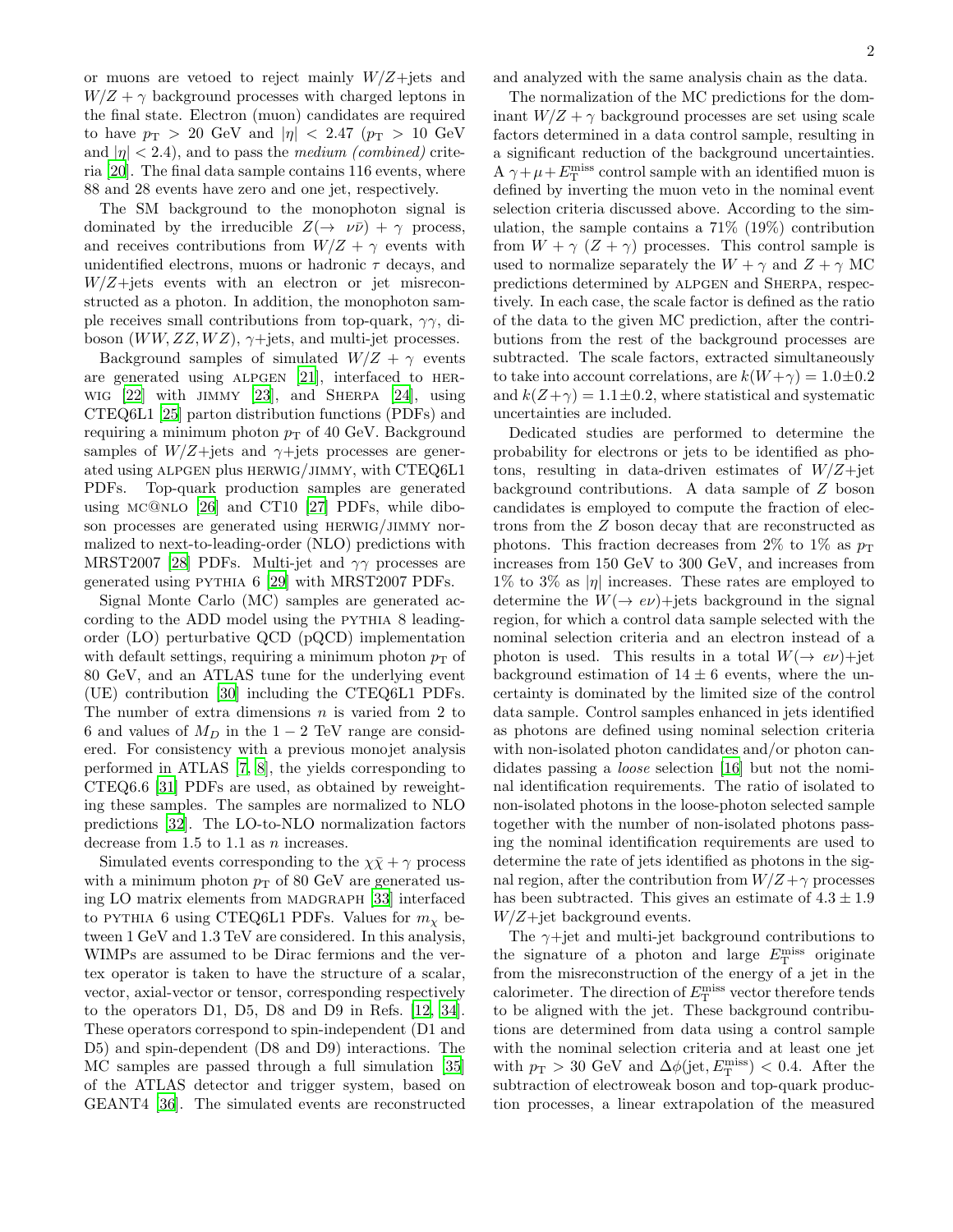$p_T$  spectrum to  $p_T < 30$  GeV leads to an estimate of  $1.0 \pm 0.5$  background events in the signal region, where the uncertainty is due to the ambiguity in the functional form used in the extrapolation. Background contributions from top-quark,  $\gamma\gamma$ , and diboson production processes, determined using MC samples, are small. Finally, non-collision backgrounds are negligible.

A detailed study of systematic uncertainties on the background predictions has been performed. An uncertainty of 0.3% to 1.5% on the absolute photon energy scale [\[16\]](#page-5-9), depending on the photon  $p_T$  and  $\eta$ , translates into a 0.9% uncertainty on the total background prediction. Uncertainties on the simulated photon energy resolution, photon isolation, and photon identification efficiency introduce a combined 1.1% uncertainty on the background yield. Uncertainties on the simulated lepton identification efficiencies introduce a 0.3% uncertainty on the background predictions. The uncertainty on the absolute jet energy scale [\[18\]](#page-5-11) and jet energy resolution introduce 0.9% and 1.2% uncertainties on the background estimation, respectively. A 10% uncertainty on the absolute energy scale for low  $p_T$  jets and unclustered energy in the calorimeter, and a 6.6% uncertainty on the subtraction of pileup contributions, are taken into account. They affect the  $E_{\rm T}^{\rm miss}$  determination and translate into 0.8% and 0.3% uncertainties on the background yield, respectively. The dependence of the predicted  $W/Z + \gamma$  backgrounds on the parton shower and hadronization model used in the MC simulations is studied by comparing the predictions from Sherpa and alpgen. This results in a conservative 6.9% uncertainty on the total background yield. Uncertainties due to the choice of PDFs and the variation of the renormalization and factorization scales in the  $W/Z + \gamma$  MC samples introduce an additional 1.0% uncertainty on the total background yields. Other sources of systematic uncertainty related to the trigger selection, the lepton  $p<sub>T</sub>$  scale and resolution, the pileup description, background normalization of the top quark,  $\gamma\gamma$  and diboson contributions, and a 1.8% uncertainty on the total luminosity [\[37\]](#page-5-31) introduce a combined uncertainty of less than 0.5% on the total predicted yields. The different sources of uncertainty are added in quadrature, resulting in a total 15% uncertainty on the background prediction.

In Table [I,](#page-3-0) the observed number of events and the SM predictions are presented. The data are in agreement with the SM background-only hypothesis with a  $p$ -value of 0.2. Figure [1](#page-3-1) shows the measured  $E_{\rm T}^{\rm miss}$  distribution compared to the background predictions. The results are expressed in terms of model-independent 90% and 95% confidence level (CL) upper limits on the visible cross section, defined as the production cross section times acceptance times efficiency  $(\sigma \times A \times \epsilon)$ , using the  $CL_s$  modified frequentist approach [\[38](#page-5-32)] and considering the systematic uncertainties on the SM backgrounds and on the integrated luminosity. Values of  $\sigma \times A \times \epsilon$  above 5.6 fb and 6.8 fb are excluded at 90% CL and 95% CL, respectively.

Typical event selection efficiencies of  $\epsilon \sim 75\%$  are found in simulated ADD and WIMP signal samples.

| Background source                             | Prediction $\pm$ (stat.) |            | $\pm$ (syst.) |
|-----------------------------------------------|--------------------------|------------|---------------|
| $Z(\rightarrow \nu \bar{\nu}) + \gamma$       | 93                       | ±16        | ± 8           |
| $Z/\gamma^*(\rightarrow \ell^+\ell^-)+\gamma$ | 0.4                      | $\pm 0.2$  | $\pm 0.1$     |
| $W(\rightarrow \ell \nu) + \gamma$            | 24                       | $+5$       | $+2$          |
| $W/Z + \text{jets}$                           | 18                       |            | $+6$          |
| Top                                           | 0.07                     | $\pm 0.07$ | $\pm 0.01$    |
| $WW, WZ, ZZ, \gamma\gamma$                    | 0.3                      | $\pm 0.1$  | $\pm 0.1$     |
| $\gamma$ +jets and multi-jet                  | 1.0                      |            | $\pm 0.5$     |
| Total background                              | 137                      | ±18        | ±9            |
| Events in data $(4.6 \text{ fb}^{-1})$        | 116                      |            |               |

<span id="page-3-0"></span>TABLE I: The number of events in data compared to the SM predictions, including statistical and systematic uncertainties. In the case of  $W/Z$  + jets,  $\gamma$ +jets and multi-jet processes a global uncertainty is quoted.



<span id="page-3-1"></span>FIG. 1: The measured  $E_{\rm T}^{\rm miss}$  distribution (black dots) compared to the SM (solid lines), SM+ADD (dashed lines), and SM+WIMP (dotted lines) predictions, for two particular ADD and WIMP scenarios.

The results are translated into 95% CL limits on the parameters of the ADD model. The typical  $A \times \epsilon$  of the selection criteria is  $20.0 \pm 0.4$  (stat.)  $\pm 1.6$  (syst.)%, approximately independent of  $n$  and  $M_D$ . Experimental uncertainties related to the photon, jet and  $E_{\rm T}^{\rm miss}$  scales and resolutions, the photon reconstruction, the trigger efficiency, the pileup description, and the luminosity introduce a 6.8% uncertainty on the signal yield. Uncertainties related to the modeling of the initial- and finalstate gluon radiation translate into a 3.5% uncertainty on the ADD signal yield. Systematic uncertainties due to PDFs result in a 0.8% to 1.4% uncertainty on the signal  $A \times \epsilon$  and a 4% to 11% uncertainty on the signal cross section, increasing as  $n$  increases. Variations of the renormalization and factorization scales by factors of two and one-half introduce a 0.6% uncertainty on the signal  $A \times \epsilon$  and an uncertainty on the signal cross section that decreases from  $9\%$  to  $5\%$  as n increases. Fig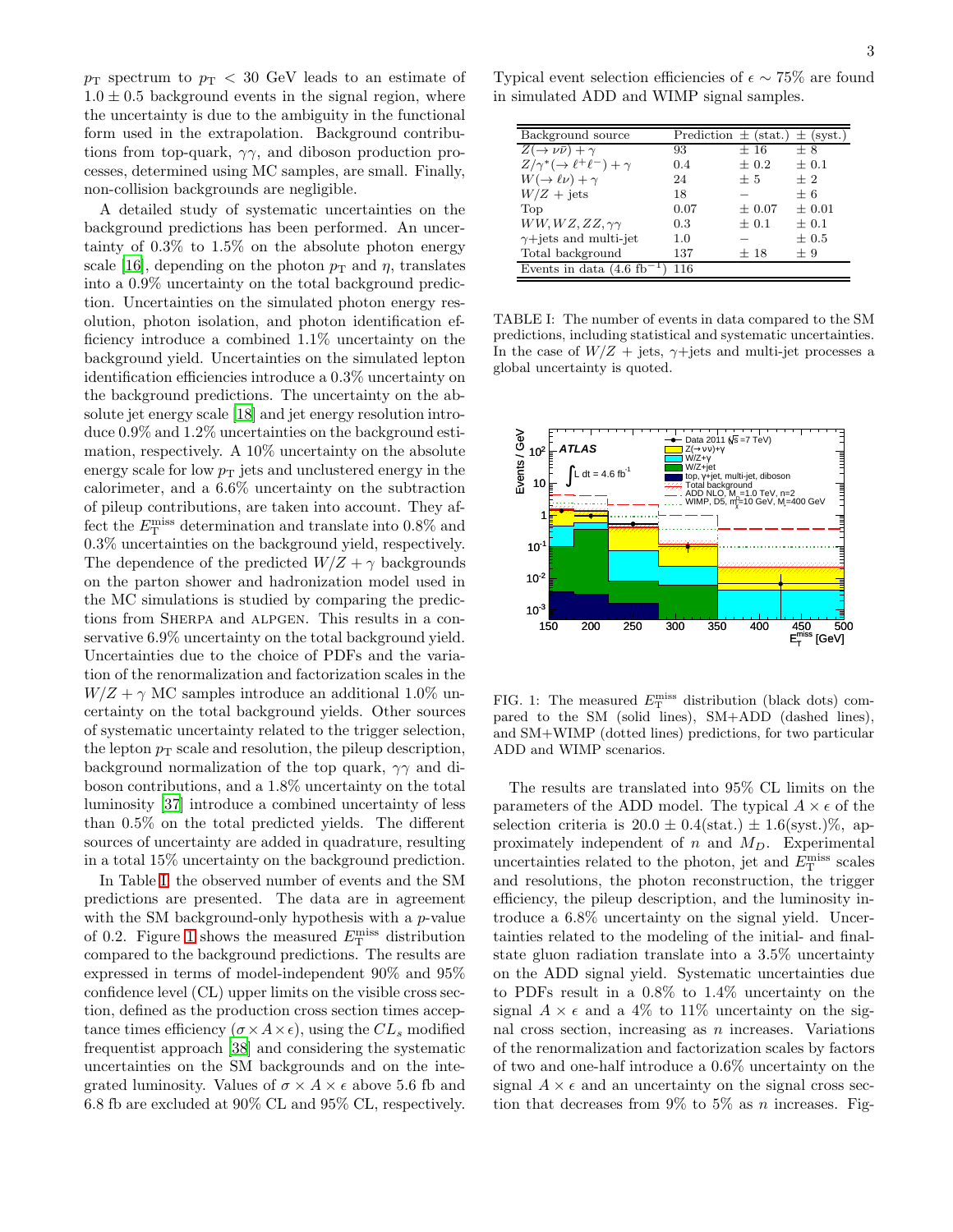ure [2](#page-4-0) shows the expected and observed 95% CL lower limits on  $M_D$  as a function of n, as determined using the  $CL<sub>s</sub>$  method and considering uncertainties on both signal and SM background predictions. Values of  $M_D$ below 1.93 TeV  $(n = 2)$ , 1.83 TeV  $(n = 3 \text{ or } 4)$ , 1.86 TeV  $(n = 5)$ , and 1.89 TeV  $(n = 6)$  are excluded at 95% CL. The observed limits decrease by 3% to 2% after considering the  $-1\sigma$  uncertainty from PDFs, scale variations, and parton shower modeling in the ADD theoretical predictions (dashed lines in Figure [2\)](#page-4-0). These results improve upon previous limits on  $M_D$  from LEP and Tevatron experiments [\[1](#page-5-0)[–3\]](#page-5-33). In this analysis, no weights are applied for signal events in the phase space region with  $\hat{s} > M_D^2$ , which is sensitive to the unknown ultraviolet behavior of the theory. For  $M_D$  values close to the observed limits, the visible signal cross sections decrease by 15% to 75% as n increases when truncated samples with  $\hat{s} < M_D^2$  are considered. This analysis probes a kinematic range for which the model predictions are defined but ambiguous.



<span id="page-4-0"></span>FIG. 2: Observed (solid lines) and expected (dashed-dotted lines) 95% CL limits on  $M_D$  as a function of the number of extra spatial dimensions  $n$  in the ADD model. The results are compared with previous results [\[1](#page-5-0)[–3,](#page-5-33) [6\]](#page-5-34) (other lines).

Similarly, 90% CL upper limits on the pair production cross section of dark matter WIMP candidates are determined. The  $A \times \epsilon$  of the selection criteria are typically  $11.0 \pm 0.2$ (stat.)  $\pm 1.6$ (syst.)% for the D1 operator,  $18.0 \pm 0.3$ (stat.)  $\pm 1.4$ (syst.)% for the D5 and D8 operators, and  $23.0 \pm 0.3$  (stat.)  $\pm 2.1$  (syst.)% for the D9 operator, with a moderate dependence on  $m<sub>x</sub>$ . Experimental uncertainties, as discussed above, translate into a 6.6% uncertainty on the signal yields. Theoretical uncertainties on initial- and final-state gluon radiation introduce a 3.5% to 10% uncertainty on the signal yields. The uncertainties related to PDFs result in 1.0% to 8.0% and 5.0% to 30% uncertainties on the signal  $A \times \epsilon$  and cross section, respectively. Variations of the renormalization and factorization scales lead to a change of 1.0% to 2.0% and 8.0% in the signal  $A \times \epsilon$  and cross section, respectively. In the case of the D1 (D5) spin-independent operator, values

of  $M_*$  below 31 GeV and 5 GeV (585 GeV and 156 GeV) are excluded at 90% CL for  $m<sub>x</sub>$  equal to 1 GeV and 1.3 TeV, respectively. Values of M∗ below 585 GeV and 100 GeV (794 GeV and 188 GeV) are excluded for the D8 (D9) spin-dependent operator for  $m<sub>x</sub>$  equal to 1 GeV and 1.3 TeV, respectively. These results can be translated into upper limits on the nucleon-WIMP interaction cross section using the prescription in Refs. [\[12](#page-5-5), [39\]](#page-5-35). Figure [3](#page-4-1) shows 90% CL upper limits on the nucleon-WIMP cross section as a function of  $m<sub>x</sub>$ . In the case of the D1 (D5) spin-independent interaction, nucleon-WIMP cross sections above  $2.7 \times 10^{-39}$  cm<sup>2</sup> and  $5.8 \times 10^{-34}$  cm<sup>2</sup>  $(2.2 \times 10^{-39} \text{ cm}^2 \text{ and } 1.7 \times 10^{-36} \text{ cm}^2)$  are excluded at 90% CL for  $m_{\chi} = 1$  GeV and  $m_{\chi} = 1.3$  TeV, respectively. Spin-dependent interactions cross sections in the range  $7.6 \times 10^{-41}$  cm<sup>2</sup> to  $3.4 \times 10^{-37}$  cm<sup>2</sup>  $(2.2 \times 10^{-41}$  cm<sup>2</sup> to  $2.7 \times 10^{-38}$  cm<sup>2</sup>) are excluded at 90% CL for the D8 (D9) operator and  $m<sub>x</sub>$  varying between 1 GeV and 1.3 TeV. The quoted observed limits on  $M_*$  typically decrease by 2% to 10% if the  $-1\sigma$  theoretical uncertainty is considered. This translates into a 10% to 50% increase of the quoted nucleon-WIMP cross section limits. The exclusion in the region 1 GeV  $\langle m_{\chi} < 3.5 \text{ GeV}$  (1 GeV)  $m_{\chi}$  < 1 TeV) for spin-independent (spin-dependent) nucleon-WIMP interactions is driven by the results from collider experiments with the assumption of the validity of the effective theory. The cross section upper limits improve upon CDF results [\[4\]](#page-5-36) and are similar to those obtained by the CMS experiment [\[6](#page-5-34)] which uses axialvector operators to describe spin-dependent interactions.



<span id="page-4-1"></span>FIG. 3: 90% CL upper limits on the nucleon-WIMP cross section as a function of  $m<sub>x</sub>$  for spin-dependent (left) and spinindependent (right) interactions [\[12](#page-5-5), [39](#page-5-35)]. The results are compared with previous results [\[4,](#page-5-36) [6](#page-5-34), [11\]](#page-5-4).

In summary, we report results on the search for new phenomena in events with an energetic photon and large missing transverse momentum in proton-proton collisions at  $\sqrt{s}$  = 7 TeV at the LHC, based on ATLAS data corresponding to an integrated luminosity of  $4.6 \text{ fb}^{-1}$ . The measurements are in agreement with the SM predic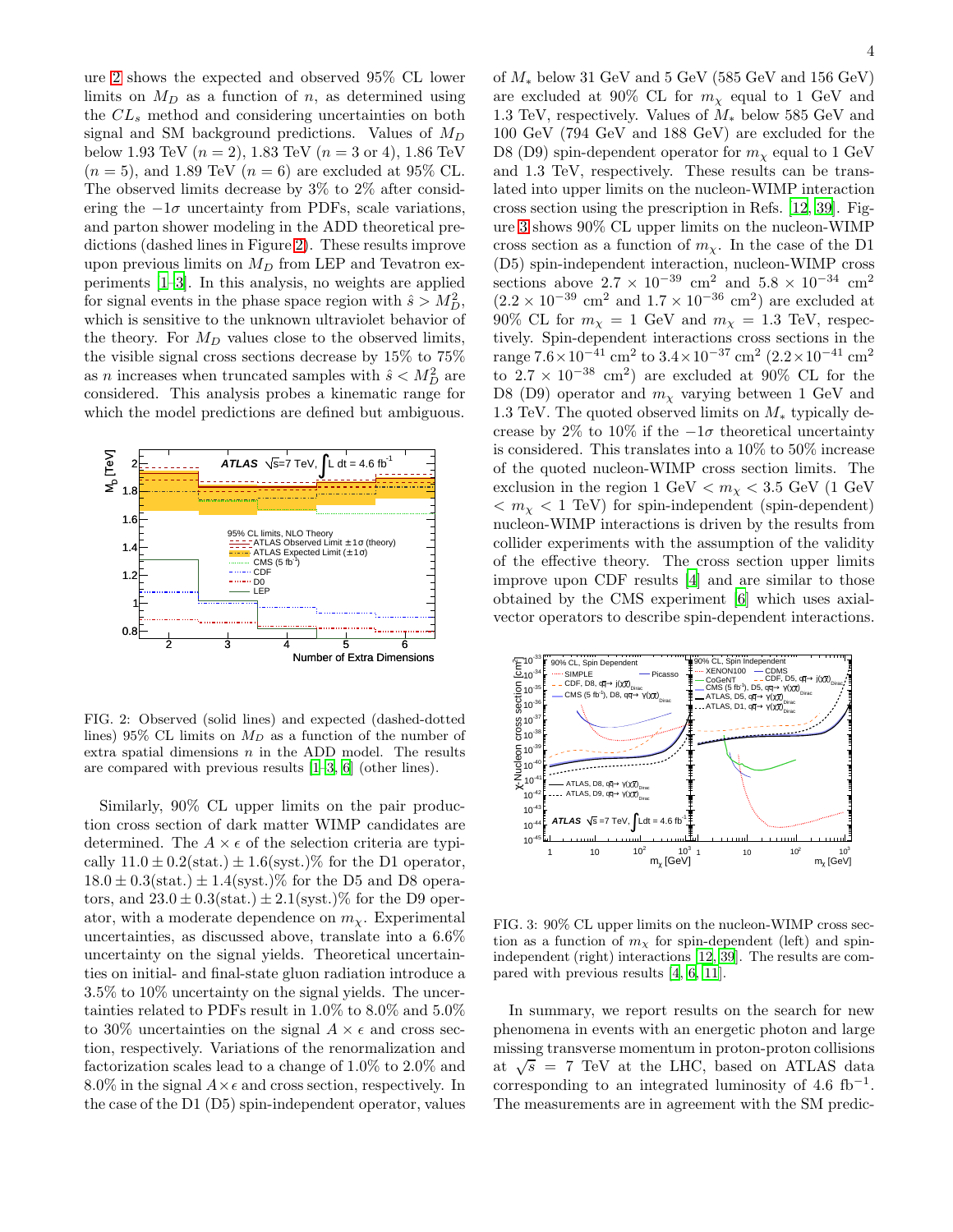tions for the background. The results are translated into model-independent 90% and 95% confidence level upper limits on  $\sigma \times A \times \epsilon$  of 5.6 fb and 6.8 fb, respectively. The results are presented in terms of improved limits on  $M_D$  versus the number of extra spatial dimensions in the ADD model and upper limits on the spin-independent and spin-dependent contributions to the nucleon-WIMP elastic cross section as a function of the WIMP mass.

We thank CERN for the very successful operation of the LHC, as well as the support staff from our institutions without whom ATLAS could not be operated efficiently.

We acknowledge the support of ANPCyT, Argentina; YerPhI, Armenia; ARC, Australia; BMWF and FWF, Austria; ANAS, Azerbaijan; SSTC, Belarus; CNPq and FAPESP, Brazil; NSERC, NRC and CFI, Canada; CERN; CONICYT, Chile; CAS, MOST and NSFC, China; COLCIENCIAS, Colombia; MSMT CR, MPO CR and VSC CR, Czech Republic; DNRF, DNSRC and Lundbeck Foundation, Denmark; EPLANET and ERC, European Union; IN2P3-CNRS, CEA-DSM/IRFU, France; GNSF, Georgia; BMBF, DFG, HGF, MPG and AvH Foundation, Germany; GSRT, Greece; ISF, MINERVA, GIF, DIP and Benoziyo Center, Israel; INFN, Italy; MEXT and JSPS, Japan; CNRST, Morocco; FOM and NWO, Netherlands; RCN, Norway; MNiSW, Poland; GRICES and FCT, Portugal; MERYS (MECTS), Romania; MES of Russia and ROSATOM, Russian Federation; JINR; MSTD, Serbia; MSSR, Slovakia; ARRS and MVZT, Slovenia; DST/NRF, South Africa; MICINN, Spain; SRC and Wallenberg Foundation, Sweden; SER, SNSF and Cantons of Bern and Geneva, Switzerland; NSC, Taiwan; TAEK, Turkey; STFC, the Royal Society and Leverhulme Trust, United Kingdom; DOE and NSF, United States of America.

The crucial computing support from all WLCG partners is acknowledged gratefully, in particular from CERN and the ATLAS Tier-1 facilities at TRIUMF (Canada), NDGF (Denmark, Norway, Sweden), CC-IN2P3 (France), KIT/GridKA (Germany), INFN-CNAF (Italy), NL-T1 (Netherlands), PIC (Spain), ASGC (Taiwan), RAL (UK) and BNL (USA) and in the Tier-2 facilities worldwide.

- <span id="page-5-0"></span>[1] OPAL Collaboration, Eur. Phys. J. C 18, 253 (2000); ALEPH Collaboration,Eur. Phys. J. C 28, 1 (2003); L3 Collaboration, Phys. Lett. B 587, 16 (2004); DELPHI Collaboration, Eur. Phys. J. C 38, 395 (2005).
- [2] D0 Collaboration, Phys. Rev. Lett. 101, 011601 (2008).
- <span id="page-5-33"></span>[3] CDF Collaboration, Phys. Rev. Lett. **101**, 181602 (2008).
- <span id="page-5-36"></span>[4] CDF Collaboration, Phys. Rev. Lett. **108**, 211804 (2012). [5] CMS Collaboration, Phys. Rev. Lett. 107, 201804
- (2011); CMS Collaboration, arXiv:1206.5663 (2012), submitted to JHEP.
- <span id="page-5-34"></span>[6] CMS Collaboration, Phys. Rev. Lett. 108, 261803 (2012).
- <span id="page-5-24"></span>[7] ATLAS Collaboration, Phys. Lett. B **705**, 294 (2011).
- <span id="page-5-1"></span>[8] ATLAS Collaboration, ATLAS-CONF-2012-084 (2012). http://cdsweb.cern.ch/record/1460396
- <span id="page-5-2"></span>[9] N. Arkani-Hamed, S. Dimopoulos and G.R. Dvali, Phys. Lett. B 429, 263 (1998).
- <span id="page-5-3"></span>[10] G. Bertone, D. Hooper, and J. Silk, Phys. Rep. 405, 279 (2005).
- <span id="page-5-4"></span>[11] XENON100 Collaboration, Phys. Rev. Lett. 107, 131302 (2011); CDMS Collaboration, Phys. Rev. Lett. 106, 131302 (2011); CoGENT Collaboration, Phys. Rev. Lett. 106, 131301 (2011); M. Felizardo et al., arXiv:1106.3014 (2011); PICASSO Collaboration, Phys. Lett. B 711, 153 (2012).
- <span id="page-5-5"></span>[12] J. Goodman et al., Phys. Rev D 82, 116010 (2010).
- <span id="page-5-6"></span>[13] ATLAS Collaboration, JINST 3, S08003 (2008).
- <span id="page-5-7"></span>[14] ATLAS Collaboration, Eur. Phys. J. C **72**, 1844 (2012).
- <span id="page-5-8"></span>[15] ATLAS uses a cylindrical coordinate system about the beam axis with polar angle  $\theta$  and azimuthal angle  $\phi$ . Anti-clockwise beam direction defines the positive z-axis, while the positive  $x$ -axis is defined as pointing from the collision point to the center of the LHC ring and the positive y-axis points upwards. We define transverse energy  $E_T = E \sin\theta$ , transverse momentum  $p_T = p \sin\theta$ , and pseudorapidity  $\eta = -\ln(\tan(\theta/2))$ .
- <span id="page-5-9"></span>[16] ATLAS Collaboration, Phys. Rev. D **85**, 092014 (2012).
- <span id="page-5-10"></span>[17] M. Cacciari, G. P. Salam and G. Soyez, JHEP 0804, 063 (2008).
- <span id="page-5-11"></span>[18] ATLAS Collaboration, arXiv:1112.6426, submitted to Eur. Phys. J. C.
- <span id="page-5-12"></span>[19] ATLAS Collaboration, ATLAS-CONF-2012-020 (2012). http://cdsweb.cern.ch/record/1430034
- <span id="page-5-13"></span>[20] ATLAS Collaboration, Phys. Rev. D 85, 072004 (2012).
- <span id="page-5-14"></span>[21] M.L. Mangano et al., JHEP **0307**, 001 (2003).
- <span id="page-5-15"></span>[22] G. Corcella *et al.*, JHEP **0101**, 010 (2001).
- <span id="page-5-16"></span>[23] J. Butterworth, J. Forshaw and M. Seymour, Z. Phys. C 72, 637 (1996).
- <span id="page-5-17"></span>[24] T. Gleisberg *et al.*, JHEP **0902**, 007 (2009).
- <span id="page-5-18"></span>[25] J. Pumplin et al., JHEP  $0207$ ,  $012$  (2002).
- <span id="page-5-19"></span>[26] S. Frixione and B.R. Webber, Cavendish-HEP-08/14, arXiv:hep-ph/0812.0770.
- <span id="page-5-20"></span>[27] H-L. Lai et al., Phys. Rev. D 82, 074024 (2010).
- <span id="page-5-21"></span>[28] A. D. Martin, W. J. Stirling, R. S. Thorne, and G. Watt, Eur. Phys. J. C 63, 189 (2009).
- <span id="page-5-22"></span>[29] T. Sjöstrand, S. Mrenna and P. Skands, JHEP  $0605$ , 026 (2006).
- <span id="page-5-23"></span>[30] ATLAS Collaboration, ATL-PHYS-PUB-2010- 014 (2010).
- <span id="page-5-25"></span>[31] P. M. Nadolsky et al., Phys. Rev. D 78, 013004 (2008).
- <span id="page-5-26"></span>[32] X. Gao et al., Phys. Rev. D 81, 036008 (2010).
- <span id="page-5-27"></span>[33] J. Alwall et al., JHEP 6, 128 (2011).
- <span id="page-5-28"></span>[34] The masses of strange and charm quarks are relevant for the cross sections of the D1 operator and they are set to 0.1 GeV and 1.42 GeV, respectively.
- <span id="page-5-29"></span>[35] ATLAS Collaboration, Eur. Phys. J. C **70**, 823 (2010).
- <span id="page-5-30"></span>[36] S. Agostinelli et al., Nucl. Instrum. and Methods A 506, 250 (2003).
- <span id="page-5-31"></span>[37] ATLAS Collaboration, ATLAS-CONF-2012-080 (2012). http://cdsweb.cern.ch/record/1460392
- <span id="page-5-32"></span>[38] T. Junk, Nucl. Instrum. Meth. A 434, 435 (1999).
- <span id="page-5-35"></span>[39] In consultation with the authors of Ref. [\[12\]](#page-5-5), a factor  $4.7\times$ 10<sup>−</sup><sup>39</sup>cm<sup>2</sup> is used in the cross section formula for D8 and D9 operators instead of the quoted  $9.18 \times 10^{-40}$  cm<sup>2</sup>.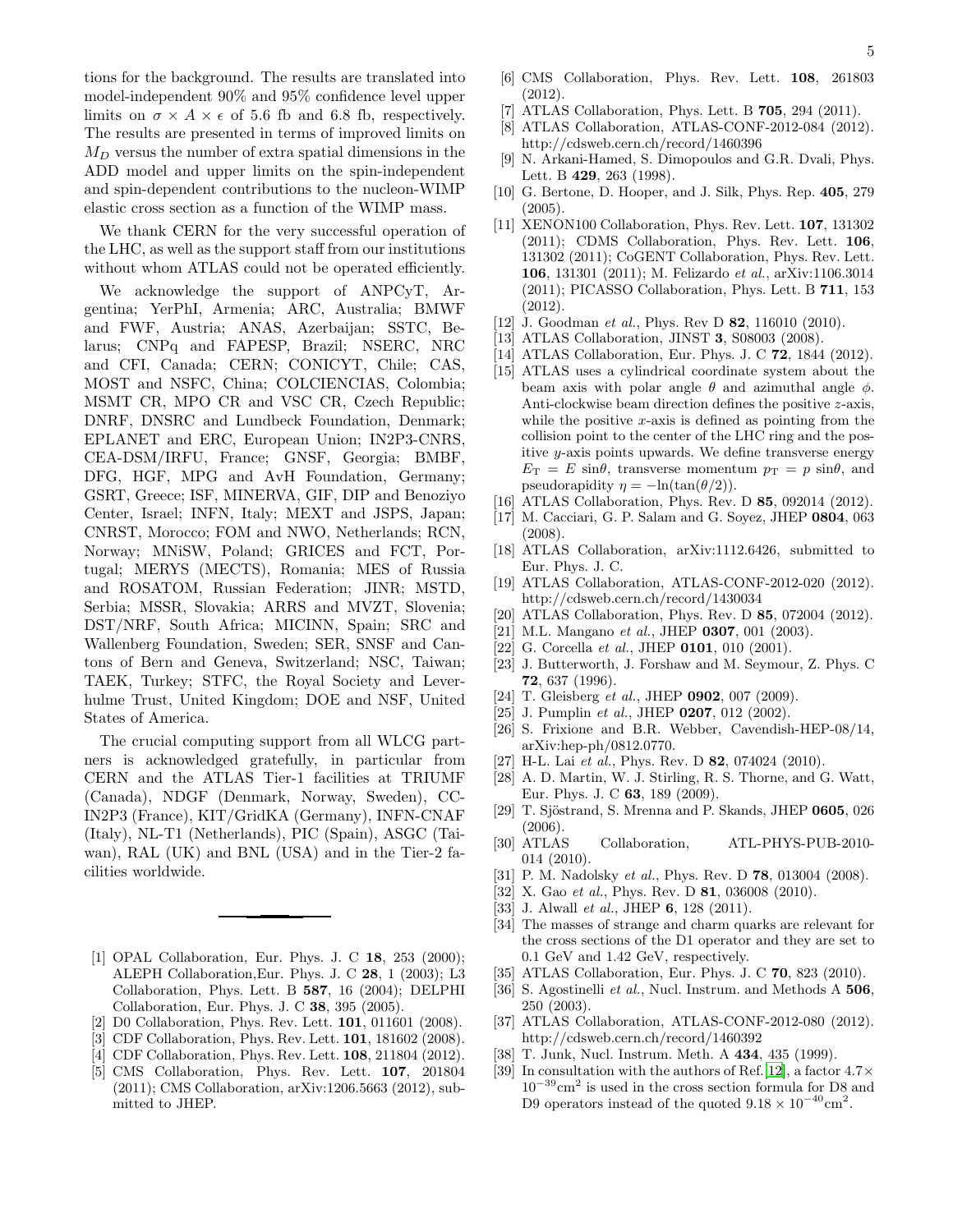G. Aad<sup>48</sup>, T. Abajyan<sup>21</sup>, B. Abbott<sup>111</sup>, J. Abdallah<sup>12</sup>, S. Abdel Khalek<sup>115</sup>, A.A. Abdelalim<sup>49</sup>, O. Abdinov<sup>11</sup>, R. Aben<sup>105</sup>, B. Abi<sup>112</sup>, M. Abolins<sup>88</sup>, O.S. AbouZeid<sup>158</sup>, H. Abramowicz<sup>153</sup>, H. Abreu<sup>136</sup>, B.S. Acharya<sup>164a,164b</sup>, L. Adamczyk<sup>38</sup>, D.L. Adams<sup>25</sup>, T.N. Addy<sup>56</sup>, J. Adelman<sup>176</sup>, S. Adomeit<sup>98</sup>, P. Adragna<sup>75</sup>, T. Adye<sup>129</sup>, S. Aefsky<sup>23</sup>, J.A. Aguilar-Saavedra<sup>124b,a</sup>, M. Agustoni<sup>17</sup>, M. Aharrouche<sup>81</sup>, S.P. Ahlen<sup>22</sup>, F. Ahles<sup>48</sup>, A. Ahmad<sup>148</sup>, M. Ahsan<sup>41</sup>, G. Aielli<sup>133a,133b</sup>, T. Akdogan<sup>19a</sup>, T.P.A. Åkesson<sup>79</sup>, G. Akimoto<sup>155</sup>, A.V. Akimov<sup>94</sup>, M.S. Alam<sup>2</sup>, M.A. Alam<sup>76</sup>, J. Albert<sup>169</sup>, S. Albrand<sup>55</sup>, M. Aleksa<sup>30</sup>, I.N. Aleksandrov<sup>64</sup>, F. Alessandria<sup>89a</sup>, C. Alexa<sup>26a</sup>, G. Alexander<sup>153</sup>, G. Alexandre<sup>49</sup>, T. Alexopoulos<sup>10</sup>, M. Alhroob<sup>164a,164c</sup>, M. Aliev<sup>16</sup>, G. Alimonti<sup>89a</sup>, J. Alison<sup>120</sup>, B.M.M. Allbrooke<sup>18</sup>, P.P. Allport<sup>73</sup>, S.E. Allwood-Spiers<sup>53</sup>, J. Almond<sup>82</sup>, A. Aloisio<sup>102a,102b</sup>, R. Alon<sup>172</sup>, A. Alonso<sup>79</sup>, F. Alonso<sup>70</sup>, A. Altheimer<sup>35</sup>, B. Alvarez Gonzalez<sup>88</sup>, M.G. Alviggi<sup>102a,102b</sup>, K. Amako<sup>65</sup>, C. Amelung<sup>23</sup>, V.V. Ammosov<sup>128,\*</sup>, S.P. Amor Dos Santos<sup>124a</sup>, A. Amorim<sup>124a,b</sup>, N. Amram<sup>153</sup>, C. Anastopoulos<sup>30</sup>, L.S. Ancu<sup>17</sup>, N. Andari<sup>115</sup>, T. Andeen<sup>35</sup>, C.F. Anders<sup>58b</sup>, G. Anders<sup>58a</sup>, K.J. Anderson<sup>31</sup>, A. Andreazza<sup>89a,89b</sup>, V. Andrei<sup>58a</sup>, M-L. Andrieux<sup>55</sup>, X.S. Anduaga<sup>70</sup>, P. Anger<sup>44</sup>, A. Angerami<sup>35</sup>, F. Anghinolfi<sup>30</sup>, A. Anisenkov<sup>107</sup>, N. Anjos<sup>124a</sup>, A. Annovi<sup>47</sup>, A. Antonaki<sup>9</sup>, M. Antonelli<sup>47</sup>, A. Antonov<sup>96</sup>, J. Antos<sup>144b</sup>, F. Anulli<sup>132a</sup>, M. Aoki<sup>101</sup>, S. Aoun<sup>83</sup>, L. Aperio Bella<sup>5</sup>, R. Apolle<sup>118,c</sup>, G. Arabidze<sup>88</sup>, I. Aracena<sup>143</sup>, Y. Arai<sup>65</sup>, A.T.H. Arce<sup>45</sup>, S. Arfaoui<sup>148</sup>, J-F. Arguin<sup>15</sup>, E. Arik<sup>19a,\*</sup>, M. Arik<sup>19a</sup>, A.J. Armbruster<sup>87</sup>, O. Arnaez<sup>81</sup>, V. Arnal<sup>80</sup>, C. Arnault<sup>115</sup>, A. Artamonov<sup>95</sup>, G. Artoni<sup>132a,132b</sup>, D. Arutinov<sup>21</sup>, S. Asai<sup>155</sup>, R. Asfandiyarov<sup>173</sup>, S. Ask<sup>28</sup>, B. Åsman<sup>146a,146b</sup>, L. Asquith<sup>6</sup>, K. Assamagan<sup>25</sup>, A. Astbury<sup>169</sup>, M. Atkinson<sup>165</sup>, B. Aubert<sup>5</sup>, E. Auge<sup>115</sup>, K. Augsten<sup>127</sup>, M. Aurousseau<sup>145a</sup>, G. Avolio<sup>163</sup>, R. Avramidou<sup>10</sup>, D. Axen<sup>168</sup>, G. Azuelos<sup>93,d</sup>, Y. Azuma<sup>155</sup>, M.A. Baak<sup>30</sup>, G. Baccaglioni<sup>89a</sup>, C. Bacci<sup>134a,134b</sup>, A.M. Bach<sup>15</sup>, H. Bachacou<sup>136</sup>, K. Bachas<sup>30</sup>, M. Backes<sup>49</sup>, M. Backhaus<sup>21</sup>, E. Badescu<sup>26a</sup>, P. Bagnaia<sup>132a,132b</sup>, S. Bahinipati<sup>3</sup>, Y. Bai<sup>33a</sup>, D.C. Bailey<sup>158</sup>, T. Bain<sup>158</sup>, J.T. Baines<sup>129</sup>, O.K. Baker<sup>176</sup>, M.D. Baker<sup>25</sup>, S. Baker<sup>77</sup>, E. Banas<sup>39</sup>, P. Banerjee<sup>93</sup>, Sw. Banerjee<sup>173</sup>, D. Banfi<sup>30</sup>, A. Bangert<sup>150</sup>, V. Bansal<sup>169</sup>, H.S. Bansil<sup>18</sup>, L. Barak<sup>172</sup>, S.P. Baranov<sup>94</sup>, A. Barbaro Galtieri<sup>15</sup>, T. Barber<sup>48</sup>, E.L. Barberio<sup>86</sup>, D. Barberis<sup>50a,50b</sup>, M. Barbero<sup>21</sup>, D.Y. Bardin<sup>64</sup>, T. Barillari<sup>99</sup>, M. Barisonzi<sup>175</sup>, T. Barklow<sup>143</sup>, N. Barlow<sup>28</sup>, B.M. Barnett<sup>129</sup>, R.M. Barnett<sup>15</sup>, A. Baroncelli<sup>134a</sup>, G. Barone<sup>49</sup>, A.J. Barr<sup>118</sup>, F. Barreiro<sup>80</sup>, J. Barreiro Guimarães da Costa<sup>57</sup>, P. Barrillon<sup>115</sup>, R. Bartoldus<sup>143</sup>, A.E. Barton<sup>71</sup>, V. Bartsch<sup>149</sup>, A. Basye<sup>165</sup>, R.L. Bates<sup>53</sup>, L. Batkova<sup>144a</sup>, J.R. Batley<sup>28</sup>, A. Battaglia<sup>17</sup>, M. Battistin<sup>30</sup>, F. Bauer<sup>136</sup>, H.S. Bawa<sup>143,e</sup>, S. Beale<sup>98</sup>, T. Beau<sup>78</sup>, P.H. Beauchemin<sup>161</sup>, R. Beccherle<sup>50a</sup>, P. Bechtle<sup>21</sup>, H.P. Beck<sup>17</sup>, A.K. Becker<sup>175</sup>, S. Becker<sup>98</sup>, M. Beckingham<sup>138</sup>, K.H. Becks<sup>175</sup>, A.J. Beddall<sup>19c</sup>, A. Beddall<sup>19c</sup>, S. Bedikian<sup>176</sup>, V.A. Bednyakov<sup>64</sup>, C.P. Bee<sup>83</sup>, L.J. Beemster<sup>105</sup>, M. Begel<sup>25</sup>, S. Behar Harpaz<sup>152</sup>, P.K. Behera<sup>62</sup>, M. Beimforde<sup>99</sup>, C. Belanger-Champagne<sup>85</sup>, P.J. Bell<sup>49</sup>, W.H. Bell<sup>49</sup>, G. Bella<sup>153</sup>, L. Bellagamba<sup>20a</sup>, F. Bellina<sup>30</sup>, M. Bellomo<sup>30</sup>, A. Belloni<sup>57</sup>, O. Beloborodova<sup>107,f</sup>, K. Belotskiy<sup>96</sup>, O. Beltramello<sup>30</sup>, O. Benary<sup>153</sup>, D. Benchekroun<sup>135a</sup>, K. Bendtz<sup>146a,146b</sup>, N. Benekos<sup>165</sup>, Y. Benhammou<sup>153</sup>, E. Benhar Noccioli<sup>49</sup>, J.A. Benitez Garcia<sup>159b</sup>, D.P. Benjamin<sup>45</sup>, M. Benoit<sup>115</sup>, J.R. Bensinger<sup>23</sup>, K. Benslama<sup>130</sup>, S. Bentvelsen<sup>105</sup>, D. Berge<sup>30</sup>, E. Bergeaas Kuutmann<sup>42</sup>, N. Berger<sup>5</sup>, F. Berghaus<sup>169</sup>, E. Berglund<sup>105</sup>, J. Beringer<sup>15</sup>, P. Bernat<sup>77</sup>, R. Bernhard<sup>48</sup>, C. Bernius<sup>25</sup>, T. Berry<sup>76</sup>, C. Bertella<sup>83</sup>, A. Bertin<sup>20a,20b</sup>, F. Bertolucci<sup>122a,122b</sup>, M.I. Besana<sup>89a,89b</sup>, G.J. Besjes<sup>104</sup>, N. Besson<sup>136</sup>, S. Bethke<sup>99</sup>, W. Bhimji<sup>46</sup>, R.M. Bianchi<sup>30</sup>, M. Bianco<sup>72a,72b</sup>, O. Biebel<sup>98</sup>, S.P. Bieniek<sup>77</sup>, K. Bierwagen<sup>54</sup>, J. Biesiada<sup>15</sup>, M. Biglietti<sup>134a</sup>, H. Bilokon<sup>47</sup>, M. Bindi<sup>20a,20b</sup>, S. Binet<sup>115</sup>, A. Bingul<sup>19c</sup>, C. Bini<sup>132a,132b</sup>, C. Biscarat<sup>178</sup>, B. Bittner<sup>99</sup>, K.M. Black<sup>22</sup>, R.E. Blair<sup>6</sup>, J.-B. Blanchard<sup>136</sup>, G. Blanchot<sup>30</sup>, T. Blazek<sup>144a</sup>, I. Bloch<sup>42</sup>, C. Blocker<sup>23</sup>, J. Blocki<sup>39</sup>, A. Blondel<sup>49</sup>, W. Blum<sup>81</sup>, U. Blumenschein<sup>54</sup>, G.J. Bobbink<sup>105</sup>, V.B. Bobrovnikov<sup>107</sup>, S.S. Bocchetta<sup>79</sup>, A. Bocci<sup>45</sup>, C.R. Boddy<sup>118</sup>, M. Boehler<sup>48</sup>, J. Boek<sup>175</sup>, N. Boelaert<sup>36</sup>, J.A. Bogaerts<sup>30</sup>, A. Bogdanchikov<sup>107</sup>, A. Bogouch<sup>90,\*</sup>, C. Bohm<sup>146a</sup>, J. Bohm<sup>125</sup>, V. Boisvert<sup>76</sup>, T. Bold<sup>38</sup>, V. Boldea<sup>26a</sup>, N.M. Bolnet<sup>136</sup>, M. Bomben<sup>78</sup>, M. Bona<sup>75</sup>, M. Boonekamp<sup>136</sup>, S. Bordoni<sup>78</sup>, C. Borer<sup>17</sup>, A. Borisov<sup>128</sup>, G. Borissov<sup>71</sup>, I. Borjanovic<sup>13a</sup>, M. Borri<sup>82</sup>, S. Borroni<sup>87</sup>, V. Bortolotto<sup>134a,134b</sup>, K. Bos<sup>105</sup>, D. Boscherini<sup>20a</sup>, M. Bosman<sup>12</sup>, H. Boterenbrood<sup>105</sup>, J. Bouchami<sup>93</sup>, J. Boudreau<sup>123</sup>, E.V. Bouhova-Thacker<sup>71</sup>, D. Boumediene<sup>34</sup>, C. Bourdarios<sup>115</sup>, N. Bousson<sup>83</sup>, A. Boveia<sup>31</sup>, J. Boyd<sup>30</sup>, I.R. Boyko<sup>64</sup>, I. Bozovic-Jelisavcic<sup>13b</sup>, J. Bracinik<sup>18</sup>, P. Branchini<sup>134a</sup>, G.W. Brandenburg<sup>57</sup>, A. Brandt<sup>8</sup>, G. Brandt<sup>118</sup>, O. Brandt<sup>54</sup>, U. Bratzler<sup>156</sup>, B. Brau<sup>84</sup>, J.E. Brau<sup>114</sup>, H.M. Braun<sup>175,\*</sup>, S.F. Brazzale<sup>164a,164c</sup>, B. Brelier<sup>158</sup>, J. Bremer<sup>30</sup>, K. Brendlinger<sup>120</sup>, R. Brenner<sup>166</sup>, S. Bressler<sup>172</sup>, D. Britton<sup>53</sup>, F.M. Brochu<sup>28</sup>, I. Brock<sup>21</sup>, R. Brock $^{88}$ , F. Broggi $^{89a}$ , C. Bromberg $^{88}$ , J. Bronner $^{99}$ , G. Brooijmans $^{35}$ , T. Brooks $^{76}$ , W.K. Brooks $^{32b}$ , G. Brown<sup>82</sup>, H. Brown<sup>8</sup>, P.A. Bruckman de Renstrom<sup>39</sup>, D. Bruncko<sup>144b</sup>, R. Bruneliere<sup>48</sup>, S. Brunet<sup>60</sup>, A. Bruni<sup>20a</sup>, G. Bruni<sup>20a</sup>, M. Bruschi<sup>20a</sup>, T. Buanes<sup>14</sup>, Q. Buat<sup>55</sup>, F. Bucci<sup>49</sup>, J. Buchanan<sup>118</sup>, P. Buchholz<sup>141</sup>, R.M. Buckingham<sup>118</sup>, A.G. Buckley<sup>46</sup>, S.I. Buda<sup>26a</sup>, I.A. Budagov<sup>64</sup>, B. Budick<sup>108</sup>, V. Büscher<sup>81</sup>, L. Bugge<sup>117</sup>, O. Bulekov<sup>96</sup>, A.C. Bundock<sup>73</sup>, M. Bunse<sup>43</sup>, T. Buran<sup>117</sup>, H. Burckhart<sup>30</sup>, S. Burdin<sup>73</sup>, T. Burgess<sup>14</sup>, S. Burke<sup>129</sup>, E. Busato<sup>34</sup>, P. Bussey<sup>53</sup>, C.P. Buszello<sup>166</sup>, B. Butler<sup>143</sup>, J.M. Butler<sup>22</sup>, C.M. Buttar<sup>53</sup>, J.M. Butterworth<sup>77</sup>, W. Buttinger<sup>28</sup>, S. Cabrera Urbán<sup>167</sup>, D. Caforio<sup>20a, 20b</sup>, O. Cakir<sup>4a</sup>, P. Calafiura<sup>15</sup>, G. Calderini<sup>78</sup>, P. Calfayan<sup>98</sup>,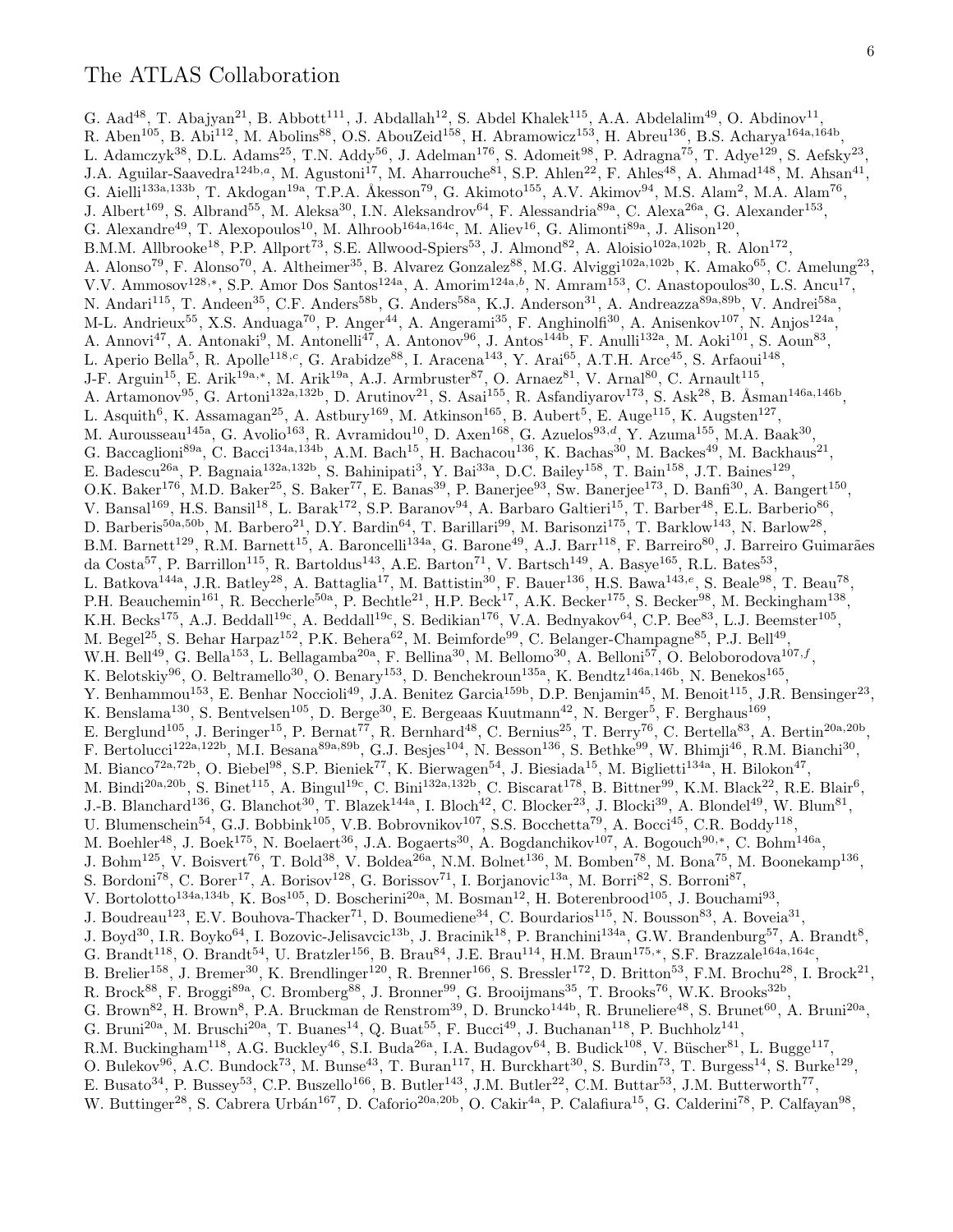R. Calkins<sup>106</sup>, L.P. Caloba<sup>24a</sup>, R. Caloi<sup>132a,132b</sup>, D. Calvet<sup>34</sup>, S. Calvet<sup>34</sup>, R. Camacho Toro<sup>34</sup>, P. Camarri<sup>133a,133b</sup>, D. Cameron<sup>117</sup>, L.M. Caminada<sup>15</sup>, R. Caminal Armadans<sup>12</sup>, S. Campana<sup>30</sup>, M. Campanelli<sup>77</sup>, V. Canale<sup>102a,102b</sup>, F. Canelli<sup>31</sup>, A. Canepa<sup>159a</sup>, J. Cantero<sup>80</sup>, R. Cantrill<sup>76</sup>, L. Capasso<sup>102a,102b</sup>, M.D.M. Capeans Garrido<sup>30</sup>, I. Caprini<sup>26a</sup>, M. Caprini<sup>26a</sup>, D. Capriotti<sup>99</sup>, M. Capua<sup>37a,37b</sup>, R. Caputo<sup>81</sup>, R. Cardarelli<sup>133a</sup>, T. Carli<sup>30</sup>, G. Carlino<sup>102a</sup>, L. Carminati<sup>89a,89b</sup>, B. Caron<sup>85</sup>, S. Caron<sup>104</sup>, E. Carquin<sup>32b</sup>, G.D. Carrillo-Montoya<sup>173</sup>, A.A. Carter<sup>75</sup>, J.R. Carter<sup>28</sup>, J. Carvalho<sup>124a,g</sup>, D. Casadei<sup>108</sup>, M.P. Casado<sup>12</sup>, M. Cascella<sup>122a,122b</sup>, C. Caso<sup>50a,50b,\*</sup>, A.M. Castaneda Hernandez<sup>173,h</sup>, E. Castaneda-Miranda<sup>173</sup>, V. Castillo Gimenez<sup>167</sup>, N.F. Castro<sup>124a</sup>, G. Cataldi<sup>72a</sup>, P. Catastini<sup>57</sup>, A. Catinaccio<sup>30</sup>, J.R. Catmore<sup>30</sup>, A. Cattai<sup>30</sup>, G. Cattani<sup>133a,133b</sup>, S. Caughron<sup>88</sup>, V. Cavaliere<sup>165</sup>, P. Cavalleri<sup>78</sup>, D. Cavalli<sup>89a</sup>, M. Cavalli-Sforza<sup>12</sup>, V. Cavasinni<sup>122a,122b</sup>, F. Ceradini<sup>134a,134b</sup>, A.S. Cerqueira<sup>24b</sup>, A. Cerri<sup>30</sup>, L. Cerrito<sup>75</sup>, F. Cerutti<sup>47</sup>, S.A. Cetin<sup>19b</sup>, A. Chafaq<sup>135a</sup>, D. Chakraborty<sup>106</sup>, I. Chalupkova<sup>126</sup>, K. Chan<sup>3</sup>, P. Chang<sup>165</sup>, B. Chapleau<sup>85</sup>, J.D. Chapman<sup>28</sup>, J.W. Chapman<sup>87</sup>, E. Chareyre<sup>78</sup>, D.G. Charlton<sup>18</sup>, V. Chavda<sup>82</sup>, C.A. Chavez Barajas<sup>30</sup>, S. Cheatham<sup>85</sup>, S. Chekanov<sup>6</sup>, S.V. Chekulaev<sup>159a</sup>, G.A. Chelkov<sup>64</sup>, M.A. Chelstowska<sup>104</sup>, C. Chen<sup>63</sup>, H. Chen<sup>25</sup>, S. Chen<sup>33c</sup>, X. Chen<sup>173</sup>, Y. Chen<sup>35</sup>, A. Cheplakov<sup>64</sup>, R. Cherkaoui El Moursli<sup>135e</sup>, V. Chernyatin<sup>25</sup>, E. Cheu<sup>7</sup>, S.L. Cheung<sup>158</sup>, L. Chevalier<sup>136</sup>, G. Chiefari<sup>102a,102b</sup>, L. Chikovani<sup>51a,\*</sup>, J.T. Childers<sup>30</sup>, A. Chilingarov<sup>71</sup>, G. Chiodini<sup>72a</sup>, A.S. Chisholm<sup>18</sup>, R.T. Chislett<sup>77</sup>, A. Chitan<sup>26a</sup>, M.V. Chizhov<sup>64</sup>, G. Choudalakis<sup>31</sup>, S. Chouridou<sup>137</sup>, I.A. Christidi<sup>77</sup>, A. Christov<sup>48</sup>, D. Chromek-Burckhart<sup>30</sup>, M.L. Chu<sup>151</sup>, J. Chudoba<sup>125</sup>, G. Ciapetti<sup>132a,132b</sup>, A.K. Ciftci<sup>4a</sup>, R. Ciftci<sup>4a</sup>, D. Cinca<sup>34</sup>, V. Cindro<sup>74</sup>, C. Ciocca<sup>20a,20b</sup>, A. Ciocio<sup>15</sup>, M. Cirilli<sup>87</sup>, P. Cirkovic<sup>13b</sup>, Z.H. Citron<sup>172</sup>, M. Citterio<sup>89a</sup>, M. Ciubancan<sup>26a</sup>, A. Clark<sup>49</sup>, P.J. Clark<sup>46</sup>, R.N. Clarke<sup>15</sup>, W. Cleland<sup>123</sup>, J.C. Clemens<sup>83</sup>, B. Clement<sup>55</sup>, C. Clement<sup>146a,146b</sup>, Y. Coadou<sup>83</sup>, M. Cobal<sup>164a,164c</sup>, A. Coccaro<sup>138</sup>, J. Cochran<sup>63</sup>, L. Coffey<sup>23</sup>, J.G. Cogan<sup>143</sup>, J. Coggeshall<sup>165</sup>, E. Cogneras<sup>178</sup>, J. Colas<sup>5</sup>, S. Cole<sup>106</sup>, A.P. Colijn<sup>105</sup>, N.J. Collins<sup>18</sup>, C. Collins-Tooth<sup>53</sup>, J. Collot<sup>55</sup>, T. Colombo<sup>119a,119b</sup>, G. Colon<sup>84</sup>, P. Conde Muiño<sup>124a</sup>, E. Coniavitis<sup>118</sup>, M.C. Conidi<sup>12</sup>, S.M. Consonni<sup>89a,89b</sup>, V. Consorti<sup>48</sup>, S. Constantinescu<sup>26a</sup>, C. Conta<sup>119a,119b</sup>, G. Conti<sup>57</sup>, F. Conventi<sup>102a,i</sup>, M. Cooke<sup>15</sup>, B.D. Cooper<sup>77</sup>, A.M. Cooper-Sarkar<sup>118</sup>, K. Copic<sup>15</sup>, T. Cornelissen<sup>175</sup>, M. Corradi<sup>20a</sup>, F. Corriveau<sup>85,j</sup>, A. Cortes-Gonzalez<sup>165</sup>, G. Cortiana<sup>99</sup>, G. Costa<sup>89a</sup>, M.J. Costa<sup>167</sup>, D. Costanzo<sup>139</sup>, D. Côté<sup>30</sup>, L. Courneyea<sup>169</sup>, G. Cowan<sup>76</sup>, C. Cowden<sup>28</sup>, B.E. Cox<sup>82</sup>, K. Cranmer<sup>108</sup>, F. Crescioli<sup>122a,122b</sup>, M. Cristinziani<sup>21</sup>, G. Crosetti<sup>37a,37b</sup>, S. Crépé-Renaudin<sup>55</sup>, C.-M. Cuciuc<sup>26a</sup>, C. Cuenca Almenar<sup>176</sup>, T. Cuhadar Donszelmann<sup>139</sup>, M. Curatolo<sup>47</sup>, C.J. Curtis<sup>18</sup>, C. Cuthbert<sup>150</sup>, P. Cwetanski<sup>60</sup>, H. Czirr<sup>141</sup>, P. Czodrowski<sup>44</sup>, Z. Czyczula<sup>176</sup>, S. D'Auria<sup>53</sup>, M. D'Onofrio<sup>73</sup>, A. D'Orazio<sup>132a,132b</sup>, M.J. Da Cunha Sargedas De Sousa<sup>124a</sup>, C. Da Via<sup>82</sup>, W. Dabrowski<sup>38</sup>, A. Dafinca<sup>118</sup>, T. Dai<sup>87</sup>, C. Dallapiccola<sup>84</sup>, M. Dam<sup>36</sup>, M. Dameri<sup>50a,50b</sup>, D.S. Damiani<sup>137</sup>, H.O. Danielsson<sup>30</sup>, V. Dao<sup>49</sup>, G. Darbo<sup>50a</sup>, G.L. Darlea<sup>26b</sup>, J.A. Dassoulas<sup>42</sup>, W. Davey<sup>21</sup>, T. Davidek<sup>126</sup>, N. Davidson<sup>86</sup>, R. Davidson<sup>71</sup>, E. Davies<sup>118,c</sup>, M. Davies<sup>93</sup>, O. Davignon<sup>78</sup>, A.R. Davison<sup>77</sup>, Y. Davygora<sup>58a</sup>, E. Dawe<sup>142</sup>, I. Dawson<sup>139</sup>, R.K. Daya-Ishmukhametova<sup>23</sup>, K. De<sup>8</sup>, R. de Asmundis<sup>102a</sup>, S. De Castro<sup>20a, 20b</sup>, S. De Cecco<sup>78</sup>, J. de Graat<sup>98</sup>, N. De Groot<sup>104</sup>, P. de Jong<sup>105</sup>, C. De La Taille<sup>115</sup>, H. De la Torre<sup>80</sup>, F. De Lorenzi<sup>63</sup>, L. de Mora<sup>71</sup>, L. De Nooij<sup>105</sup>, D. De Pedis<sup>132a</sup>, A. De Salvo<sup>132a</sup>, U. De Sanctis<sup>164a,164c</sup>, A. De Santo<sup>149</sup>, J.B. De Vivie De Regie<sup>115</sup>, G. De Zorzi<sup>132a,132b</sup>, W.J. Dearnaley<sup>71</sup>, R. Debbe<sup>25</sup>, C. Debenedetti<sup>46</sup>, B. Dechenaux<sup>55</sup>, D.V. Dedovich<sup>64</sup>, J. Degenhardt<sup>120</sup>, C. Del Papa<sup>164a,164c</sup>, J. Del Peso<sup>80</sup>, T. Del Prete<sup>122a,122b</sup>, T. Delemontex<sup>55</sup>, M. Deliyergiyev<sup>74</sup>, A. Dell'Acqua<sup>30</sup>, L. Dell'Asta<sup>22</sup>, M. Della Pietra<sup>102a,i</sup>, D. della Volpe<sup>102a,102b</sup>, M. Delmastro<sup>5</sup>, P.A. Delsart<sup>55</sup>, C. Deluca<sup>105</sup>, S. Demers<sup>176</sup>, M. Demichev<sup>64</sup>, B. Demirkoz<sup>12,k</sup>, J. Deng<sup>163</sup>, S.P. Denisov<sup>128</sup>, D. Derendarz<sup>39</sup>, J.E. Derkaoui<sup>135d</sup>, F. Derue<sup>78</sup>, P. Dervan<sup>73</sup>, K. Desch<sup>21</sup>, E. Devetak<sup>148</sup>, P.O. Deviveiros<sup>105</sup>, A. Dewhurst<sup>129</sup>, B. DeWilde<sup>148</sup>, S. Dhaliwal<sup>158</sup>, R. Dhullipudi<sup>25,*l*</sup>, A. Di Ciaccio<sup>133a,133b</sup>, L. Di Ciaccio<sup>5</sup>, A. Di Girolamo<sup>30</sup>, B. Di Girolamo<sup>30</sup>, S. Di Luise<sup>134a,134b</sup>, A. Di Mattia<sup>173</sup>, B. Di Micco<sup>30</sup>, R. Di Nardo<sup>47</sup>, A. Di Simone<sup>133a,133b</sup>, R. Di Sipio<sup>20a,20b</sup>, M.A. Diaz<sup>32a</sup>, E.B. Diehl<sup>87</sup>, J. Dietrich<sup>42</sup>, T.A. Dietzsch<sup>58a</sup>, S. Diglio<sup>86</sup>, K. Dindar Yagci<sup>40</sup>, J. Dingfelder<sup>21</sup>, F. Dinut<sup>26a</sup>, C. Dionisi<sup>132a,132b</sup>, P. Dita<sup>26a</sup>, S. Dita<sup>26a</sup>, F. Dittus<sup>30</sup>, F. Djama<sup>83</sup>, T. Djobava<sup>51b</sup>, M.A.B. do Vale<sup>24c</sup>, A. Do Valle Wemans<sup>124a,m</sup>, T.K.O. Doan<sup>5</sup>, M. Dobbs<sup>85</sup>, R. Dobinson<sup>30,\*</sup>, D. Dobos<sup>30</sup>, E. Dobson<sup>30,n</sup>, J. Dodd<sup>35</sup>, C. Doglioni<sup>49</sup>, T. Doherty<sup>53</sup>, Y. Doi<sup>65,\*</sup>, J. Dolejsi<sup>126</sup>, I. Dolenc<sup>74</sup>, Z. Dolezal<sup>126</sup>, B.A. Dolgoshein<sup>96,\*</sup>, T. Dohmae<sup>155</sup>, M. Donadelli<sup>24d</sup>, J. Donini<sup>34</sup>, J. Dopke<sup>30</sup>, A. Doria<sup>102a</sup>, A. Dos Anjos<sup>173</sup>, A. Dotti<sup>122a,122b</sup>, M.T. Dova<sup>70</sup>, A.D. Doxiadis<sup>105</sup>, A.T. Doyle<sup>53</sup>, N. Dressnandt<sup>120</sup>, M. Dris<sup>10</sup>, J. Dubbert<sup>99</sup>, S. Dube<sup>15</sup>, E. Duchovni<sup>172</sup>, G. Duckeck<sup>98</sup>, D. Duda<sup>175</sup>, A. Dudarev<sup>30</sup>, F. Dudziak<sup>63</sup>, M. Dührssen<sup>30</sup>, I.P. Duerdoth<sup>82</sup>, L. Duflot<sup>115</sup>, M-A. Dufour<sup>85</sup>, L. Duguid<sup>76</sup>, M. Dunford<sup>30</sup>, H. Duran Yildiz<sup>4a</sup>, R. Duxfield<sup>139</sup>, M. Dwuznik<sup>38</sup>, F. Dydak<sup>30</sup>, M. Düren<sup>52</sup>, W.L. Ebenstein<sup>45</sup>, J. Ebke<sup>98</sup>, S. Eckweiler<sup>81</sup>, K. Edmonds<sup>81</sup>, W. Edson<sup>2</sup>, C.A. Edwards<sup>76</sup>, N.C. Edwards<sup>53</sup>, W. Ehrenfeld<sup>42</sup>, T. Eifert<sup>143</sup>, G. Eigen<sup>14</sup>, K. Einsweiler<sup>15</sup>, E. Eisenhandler<sup>75</sup>, T. Ekelof<sup>166</sup>, M. El Kacimi<sup>135c</sup>, M. Ellert<sup>166</sup>, S. Elles<sup>5</sup>, F. Ellinghaus<sup>81</sup>, K. Ellis<sup>75</sup>, N. Ellis<sup>30</sup>, J. Elmsheuser<sup>98</sup>, M. Elsing<sup>30</sup>, D. Emeliyanov<sup>129</sup>, R. Engelmann<sup>148</sup>, A. Engl<sup>98</sup>, B. Epp<sup>61</sup>, J. Erdmann<sup>54</sup>, A. Ereditato<sup>17</sup>, D. Eriksson<sup>146a</sup>, J. Ernst<sup>2</sup>, M. Ernst<sup>25</sup>, J. Ernwein<sup>136</sup>, D. Errede<sup>165</sup>, S. Errede<sup>165</sup>, E. Ertel<sup>81</sup>, M. Escalier<sup>115</sup>, H. Esch<sup>43</sup>, C. Escobar<sup>123</sup>, X. Espinal Curull<sup>12</sup>, B. Esposito<sup>47</sup>, F. Etienne<sup>83</sup>, A.I. Etienvre<sup>136</sup>, E. Etzion<sup>153</sup>, D. Evangelakou<sup>54</sup>, H. Evans<sup>60</sup>,

7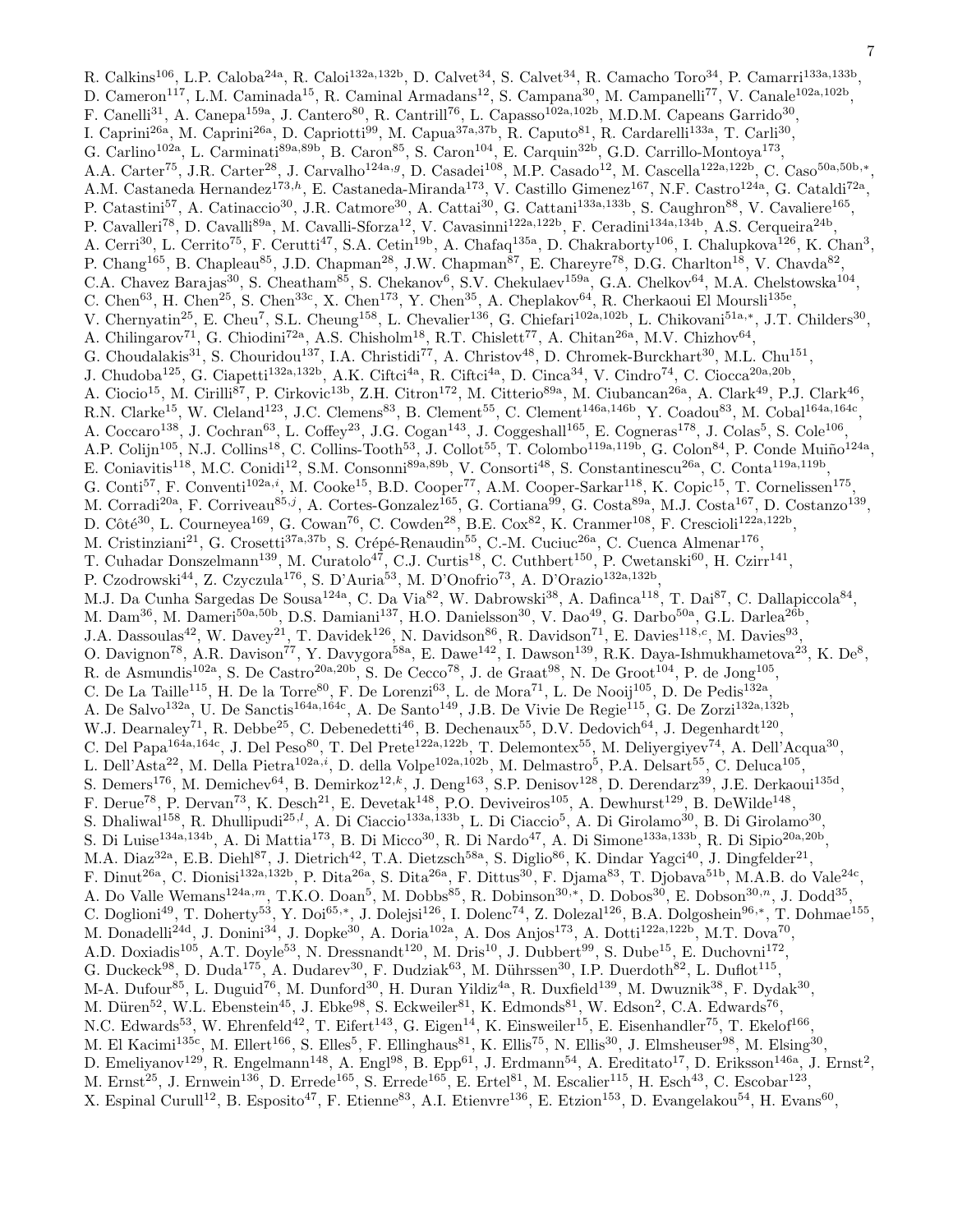L. Fabbri<sup>20a,20b</sup>, C. Fabre<sup>30</sup>, R.M. Fakhrutdinov<sup>128</sup>, S. Falciano<sup>132a</sup>, Y. Fang<sup>173</sup>, M. Fanti<sup>89a,89b</sup>, A. Farbin<sup>8</sup>, A. Farilla<sup>134a</sup>, J. Farley<sup>148</sup>, T. Farooque<sup>158</sup>, S. Farrell<sup>163</sup>, S.M. Farrington<sup>170</sup>, P. Farthouat<sup>30</sup>, F. Fassi<sup>167</sup>, P. Fassnacht<sup>30</sup>, D. Fassouliotis<sup>9</sup>, B. Fatholahzadeh<sup>158</sup>, A. Favareto<sup>89a,89b</sup>, L. Fayard<sup>115</sup>, S. Fazio<sup>37a,37b</sup>, R. Febbraro<sup>34</sup>, P. Federic<sup>144a</sup>, O.L. Fedin<sup>121</sup>, W. Fedorko<sup>88</sup>, M. Fehling-Kaschek<sup>48</sup>, L. Feligioni<sup>83</sup>, D. Fellmann<sup>6</sup>, C. Feng<sup>33d</sup>, E.J. Feng<sup>6</sup>, A.B. Fenyuk<sup>128</sup>, J. Ferencei<sup>144b</sup>, W. Fernando<sup>6</sup>, S. Ferrag<sup>53</sup>, J. Ferrando<sup>53</sup>, V. Ferrara<sup>42</sup>, A. Ferrari<sup>166</sup>, P. Ferrari<sup>105</sup>, R. Ferrari<sup>119a</sup>, D.E. Ferreira de Lima<sup>53</sup>, A. Ferrer<sup>167</sup>, D. Ferrere<sup>49</sup>, C. Ferretti<sup>87</sup>, A. Ferretto Parodi<sup>50a,50b</sup>, M. Fiascaris<sup>31</sup>, F. Fiedler<sup>81</sup>, A. Filipčič<sup>74</sup>, F. Filthaut<sup>104</sup>, M. Fincke-Keeler<sup>169</sup>, M.C.N. Fiolhais<sup>124a,g</sup>, L. Fiorini<sup>167</sup>, A. Firan<sup>40</sup>, G. Fischer<sup>42</sup>, M.J. Fisher<sup>109</sup>, M. Flechl<sup>48</sup>, I. Fleck<sup>141</sup>, J. Fleckner<sup>81</sup>, P. Fleischmann<sup>174</sup>, S. Fleischmann<sup>175</sup>, T. Flick<sup>175</sup>, A. Floderus<sup>79</sup>, L.R. Flores Castillo<sup>173</sup>, M.J. Flowerdew<sup>99</sup>, T. Fonseca Martin<sup>17</sup>, A. Formica<sup>136</sup>, A. Forti<sup>82</sup>, D. Fortin<sup>159a</sup>, D. Fournier<sup>115</sup>, A.J. Fowler<sup>45</sup>, H. Fox<sup>71</sup>, P. Francavilla<sup>12</sup>, M. Franchini<sup>20a,20b</sup>, S. Franchino<sup>119a,119b</sup>, D. Francis<sup>30</sup>, T. Frank<sup>172</sup>, S. Franz<sup>30</sup>, M. Fraternali<sup>119a,119b</sup>, S. Fratina<sup>120</sup>, S.T. French<sup>28</sup>, C. Friedrich<sup>42</sup>, F. Friedrich<sup>44</sup>, R. Froeschl<sup>30</sup>, D. Froidevaux<sup>30</sup>, J.A. Frost<sup>28</sup>, C. Fukunaga<sup>156</sup>, E. Fullana Torregrosa<sup>30</sup>, B.G. Fulsom<sup>143</sup>, J. Fuster<sup>167</sup>, C. Gabaldon<sup>30</sup>, O. Gabizon<sup>172</sup>, T. Gadfort<sup>25</sup>, S. Gadomski<sup>49</sup>, G. Gagliardi<sup>50a,50b</sup>, P. Gagnon<sup>60</sup>, C. Galea<sup>98</sup>, B. Galhardo<sup>124a</sup>, E.J. Gallas<sup>118</sup>, V. Gallo<sup>17</sup>, B.J. Gallop<sup>129</sup>, P. Gallus<sup>125</sup>, K.K. Gan<sup>109</sup>, Y.S. Gao<sup>143,e</sup>, A. Gaponenko<sup>15</sup>, F. Garberson<sup>176</sup>, M. Garcia-Sciveres<sup>15</sup>, C. García<sup>167</sup>, J.E. García Navarro<sup>167</sup>, R.W. Gardner<sup>31</sup>, N. Garelli<sup>30</sup>, H. Garitaonandia<sup>105</sup>, V. Garonne<sup>30</sup>, C. Gatti<sup>47</sup>, G. Gaudio<sup>119a</sup>, B. Gaur<sup>141</sup>, L. Gauthier<sup>136</sup>, P. Gauzzi<sup>132a,132b</sup>, I.L. Gavrilenko<sup>94</sup>, C. Gay<sup>168</sup>, G. Gaycken<sup>21</sup>, E.N. Gazis<sup>10</sup>, P. Ge<sup>33d</sup>, Z. Gecse<sup>168</sup>, C.N.P. Gee<sup>129</sup>, D.A.A. Geerts<sup>105</sup>, Ch. Geich-Gimbel<sup>21</sup>, K. Gellerstedt<sup>146a,146b</sup>, C. Gemme<sup>50a</sup>, A. Gemmell<sup>53</sup>, M.H. Genest<sup>55</sup>, S. Gentile<sup>132a,132b</sup>, M. George<sup>54</sup>, S. George<sup>76</sup>, P. Gerlach<sup>175</sup>, A. Gershon<sup>153</sup>, C. Geweniger<sup>58a</sup>, H. Ghazlane<sup>135b</sup>, N. Ghodbane<sup>34</sup>, B. Giacobbe<sup>20a</sup>, S. Giagu<sup>132a,132b</sup>, V. Giakoumopoulou<sup>9</sup>, V. Giangiobbe<sup>12</sup>, F. Gianotti<sup>30</sup>, B. Gibbard<sup>25</sup>, A. Gibson<sup>158</sup>, S.M. Gibson<sup>30</sup>, M. Gilchriese<sup>15</sup>, D. Gillberg<sup>29</sup>, A.R. Gillman<sup>129</sup>, D.M. Gingrich<sup>3,d</sup>, J. Ginzburg<sup>153</sup>, N. Giokaris<sup>9</sup>, M.P. Giordani<sup>164c</sup>, R. Giordano<sup>102a,102b</sup>, F.M. Giorgi<sup>16</sup>, P. Giovannini<sup>99</sup>, P.F. Giraud<sup>136</sup>, D. Giugni<sup>89a</sup>, M. Giunta<sup>93</sup>, P. Giusti<sup>20a</sup>, B.K. Gjelsten<sup>117</sup>, L.K. Gladilin<sup>97</sup>, C. Glasman<sup>80</sup>, J. Glatzer<sup>48</sup>, A. Glazov<sup>42</sup>, K.W. Glitza<sup>175</sup>, G.L. Glonti<sup>64</sup>, J.R. Goddard<sup>75</sup>, J. Godfrey<sup>142</sup>, J. Godlewski<sup>30</sup>, M. Goebel<sup>42</sup>, T. Göpfert<sup>44</sup>, C. Goeringer<sup>81</sup>, C. Gössling<sup>43</sup>, S. Goldfarb<sup>87</sup>, T. Golling<sup>176</sup>, A. Gomes<sup>124a,b</sup>, L.S. Gomez Fajardo<sup>42</sup>, R. Gonçalo<sup>76</sup>, J. Goncalves Pinto Firmino Da Costa<sup>42</sup>, L. Gonella<sup>21</sup>, S. González de la Hoz<sup>167</sup>, G. Gonzalez Parra<sup>12</sup>, M.L. Gonzalez Silva<sup>27</sup>, S. Gonzalez-Sevilla<sup>49</sup>, J.J. Goodson<sup>148</sup>, L. Goossens<sup>30</sup>, P.A. Gorbounov<sup>95</sup>, H.A. Gordon<sup>25</sup>, I. Gorelov<sup>103</sup>, G. Gorfine<sup>175</sup>, B. Gorini<sup>30</sup>, E. Gorini<sup>72a,72b</sup>, A. Gorišek<sup>74</sup>, E. Gornicki<sup>39</sup>, B. Gosdzik<sup>42</sup>, A.T. Goshaw<sup>6</sup>, M. Gosselink<sup>105</sup>, M.I. Gostkin<sup>64</sup>, I. Gough Eschrich<sup>163</sup>, M. Gouighri<sup>135a</sup>, D. Goujdami<sup>135c</sup>, M.P. Goulette<sup>49</sup>, A.G. Goussiou<sup>138</sup>, C. Goy<sup>5</sup>, S. Gozpinar<sup>23</sup>, I. Grabowska-Bold<sup>38</sup>, P. Grafström<sup>20a,20b</sup>, K-J. Grahn<sup>42</sup>, F. Grancagnolo<sup>72a</sup>, S. Grancagnolo<sup>16</sup>, V. Grassi<sup>148</sup>, V. Gratchev<sup>121</sup>, N. Grau<sup>35</sup>, H.M. Gray<sup>30</sup>, J.A. Gray<sup>148</sup>, E. Graziani<sup>134a</sup>, O.G. Grebenyuk<sup>121</sup>, T. Greenshaw<sup>73</sup>, Z.D. Greenwood<sup>25,*l*</sup>, K. Gregersen<sup>36</sup>, I.M. Gregor<sup>42</sup>, P. Grenier<sup>143</sup>, J. Griffiths<sup>8</sup>, N. Grigalashvili<sup>64</sup>, A.A. Grillo<sup>137</sup>, S. Grinstein<sup>12</sup>, Ph. Gris<sup>34</sup>, Y.V. Grishkevich<sup>97</sup>, J.-F. Grivaz<sup>115</sup>, E. Gross<sup>172</sup>, J. Grosse-Knetter<sup>54</sup>, J. Groth-Jensen<sup>172</sup>, K. Grybel<sup>141</sup>, D. Guest<sup>176</sup>, C. Guicheney<sup>34</sup>, S. Guindon<sup>54</sup>, U. Gul<sup>53</sup>, H. Guler<sup>85,0</sup>, J. Gunther<sup>125</sup>, B. Guo<sup>158</sup>, J. Guo<sup>35</sup>, P. Gutierrez<sup>111</sup>, N. Guttman<sup>153</sup>, O. Gutzwiller<sup>173</sup>, C. Guyot<sup>136</sup>, C. Gwenlan<sup>118</sup>, C.B. Gwilliam<sup>73</sup>, A. Haas<sup>143</sup>, S. Haas<sup>30</sup>, C. Haber<sup>15</sup>, H.K. Hadavand<sup>40</sup>, D.R. Hadley<sup>18</sup>, P. Haefner<sup>21</sup>, F. Hahn<sup>30</sup>, S. Haider<sup>30</sup>, Z. Hajduk<sup>39</sup>, H. Hakobyan<sup>177</sup>, D. Hall<sup>118</sup>, J. Haller<sup>54</sup>, K. Hamacher<sup>175</sup>, P. Hamal<sup>113</sup>, K. Hamano<sup>86</sup>, M. Hamer<sup>54</sup>, A. Hamilton<sup>145b,p</sup>, S. Hamilton<sup>161</sup>, L. Han<sup>33b</sup>, K. Hanagaki<sup>116</sup>, K. Hanawa<sup>160</sup>, M. Hance<sup>15</sup>, C. Handel<sup>81</sup>, P. Hanke<sup>58a</sup>, J.R. Hansen<sup>36</sup>, J.B. Hansen<sup>36</sup>, J.D. Hansen<sup>36</sup>, P.H. Hansen<sup>36</sup>, P. Hansson<sup>143</sup>, K. Hara<sup>160</sup>, G.A. Hare<sup>137</sup>, T. Harenberg<sup>175</sup>, S. Harkusha<sup>90</sup>, D. Harper<sup>87</sup>, R.D. Harrington<sup>46</sup>, O.M. Harris<sup>138</sup>, J. Hartert<sup>48</sup>, F. Hartjes<sup>105</sup>, T. Haruyama<sup>65</sup>, A. Harvey<sup>56</sup>, S. Hasegawa<sup>101</sup>, Y. Hasegawa<sup>140</sup>, S. Hassani<sup>136</sup>, S. Haug<sup>17</sup>, M. Hauschild<sup>30</sup>, R. Hauser<sup>88</sup>, M. Havranek<sup>21</sup>, C.M. Hawkes<sup>18</sup>, R.J. Hawkings<sup>30</sup>, A.D. Hawkins<sup>79</sup>, T. Hayakawa<sup>66</sup>, T. Hayashi<sup>160</sup>, D. Hayden<sup>76</sup>, C.P. Hays<sup>118</sup>, H.S. Hayward<sup>73</sup>, S.J. Haywood<sup>129</sup>, S.J. Head<sup>18</sup>, V. Hedberg<sup>79</sup>, L. Heelan<sup>8</sup>, S. Heim<sup>88</sup>, B. Heinemann<sup>15</sup>, S. Heisterkamp<sup>36</sup>, L. Helary<sup>22</sup>, C. Heller<sup>98</sup>, M. Heller<sup>30</sup>, S. Hellman<sup>146a,146b</sup>, D. Hellmich<sup>21</sup>, C. Helsens<sup>12</sup>, R.C.W. Henderson<sup>71</sup>, M. Henke<sup>58a</sup>, A. Henrichs<sup>54</sup>, A.M. Henriques Correia<sup>30</sup>, S. Henrot-Versille<sup>115</sup>, C. Hensel<sup>54</sup>, T. Hen $6^{175}$ , C.M. Hernandez<sup>8</sup>, Y. Hernández Jiménez<sup>167</sup>, R. Herrberg<sup>16</sup>, G. Herten<sup>48</sup>, R. Hertenberger<sup>98</sup>, L. Hervas<sup>30</sup>, G.G. Hesketh<sup>77</sup>, N.P. Hessey<sup>105</sup>, E. Higón-Rodriguez<sup>167</sup>, J.C. Hill<sup>28</sup>, K.H. Hiller<sup>42</sup>, S. Hillert<sup>21</sup>, S.J. Hillier<sup>18</sup>, I. Hinchliffe<sup>15</sup>, E. Hines<sup>120</sup>, M. Hirose<sup>116</sup>, F. Hirsch<sup>43</sup>, D. Hirschbuehl<sup>175</sup>, J. Hobbs<sup>148</sup>, N. Hod<sup>153</sup>, M.C. Hodgkinson<sup>139</sup>, P. Hodgson<sup>139</sup>, A. Hoecker<sup>30</sup>, M.R. Hoeferkamp<sup>103</sup>, J. Hoffman<sup>40</sup>, D. Hoffmann<sup>83</sup>, M. Hohlfeld<sup>81</sup>, M. Holder<sup>141</sup>, S.O. Holmgren<sup>146a</sup>, T. Holy<sup>127</sup>, J.L. Holzbauer<sup>88</sup>, T.M. Hong<sup>120</sup>, L. Hooft van Huysduynen<sup>108</sup>, S. Horner<sup>48</sup>, J-Y. Hostachy<sup>55</sup>, S. Hou<sup>151</sup>, A. Hoummada<sup>135a</sup>, J. Howard<sup>118</sup>, J. Howarth<sup>82</sup>, I. Hristova<sup>16</sup>, J. Hrivnac<sup>115</sup>, T. Hryn'ova<sup>5</sup>, P.J. Hsu<sup>81</sup>, S.-C. Hsu<sup>15</sup>, D. Hu<sup>35</sup>, Z. Hubacek<sup>127</sup>, F. Hubaut<sup>83</sup>, F. Huegging<sup>21</sup>, A. Huettmann<sup>42</sup>, T.B. Huffman<sup>118</sup>, E.W. Hughes<sup>35</sup>, G. Hughes<sup>71</sup>, M. Huhtinen<sup>30</sup>, M. Hurwitz<sup>15</sup>, U. Husemann<sup>42</sup>, N. Huseynov<sup>64,q</sup>, J. Huston<sup>88</sup>, J. Huth<sup>57</sup>, G. Iacobucci<sup>49</sup>, G. Iakovidis<sup>10</sup>,

8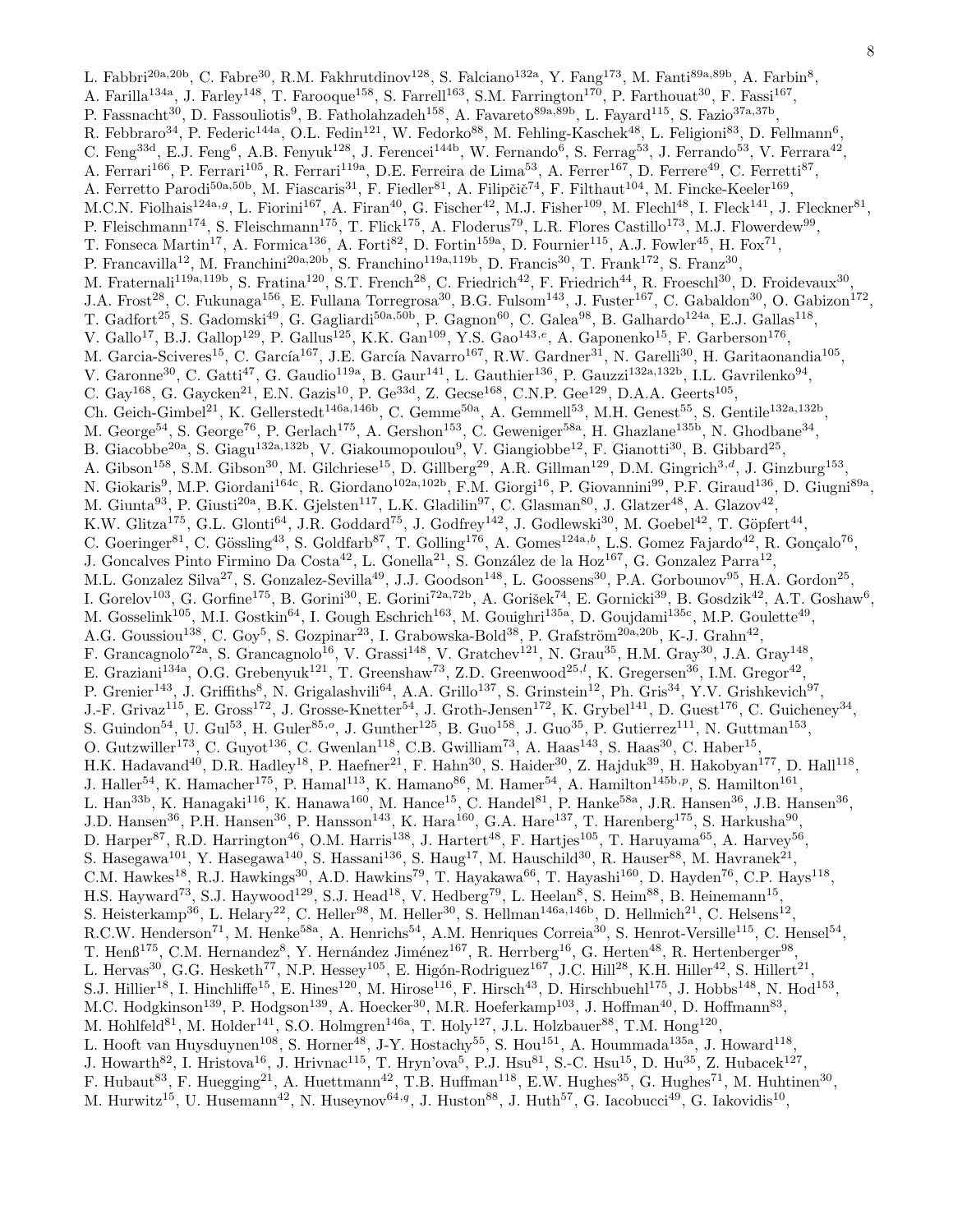M. Ibbotson<sup>82</sup>, I. Ibragimov<sup>141</sup>, L. Iconomidou-Fayard<sup>115</sup>, J. Idarraga<sup>115</sup>, P. Iengo<sup>102a</sup>, O. Igonkina<sup>105</sup>, Y. Ikegami<sup>65</sup>, M. Ikeno<sup>65</sup>, D. Iliadis<sup>154</sup>, N. Ilic<sup>158</sup>, T. Ince<sup>21</sup>, J. Inigo-Golfin<sup>30</sup>, P. Ioannou<sup>9</sup>, M. Iodice<sup>134a</sup>, K. Iordanidou<sup>9</sup>, V. Ippolito<sup>132a,132b</sup>, A. Irles Quiles<sup>167</sup>, C. Isaksson<sup>166</sup>, M. Ishino<sup>67</sup>, M. Ishitsuka<sup>157</sup>, R. Ishmukhametov<sup>40</sup>, C. Issever<sup>118</sup>, S. Istin<sup>19a</sup>, A.V. Ivashin<sup>128</sup>, W. Iwanski<sup>39</sup>, H. Iwasaki<sup>65</sup>, J.M. Izen<sup>41</sup>, V. Izzo<sup>102a</sup>, B. Jackson<sup>120</sup>, J.N. Jackson<sup>73</sup>, P. Jackson<sup>1</sup>, M.R. Jaekel<sup>30</sup>, V. Jain<sup>60</sup>, K. Jakobs<sup>48</sup>, S. Jakobsen<sup>36</sup>, T. Jakoubek<sup>125</sup>, J. Jakubek<sup>127</sup>, D.O. Jamin<sup>151</sup>, D.K. Jana<sup>111</sup>, E. Jansen<sup>77</sup>, H. Jansen<sup>30</sup>, A. Jantsch<sup>99</sup>, M. Janus<sup>48</sup>, R.C. Jared<sup>173</sup>, G. Jarlskog<sup>79</sup>, L. Jeanty<sup>57</sup>, I. Jen-La Plante<sup>31</sup>, D. Jennens<sup>86</sup>, P. Jenni<sup>30</sup>, A.E. Loevschall-Jensen<sup>36</sup>, P. Jež<sup>36</sup>, S. Jézéquel<sup>5</sup>, M.K. Jha<sup>20a</sup>, H. Ji<sup>173</sup>, W. Ji<sup>81</sup>, J. Jia<sup>148</sup>, Y. Jiang<sup>33b</sup>, M. Jimenez Belenguer<sup>42</sup>, S. Jin<sup>33a</sup>, O. Jinnouchi<sup>157</sup>, M.D. Joergensen<sup>36</sup>, D. Joffe<sup>40</sup>, M. Johansen<sup>146a,146b</sup>, K.E. Johansson<sup>146a</sup>, P. Johansson<sup>139</sup>, S. Johnert<sup>42</sup>, K.A. Johns<sup>7</sup>, K. Jon-And<sup>146a,146b</sup>, G. Jones<sup>170</sup>, R.W.L. Jones<sup>71</sup>, T.J. Jones<sup>73</sup>, C. Joram<sup>30</sup>, P.M. Jorge<sup>124a</sup>, K.D. Joshi<sup>82</sup>, J. Jovicevic<sup>147</sup>, T. Jovin<sup>13b</sup>, X. Ju<sup>173</sup>, C.A. Jung<sup>43</sup>, R.M. Jungst<sup>30</sup>, V. Juranek<sup>125</sup>, P. Jussel<sup>61</sup>, A. Juste Rozas<sup>12</sup>, S. Kabana<sup>17</sup>, M. Kaci<sup>167</sup>, A. Kaczmarska<sup>39</sup>, P. Kadlecik<sup>36</sup>, M. Kado<sup>115</sup>, H. Kagan<sup>109</sup>, M. Kagan<sup>57</sup>, E. Kajomovitz<sup>152</sup>, S. Kalinin<sup>175</sup>, L.V. Kalinovskaya<sup>64</sup>, S. Kama<sup>40</sup>, N. Kanaya<sup>155</sup>, M. Kaneda<sup>30</sup>, S. Kaneti<sup>28</sup>, T. Kanno<sup>157</sup>, V.A. Kantserov<sup>96</sup>, J. Kanzaki<sup>65</sup>, B. Kaplan<sup>108</sup>, A. Kapliy<sup>31</sup>, J. Kaplon<sup>30</sup>, D. Kar<sup>53</sup>, M. Karagounis<sup>21</sup>, K. Karakostas<sup>10</sup>, M. Karnevskiy<sup>42</sup>, V. Kartvelishvili<sup>71</sup>, A.N. Karyukhin<sup>128</sup>, L. Kashif<sup>173</sup>, G. Kasieczka<sup>58b</sup>, R.D. Kass<sup>109</sup>, A. Kastanas<sup>14</sup>, M. Kataoka<sup>5</sup>, Y. Kataoka<sup>155</sup>, E. Katsoufis<sup>10</sup>, J. Katzy<sup>42</sup>, V. Kaushik<sup>7</sup>, K. Kawagoe<sup>69</sup>, T. Kawamoto<sup>155</sup>, G. Kawamura<sup>81</sup>, M.S. Kayl<sup>105</sup>, S. Kazama<sup>155</sup>, V.A. Kazanin<sup>107</sup>, M.Y. Kazarinov<sup>64</sup>, R. Keeler<sup>169</sup>, P.T. Keener<sup>120</sup>, R. Kehoe<sup>40</sup>, M. Keil<sup>54</sup>, G.D. Kekelidze<sup>64</sup>, J.S. Keller<sup>138</sup>, M. Kenyon<sup>53</sup>, O. Kepka<sup>125</sup>, N. Kerschen<sup>30</sup>, B.P. Kerševan<sup>74</sup>, S. Kersten<sup>175</sup>, K. Kessoku<sup>155</sup>, J. Keung<sup>158</sup>, F. Khalil-zada<sup>11</sup>, H. Khandanyan<sup>146a,146b</sup>, A. Khanov<sup>112</sup>, D. Kharchenko<sup>64</sup>, A. Khodinov<sup>96</sup>, A. Khomich<sup>58a</sup>, T.J. Khoo<sup>28</sup>, G. Khoriauli<sup>21</sup>, A. Khoroshilov<sup>175</sup>, V. Khovanskiy<sup>95</sup>, E. Khramov<sup>64</sup>, J. Khubua<sup>51b</sup>, H. Kim<sup>146a,146b</sup>, S.H. Kim<sup>160</sup>, N. Kimura<sup>171</sup>, O. Kind<sup>16</sup>, B.T. King<sup>73</sup>, M. King<sup>66</sup>, R.S.B. King<sup>118</sup>, J. Kirk<sup>129</sup>, A.E. Kiryunin<sup>99</sup>, T. Kishimoto<sup>66</sup>, D. Kisielewska<sup>38</sup>, T. Kitamura<sup>66</sup>, T. Kittelmann<sup>123</sup>, K. Kiuchi<sup>160</sup>, E. Kladiva<sup>144b</sup>, M. Klein<sup>73</sup>, U. Klein<sup>73</sup>, K. Kleinknecht<sup>81</sup>, M. Klemetti<sup>85</sup>, A. Klier<sup>172</sup>, P. Klimek<sup>146a,146b</sup>, A. Klimentov<sup>25</sup>, R. Klingenberg<sup>43</sup>, J.A. Klinger<sup>82</sup>, E.B. Klinkby<sup>36</sup>, T. Klioutchnikova<sup>30</sup>, P.F. Klok<sup>104</sup>, S. Klous<sup>105</sup>, E.-E. Kluge<sup>58a</sup>, T. Kluge<sup>73</sup>, P. Kluit<sup>105</sup>, S. Kluth<sup>99</sup>, N.S. Knecht<sup>158</sup>, E. Kneringer<sup>61</sup>, E.B.F.G. Knoops<sup>83</sup>, A. Knue<sup>54</sup>, B.R. Ko<sup>45</sup>, T. Kobayashi<sup>155</sup>, M. Kobel<sup>44</sup>, M. Kocian<sup>143</sup>, P. Kodys<sup>126</sup>, K. Köneke<sup>30</sup>, A.C. König<sup>104</sup>, S. Koenig<sup>81</sup>, L. Köpke<sup>81</sup>, F. Koetsveld<sup>104</sup>, P. Koevesarki<sup>21</sup>, T. Koffas<sup>29</sup>, E. Koffeman<sup>105</sup>, L.A. Kogan<sup>118</sup>, S. Kohlmann<sup>175</sup>, F. Kohn<sup>54</sup>, Z. Kohout<sup>127</sup>, T. Kohriki<sup>65</sup>, T. Koi<sup>143</sup>, G.M. Kolachev<sup>107,\*</sup>, H. Kolanoski<sup>16</sup>, V. Kolesnikov<sup>64</sup>, I. Koletsou<sup>89a</sup>, J. Koll<sup>88</sup>, A.A. Komar<sup>94</sup>, Y. Komori<sup>155</sup>, T. Kondo<sup>65</sup>, T. Kono<sup>42,r</sup>, A.I. Kononov<sup>48</sup>, R. Konoplich<sup>108,s</sup>, N. Konstantinidis<sup>77</sup>, S. Koperny<sup>38</sup>, K. Korcyl<sup>39</sup>, K. Kordas<sup>154</sup>, A. Korn<sup>118</sup>, A. Korol<sup>107</sup>, I. Korolkov<sup>12</sup>, E.V. Korolkova<sup>139</sup>, V.A. Korotkov<sup>128</sup>, O. Kortner<sup>99</sup>, S. Kortner<sup>99</sup>, V.V. Kostyukhin<sup>21</sup>, S. Kotov<sup>99</sup>, V.M. Kotov<sup>64</sup>, A. Kotwal<sup>45</sup>, C. Kourkoumelis<sup>9</sup>, V. Kouskoura<sup>154</sup>, A. Koutsman<sup>159a</sup>, R. Kowalewski<sup>169</sup>, T.Z. Kowalski<sup>38</sup>, W. Kozanecki<sup>136</sup>, A.S. Kozhin<sup>128</sup>, V. Kral<sup>127</sup>, V.A. Kramarenko<sup>97</sup>, G. Kramberger<sup>74</sup>, M.W. Krasny<sup>78</sup>, A. Krasznahorkay<sup>108</sup>, J.K. Kraus<sup>21</sup>, S. Kreiss<sup>108</sup>, F. Krejci<sup>127</sup>, J. Kretzschmar<sup>73</sup>, N. Krieger<sup>54</sup>, P. Krieger<sup>158</sup>, K. Kroeninger<sup>54</sup>, H. Kroha<sup>99</sup>, J. Kroll<sup>120</sup>, J. Kroseberg<sup>21</sup>, J. Krstic<sup>13a</sup>, U. Kruchonak<sup>64</sup>, H. Krüger<sup>21</sup>, T. Kruker<sup>17</sup>, N. Krumnack<sup>63</sup>, Z.V. Krumshteyn<sup>64</sup>, T. Kubota<sup>86</sup>, S. Kuday<sup>4a</sup>, S. Kuehn<sup>48</sup>, A. Kugel<sup>58c</sup>, T. Kuhl<sup>42</sup>, D. Kuhn<sup>61</sup>, V. Kukhtin<sup>64</sup>, Y. Kulchitsky<sup>90</sup>, S. Kuleshov<sup>32b</sup>, C. Kummer<sup>98</sup>, M. Kuna<sup>78</sup>, J. Kunkle<sup>120</sup>, A. Kupco<sup>125</sup>, H. Kurashige<sup>66</sup>, M. Kurata<sup>160</sup>, Y.A. Kurochkin<sup>90</sup>, V. Kus<sup>125</sup>, E.S. Kuwertz<sup>147</sup>, M. Kuze<sup>157</sup>, J. Kvita<sup>142</sup>, R. Kwee<sup>16</sup>, A. La Rosa<sup>49</sup>, L. La Rotonda<sup>37a,37b</sup>, L. Labarga<sup>80</sup>, J. Labbe<sup>5</sup>, S. Lablak<sup>135a</sup>, C. Lacasta<sup>167</sup>, F. Lacava<sup>132a,132b</sup>, H. Lacker<sup>16</sup>, D. Lacour<sup>78</sup>, V.R. Lacuesta<sup>167</sup>, E. Ladygin<sup>64</sup>, R. Lafaye<sup>5</sup>, B. Laforge<sup>78</sup>, T. Lagouri<sup>176</sup>, S. Lai<sup>48</sup>, E. Laisne<sup>55</sup>, M. Lamanna<sup>30</sup>, L. Lambourne<sup>77</sup>, C.L. Lampen<sup>7</sup>, W. Lampl<sup>7</sup>, E. Lancon<sup>136</sup>, U. Landgraf<sup>48</sup>, M.P.J. Landon<sup>75</sup>, J.L. Lane<sup>82</sup>, V.S. Lang<sup>58a</sup>, C. Lange<sup>42</sup>, A.J. Lankford<sup>163</sup>, F. Lanni<sup>25</sup>, K. Lantzsch<sup>175</sup>, S. Laplace<sup>78</sup>, C. Lapoire<sup>21</sup>, J.F. Laporte<sup>136</sup>, T. Lari<sup>89a</sup>, A. Larner<sup>118</sup>, M. Lassnig<sup>30</sup>, P. Laurelli<sup>47</sup>, V. Lavorini<sup>37a,37b</sup>, W. Lavrijsen<sup>15</sup>, P. Laycock<sup>73</sup>, O. Le Dortz<sup>78</sup>, E. Le Guirriec<sup>83</sup>, E. Le Menedeu<sup>12</sup>, T. LeCompte<sup>6</sup>, F. Ledroit-Guillon<sup>55</sup>, H. Lee<sup>105</sup>, J.S.H. Lee<sup>116</sup>, S.C. Lee<sup>151</sup>, L. Lee<sup>176</sup>, M. Lefebvre<sup>169</sup>, M. Legendre<sup>136</sup>, F. Legger<sup>98</sup>, C. Leggett<sup>15</sup>, M. Lehmacher<sup>21</sup>, G. Lehmann Miotto<sup>30</sup>, M.A.L. Leite<sup>24d</sup>, R. Leitner<sup>126</sup>, D. Lellouch<sup>172</sup>, B. Lemmer<sup>54</sup>, V. Lendermann<sup>58a</sup>, K.J.C. Leney<sup>145b</sup>, T. Lenz<sup>105</sup>, G. Lenzen<sup>175</sup>, B. Lenzi<sup>30</sup>, K. Leonhardt<sup>44</sup>, S. Leontsinis<sup>10</sup>, F. Lepold<sup>58a</sup>, C. Leroy<sup>93</sup>, J-R. Lessard<sup>169</sup>, C.G. Lester<sup>28</sup>, C.M. Lester<sup>120</sup>, J. Levêque<sup>5</sup>, D. Levin<sup>87</sup>, L.J. Levinson<sup>172</sup>, A. Lewis<sup>118</sup>, G.H. Lewis<sup>108</sup>, A.M. Leyko<sup>21</sup>, M. Leyton<sup>16</sup>, B. Li<sup>83</sup>, H. Li<sup>173,t</sup>, S. Li<sup>33b,u</sup>, X. Li<sup>87</sup>, Z. Liang<sup>118,v</sup>, H. Liao<sup>34</sup>, B. Liberti<sup>133a</sup>, P. Lichard<sup>30</sup>, M. Lichtnecker<sup>98</sup>, K. Lie<sup>165</sup>, W. Liebig<sup>14</sup>, C. Limbach<sup>21</sup>, A. Limosani<sup>86</sup>, M. Limper<sup>62</sup>, S.C. Lin<sup>151,*w*</sup>, F. Linde<sup>105</sup>, J.T. Linnemann<sup>88</sup>, E. Lipeles<sup>120</sup>, A. Lipniacka<sup>14</sup>, T.M. Liss<sup>165</sup>, D. Lissauer<sup>25</sup>, A. Lister<sup>49</sup>, A.M. Litke<sup>137</sup>, C. Liu<sup>29</sup>, D. Liu<sup>151</sup>, H. Liu<sup>87</sup>, J.B. Liu<sup>87</sup>, L. Liu<sup>87</sup>, M. Liu<sup>33b</sup>, Y. Liu<sup>33b</sup>, M. Livan<sup>119a,119b</sup>, S.S.A. Livermore<sup>118</sup>, A. Lleres<sup>55</sup>, J. Llorente Merino<sup>80</sup>, S.L. Lloyd<sup>75</sup>, E. Lobodzinska<sup>42</sup>, P. Loch<sup>7</sup>, W.S. Lockman<sup>137</sup>, T. Loddenkoetter<sup>21</sup>, F.K. Loebinger<sup>82</sup>, A. Loginov<sup>176</sup>, C.W. Loh<sup>168</sup>, T. Lohse<sup>16</sup>, K. Lohwasser<sup>48</sup>, M. Lokajicek<sup>125</sup>, V.P. Lombardo<sup>5</sup>, R.E. Long<sup>71</sup>, L. Lopes<sup>124a</sup>, D. Lopez Mateos<sup>57</sup>, J. Lorenz<sup>98</sup>, N. Lorenzo Martinez<sup>115</sup>, M. Losada<sup>162</sup>, P. Loscutoff<sup>15</sup>, F. Lo Sterzo<sup>132a,132b</sup>,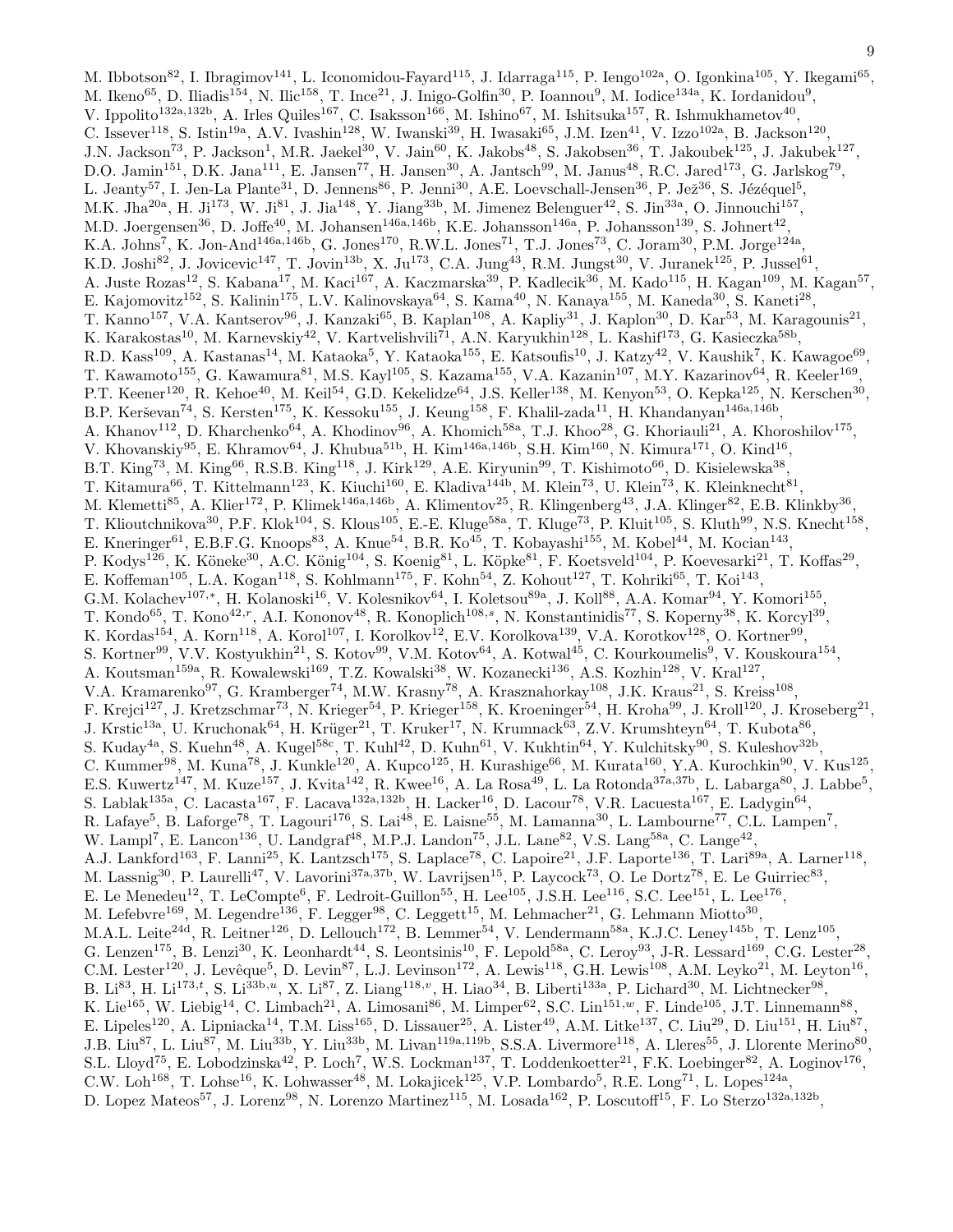M.J. Losty<sup>159a,\*</sup>, X. Lou<sup>41</sup>, A. Lounis<sup>115</sup>, K.F. Loureiro<sup>162</sup>, J. Love<sup>6</sup>, P.A. Love<sup>71</sup>, A.J. Lowe<sup>143,e</sup>, F. Lu<sup>33a</sup>, H.J. Lubatti<sup>138</sup>, C. Luci<sup>132a,132b</sup>, A. Lucotte<sup>55</sup>, A. Ludwig<sup>44</sup>, D. Ludwig<sup>42</sup>, I. Ludwig<sup>48</sup>, J. Ludwig<sup>48</sup>, F. Luehring<sup>60</sup>, G. Luijck $x^{105}$ , W. Lukas<sup>61</sup>, L. Luminari<sup>132a</sup>, E. Lund<sup>117</sup>, B. Lund-Jensen<sup>147</sup>, B. Lundberg<sup>79</sup>, J. Lundberg<sup>146a,146b</sup>, O. Lundberg<sup>146a,146b</sup>, J. Lundquist<sup>36</sup>, M. Lungwitz<sup>81</sup>, D. Lynn<sup>25</sup>, E. Lytken<sup>79</sup>, H. Ma<sup>25</sup>, L.L. Ma<sup>173</sup>, G. Maccarrone<sup>47</sup>, A. Macchiolo<sup>99</sup>, B. Maček<sup>74</sup>, J. Machado Miguens<sup>124a</sup>, R. Mackeprang<sup>36</sup>, R.J. Madaras<sup>15</sup>, H.J. Maddocks<sup>71</sup>, W.F. Mader<sup>44</sup>, R. Maenner<sup>58c</sup>, T. Maeno<sup>25</sup>, P. Mättig<sup>175</sup>, S. Mättig<sup>81</sup>, L. Magnoni<sup>163</sup>, E. Magradze<sup>54</sup>, K. Mahboubi<sup>48</sup>, J. Mahlstedt<sup>105</sup>, S. Mahmoud<sup>73</sup>, G. Mahout<sup>18</sup>, C. Maiani<sup>136</sup>, C. Maidantchik<sup>24a</sup>, A. Maio<sup>124a,b</sup>, S. Majewski<sup>25</sup>, Y. Makida<sup>65</sup>, N. Makovec<sup>115</sup>, P. Mal<sup>136</sup>, B. Malaescu<sup>30</sup>, Pa. Malecki<sup>39</sup>, P. Malecki<sup>39</sup>, V.P. Maleev<sup>121</sup>, F. Malek<sup>55</sup>, U. Mallik<sup>62</sup>, D. Malon<sup>6</sup>, C. Malone<sup>143</sup>, S. Maltezos<sup>10</sup>, V. Malyshev<sup>107</sup>, S. Malyukov<sup>30</sup>, R. Mameghani<sup>98</sup>, J. Mamuzic<sup>13b</sup>, A. Manabe<sup>65</sup>, L. Mandelli<sup>89a</sup>, I. Mandić<sup>74</sup>, R. Mandrysch<sup>16</sup>, J. Maneira<sup>124a</sup>, A. Manfredini<sup>99</sup>, P.S. Mangeard<sup>88</sup>, L. Manhaes de Andrade Filho<sup>24b</sup>, J.A. Manjarres Ramos<sup>136</sup>, A. Mann<sup>54</sup>, P.M. Manning<sup>137</sup>, A. Manousakis-Katsikakis<sup>9</sup>, B. Mansoulie<sup>136</sup>, A. Mapelli<sup>30</sup>, L. Mapelli<sup>30</sup>, L. March<sup>80</sup>, J.F. Marchand<sup>29</sup>, F. Marchese<sup>133a,133b</sup>, G. Marchiori<sup>78</sup>, M. Marcisovsky<sup>125</sup>, C.P. Marino<sup>169</sup>, F. Marroquim<sup>24a</sup>, Z. Marshall<sup>30</sup>, F.K. Martens<sup>158</sup>, L.F. Marti<sup>17</sup>, S. Marti-Garcia<sup>167</sup>, B. Martin<sup>30</sup>, B. Martin<sup>88</sup>, J.P. Martin<sup>93</sup>, T.A. Martin<sup>18</sup>, V.J. Martin<sup>46</sup>, B. Martin dit Latour<sup>49</sup>, S. Martin-Haugh<sup>149</sup>, M. Martinez<sup>12</sup>, V. Martinez Outschoorn<sup>57</sup>, A.C. Martyniuk<sup>169</sup>, M. Marx<sup>82</sup>, F. Marzano<sup>132a</sup>, A. Marzin<sup>111</sup>, L. Masetti<sup>81</sup>, T. Mashimo<sup>155</sup>, R. Mashinistov<sup>94</sup>, J. Masik<sup>82</sup>, A.L. Maslennikov<sup>107</sup>, I. Massa<sup>20a,20b</sup>, G. Massaro<sup>105</sup>, N. Massol<sup>5</sup>, P. Mastrandrea<sup>148</sup>, A. Mastroberardino<sup>37a,37b</sup>, T. Masubuchi<sup>155</sup>, P. Matricon<sup>115</sup>, H. Matsunaga<sup>155</sup>, T. Matsushita<sup>66</sup>, C. Mattravers<sup>118,c</sup>, J. Maurer<sup>83</sup>, S.J. Maxfield<sup>73</sup>, A. Mayne<sup>139</sup>, R. Mazini<sup>151</sup>, M. Mazur<sup>21</sup>, L. Mazzaferro<sup>133a,133b</sup>, M. Mazzanti<sup>89a</sup>, J. Mc Donald<sup>85</sup>, S.P. Mc Kee<sup>87</sup>, A. McCarn<sup>165</sup>, R.L. McCarthy<sup>148</sup>, T.G. McCarthy<sup>29</sup>, N.A. McCubbin<sup>129</sup>, K.W. McFarlane<sup>56,\*</sup>, J.A. Mcfayden<sup>139</sup>, G. Mchedlidze<sup>51b</sup>, T. Mclaughlan<sup>18</sup>, S.J. McMahon<sup>129</sup>, R.A. McPherson<sup>169,j</sup>, A. Meade<sup>84</sup>, J. Mechnich<sup>105</sup>, M. Mechtel<sup>175</sup>, M. Medinnis<sup>42</sup>, R. Meera-Lebbai<sup>111</sup>, T. Meguro<sup>116</sup>, R. Mehdiyev<sup>93</sup>, S. Mehlhase<sup>36</sup>, A. Mehta<sup>73</sup>, K. Meier<sup>58a</sup>, B. Meirose<sup>79</sup>, C. Melachrinos<sup>31</sup>, B.R. Mellado Garcia<sup>173</sup>, F. Meloni<sup>89a,89b</sup>, L. Mendoza Navas<sup>162</sup>, Z. Meng<sup>151,*t*</sup>, A. Mengarelli<sup>20a,20b</sup>, S. Menke<sup>99</sup>, E. Meoni<sup>161</sup>, K.M. Mercurio<sup>57</sup>, P. Mermod<sup>49</sup>, L. Merola<sup>102a,102b</sup>, C. Meroni<sup>89a</sup>, F.S. Merritt<sup>31</sup>, H. Merritt<sup>109</sup>, A. Messina<sup>30,x</sup>, J. Metcalfe<sup>25</sup>, A.S. Mete<sup>163</sup>, C. Meyer<sup>81</sup>, C. Meyer<sup>31</sup>, J-P. Meyer<sup>136</sup>, J. Meyer<sup>174</sup>, J. Meyer<sup>54</sup>, T.C. Meyer<sup>30</sup>, J. Miao<sup>33d</sup>, S. Michal<sup>30</sup>, L. Micu<sup>26a</sup>, R.P. Middleton<sup>129</sup>, S. Migas<sup>73</sup>, L. Mijović<sup>136</sup>, G. Mikenberg<sup>172</sup>, M. Mikestikova $^{125}$ , M. Mikuž $^{74}$ , D.W. Miller $^{31}$ , R.J. Miller $^{88}$ , W.J. Mills $^{168}$ , C. Mills $^{57}$ , A. Milov $^{172}$ , D.A. Milstead<sup>146a,146b</sup>, D. Milstein<sup>172</sup>, A.A. Minaenko<sup>128</sup>, M. Miñano Moya<sup>167</sup>, I.A. Minashvili<sup>64</sup>, A.I. Mincer<sup>108</sup>, B. Mindur<sup>38</sup>, M. Mineev<sup>64</sup>, Y. Ming<sup>173</sup>, L.M. Mir<sup>12</sup>, G. Mirabelli<sup>132a</sup>, J. Mitrevski<sup>137</sup>, V.A. Mitsou<sup>167</sup>, S. Mitsui<sup>65</sup>, P.S. Miyagawa<sup>139</sup>, J.U. Mjörnmark<sup>79</sup>, T. Moa<sup>146a,146b</sup>, V. Moeller<sup>28</sup>, K. Mönig<sup>42</sup>, N. Möser<sup>21</sup>, S. Mohapatra<sup>148</sup>, W. Mohr<sup>48</sup>, R. Moles-Valls<sup>167</sup>, A. Molfetas<sup>30</sup>, J. Monk<sup>77</sup>, E. Monnier<sup>83</sup>, J. Montejo Berlingen<sup>12</sup>, F. Monticelli<sup>70</sup>, S. Monzani<sup>20a,20b</sup>, R.W. Moore<sup>3</sup>, G.F. Moorhead<sup>86</sup>, C. Mora Herrera<sup>49</sup>, A. Moraes<sup>53</sup>, N. Morange<sup>136</sup>, J. Morel<sup>54</sup>, G. Morello<sup>37a,37b</sup>, D. Moreno<sup>81</sup>, M. Moreno Llácer<sup>167</sup>, P. Morettini<sup>50a</sup>, M. Morgenstern<sup>44</sup>, M. Morii<sup>57</sup>, A.K. Morley<sup>30</sup>, G. Mornacchi<sup>30</sup>, J.D. Morris<sup>75</sup>, L. Morvaj<sup>101</sup>, H.G. Moser<sup>99</sup>, M. Mosidze<sup>51b</sup>, J. Moss<sup>109</sup>, R. Mount<sup>143</sup>, E. Mountricha<sup>10,y</sup>, S.V. Mouraviev<sup>94,\*</sup>, E.J.W. Moyse<sup>84</sup>, F. Mueller<sup>58a</sup>, J. Mueller<sup>123</sup>, K. Mueller<sup>21</sup>, T.A. Müller<sup>98</sup>, T. Mueller<sup>81</sup>, D. Muenstermann<sup>30</sup>, Y. Munwes<sup>153</sup>, W.J. Murray<sup>129</sup>, I. Mussche<sup>105</sup>, E. Musto<sup>102a,102b</sup>, A.G. Myagkov $^{128}$ , M. Myska $^{125}$ , J. Nadal $^{12}$ , K. Nagai $^{160}$ , R. Nagai $^{157}$ , K. Nagano $^{65}$ , A. Nagarkar $^{109}$ , Y. Nagasaka $^{59}$ , M. Nagel<sup>99</sup>, A.M. Nairz<sup>30</sup>, Y. Nakahama<sup>30</sup>, K. Nakamura<sup>155</sup>, T. Nakamura<sup>155</sup>, I. Nakano<sup>110</sup>, G. Nanava<sup>21</sup>, A. Napier<sup>161</sup>, R. Narayan<sup>58b</sup>, M. Nash<sup>77,c</sup>, T. Nattermann<sup>21</sup>, T. Naumann<sup>42</sup>, G. Navarro<sup>162</sup>, H.A. Neal<sup>87</sup>, P.Yu. Nechaeva<sup>94</sup>, T.J. Neep<sup>82</sup>, A. Negri<sup>119a,119b</sup>, G. Negri<sup>30</sup>, M. Negrini<sup>20a</sup>, S. Nektarijevic<sup>49</sup>, A. Nelson<sup>163</sup>, T.K. Nelson<sup>143</sup>, S. Nemecek<sup>125</sup>, P. Nemethy<sup>108</sup>, A.A. Nepomuceno<sup>24a</sup>, M. Nessi<sup>30,z</sup>, M.S. Neubauer<sup>165</sup>, M. Neumann<sup>175</sup>, A. Neusiedl<sup>81</sup>, R.M. Neves<sup>108</sup>, P. Nevski<sup>25</sup>, F.M. Newcomer<sup>120</sup>, P.R. Newman<sup>18</sup>, V. Nguyen Thi Hong<sup>136</sup>, R.B. Nickerson<sup>118</sup>, R. Nicolaidou<sup>136</sup>, B. Nicquevert<sup>30</sup>, F. Niedercorn<sup>115</sup>, J. Nielsen<sup>137</sup>, N. Nikiforou<sup>35</sup>, A. Nikiforov<sup>16</sup>, V. Nikolaenko<sup>128</sup>, I. Nikolic-Audit<sup>78</sup>, K. Nikolics<sup>49</sup>, K. Nikolopoulos<sup>18</sup>, H. Nilsen<sup>48</sup>, P. Nilsson<sup>8</sup>, Y. Ninomiya<sup>155</sup>, A. Nisati<sup>132a</sup>, R. Nisius<sup>99</sup>, T. Nobe<sup>157</sup>, L. Nodulman<sup>6</sup>, M. Nomachi<sup>116</sup>, I. Nomidis<sup>154</sup>, S. Norberg<sup>111</sup>, M. Nordberg<sup>30</sup>, P.R. Norton<sup>129</sup>, J. Novakova<sup>126</sup>, M. Nozaki<sup>65</sup>, L. Nozka<sup>113</sup>, I.M. Nugent<sup>159a</sup>, A.-E. Nuncio-Quiroz<sup>21</sup>, G. Nunes Hanninger<sup>86</sup>, T. Nunnemann<sup>98</sup>, E. Nurse<sup>77</sup>, B.J. O'Brien<sup>46</sup>, D.C. O'Neil<sup>142</sup>, V. O'Shea<sup>53</sup>, L.B. Oakes<sup>98</sup>, F.G. Oakham<sup>29,d</sup>, H. Oberlack<sup>99</sup>, J. Ocariz<sup>78</sup>, A. Ochi<sup>66</sup>, S. Oda<sup>69</sup>, S. Odaka<sup>65</sup>, J. Odier<sup>83</sup>, H. Ogren<sup>60</sup>, A. Oh<sup>82</sup>, S.H. Oh<sup>45</sup>, C.C. Ohm<sup>30</sup>, T. Ohshima<sup>101</sup>, H. Okawa<sup>25</sup>, Y. Okumura<sup>31</sup>, T. Okuyama<sup>155</sup>, A. Olariu<sup>26a</sup>, A.G. Olchevski<sup>64</sup>, S.A. Olivares Pino<sup>32a</sup>, M. Oliveira<sup>124a,g</sup>, D. Oliveira Damazio<sup>25</sup>, E. Oliver Garcia<sup>167</sup>, D. Olivito<sup>120</sup>, A. Olszewski<sup>39</sup>, J. Olszowska<sup>39</sup>, A. Onofre<sup>124a,aa</sup>, P.U.E. Onyisi<sup>31</sup>, C.J. Oram<sup>159a</sup>, M.J. Oreglia<sup>31</sup>, Y. Oren<sup>153</sup>, D. Orestano<sup>134a,134b</sup>, N. Orlando<sup>72a,72b</sup>, I. Orlov<sup>107</sup>, C. Oropeza Barrera<sup>53</sup>, R.S. Orr<sup>158</sup>, B. Osculati<sup>50a,50b</sup>, R. Ospanov<sup>120</sup>, C. Osuna<sup>12</sup>, G. Otero y Garzon<sup>27</sup>, J.P. Ottersbach<sup>105</sup>, M. Ouchrif<sup>135d</sup>, E.A. Ouellette<sup>169</sup>, F. Ould-Saada<sup>117</sup>, A. Ouraou<sup>136</sup>, Q. Ouyang<sup>33a</sup>, A. Ovcharova<sup>15</sup>, M. Owen<sup>82</sup>, S. Owen<sup>139</sup>, V.E. Ozcan<sup>19a</sup>, N. Ozturk<sup>8</sup>, A. Pacheco Pages<sup>12</sup>, C. Padilla Aranda<sup>12</sup>, S. Pagan Griso<sup>15</sup>, E. Paganis<sup>139</sup>, C. Pahl<sup>99</sup>,

10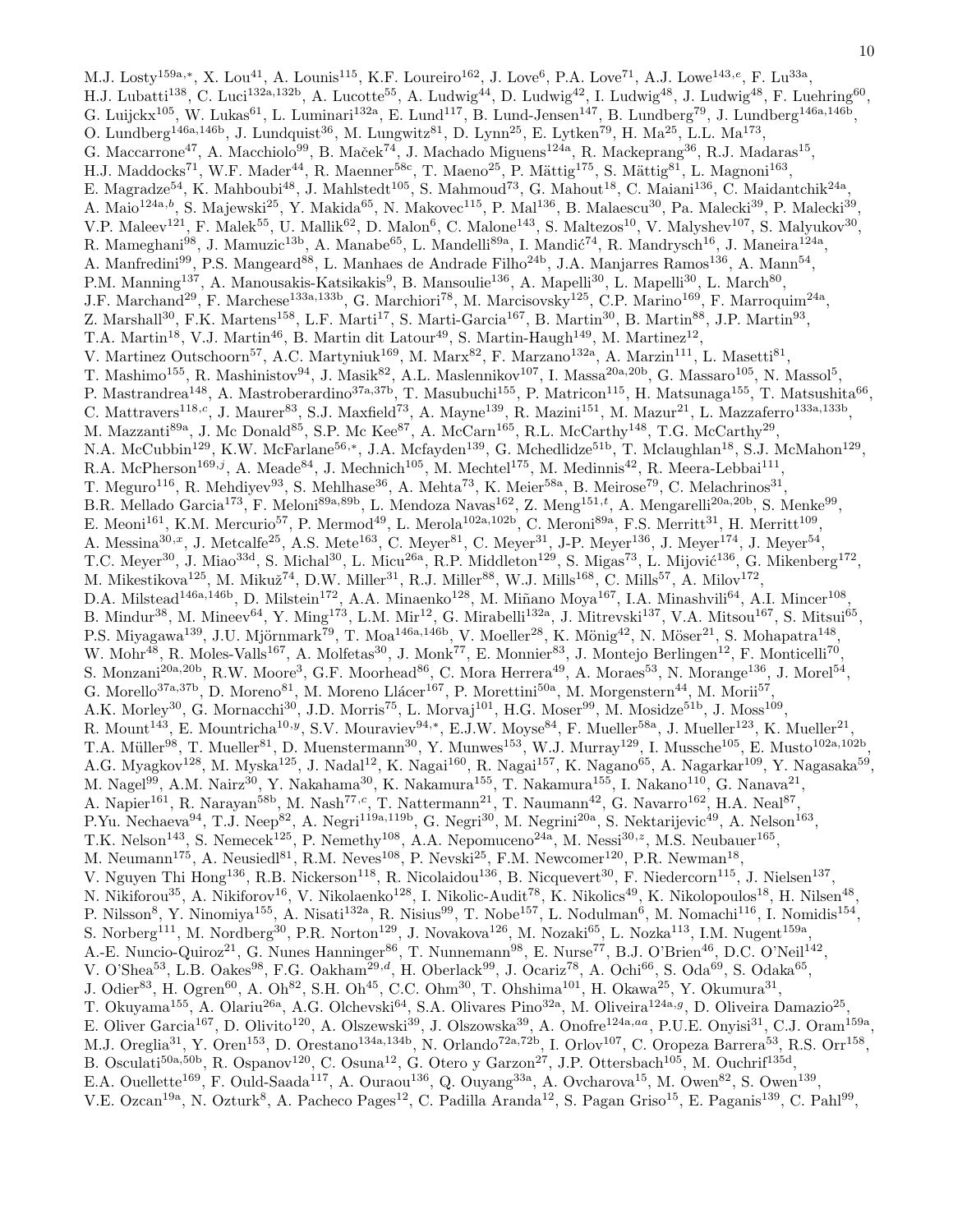F. Paige<sup>25</sup>, P. Pais<sup>84</sup>, K. Pajchel<sup>117</sup>, G. Palacino<sup>159b</sup>, C.P. Paleari<sup>7</sup>, S. Palestini<sup>30</sup>, D. Pallin<sup>34</sup>, A. Palma<sup>124a</sup>, J.D. Palmer<sup>18</sup>, Y.B. Pan<sup>173</sup>, E. Panagiotopoulou<sup>10</sup>, P. Pani<sup>105</sup>, N. Panikashvili<sup>87</sup>, S. Panitkin<sup>25</sup>, D. Pantea<sup>26a</sup>, A. Papadelis<sup>146a</sup>, Th.D. Papadopoulou<sup>10</sup>, A. Paramonov<sup>6</sup>, D. Paredes Hernandez<sup>34</sup>, W. Park<sup>25,ab</sup>, M.A. Parker<sup>28</sup>, F. Parodi<sup>50a,50b</sup>, J.A. Parsons<sup>35</sup>, U. Parzefall<sup>48</sup>, S. Pashapour<sup>54</sup>, E. Pasqualucci<sup>132a</sup>, S. Passaggio<sup>50a</sup>, A. Passeri<sup>134a</sup>, F. Pastore<sup>134a,134b,∗</sup>, Fr. Pastore<sup>76</sup>, G. Pásztor<sup>49,ac</sup>, S. Pataraia<sup>175</sup>, N. Patel<sup>150</sup>, J.R. Pater<sup>82</sup>, S. Patricelli<sup>102a,102b</sup>, T. Pauly<sup>30</sup>, M. Pecsy<sup>144a</sup>, S. Pedraza Lopez<sup>167</sup>, M.I. Pedraza Morales<sup>173</sup>, S.V. Peleganchuk<sup>107</sup>, D. Pelikan<sup>166</sup>, H. Peng<sup>33b</sup>, B. Penning<sup>31</sup>, A. Penson<sup>35</sup>, J. Penwell<sup>60</sup>, M. Perantoni<sup>24a</sup>, K. Perez<sup>35,ad</sup>, T. Perez Cavalcanti<sup>42</sup>, E. Perez Codina<sup>159a</sup>, M.T. Pérez García-Estañ<sup>167</sup>, V. Perez Reale<sup>35</sup>, L. Perini<sup>89a,89b</sup>, H. Pernegger<sup>30</sup>, R. Perrino<sup>72a</sup>, P. Perrodo<sup>5</sup>, V.D. Peshekhonov<sup>64</sup>, K. Peters<sup>30</sup>, B.A. Petersen<sup>30</sup>, J. Petersen<sup>30</sup>, T.C. Petersen<sup>36</sup>, E. Petit<sup>5</sup>, A. Petridis<sup>154</sup>, C. Petridou<sup>154</sup>, E. Petrolo<sup>132a</sup>, F. Petrucci<sup>134a,134b</sup>, D. Petschull<sup>42</sup>, M. Petteni<sup>142</sup>, R. Pezoa<sup>32b</sup>, A. Phan<sup>86</sup>, P.W. Phillips<sup>129</sup>, G. Piacquadio<sup>30</sup>, A. Picazio<sup>49</sup>, E. Piccaro<sup>75</sup>, M. Piccinini<sup>20a,20b</sup>, S.M. Piec<sup>42</sup>, R. Piegaia<sup>27</sup>, D.T. Pignotti<sup>109</sup>, J.E. Pilcher<sup>31</sup>, A.D. Pilkington<sup>82</sup>, J. Pina<sup>124a,b</sup>, M. Pinamonti<sup>164a,164c</sup>, A. Pinder<sup>118</sup>, J.L. Pinfold<sup>3</sup>, B. Pinto<sup>124a</sup>, C. Pizio<sup>89a,89b</sup>, M. Plamondon<sup>169</sup>, M.-A. Pleier<sup>25</sup>, E. Plotnikova<sup>64</sup>, A. Poblaguev<sup>25</sup>, S. Poddar<sup>58a</sup>, F. Podlyski<sup>34</sup>, L. Poggioli<sup>115</sup>, D. Pohl<sup>21</sup>, M. Pohl<sup>49</sup>, G. Polesello<sup>119a</sup>, A. Policicchio<sup>37a,37b</sup>, A. Polini<sup>20a</sup>, J. Poll<sup>75</sup>, V. Polychronakos<sup>25</sup>, D. Pomeroy<sup>23</sup>, K. Pommès<sup>30</sup>, L. Pontecorvo<sup>132a</sup>, B.G. Pope<sup>88</sup>, G.A. Popeneciu<sup>26a</sup>, D.S. Popovic<sup>13a</sup>, A. Poppleton<sup>30</sup>, X. Portell Bueso<sup>30</sup>, G.E. Pospelov<sup>99</sup>, S. Pospisil<sup>127</sup>, I.N. Potrap<sup>99</sup>, C.J. Potter<sup>149</sup>, C.T. Potter<sup>114</sup>, G. Poulard<sup>30</sup>, J. Poveda<sup>60</sup>, V. Pozdnyakov<sup>64</sup>, R. Prabhu<sup>77</sup>, P. Pralavorio<sup>83</sup>, A. Pranko<sup>15</sup>, S. Prasad<sup>30</sup>, R. Pravahan<sup>25</sup>, S. Prell<sup>63</sup>, K. Pretzl<sup>17</sup>, D. Price<sup>60</sup>, J. Price<sup>73</sup>, L.E. Price<sup>6</sup>, D. Prieur<sup>123</sup>, M. Primavera<sup>72a</sup>, K. Prokofiev<sup>108</sup>, F. Prokoshin<sup>32b</sup>, S. Protopopescu<sup>25</sup>, J. Proudfoot<sup>6</sup>, X. Prudent<sup>44</sup>, M. Przybycien<sup>38</sup>, H. Przysiezniak<sup>5</sup>, S. Psoroulas<sup>21</sup>, E. Ptacek<sup>114</sup>, E. Pueschel<sup>84</sup>, J. Purdham<sup>87</sup>, M. Purohit<sup>25,ab</sup>, P. Puzo<sup>115</sup>, Y. Pylypchenko<sup>62</sup>, J. Qian<sup>87</sup>, A. Quadt<sup>54</sup>, D.R. Quarrie<sup>15</sup>, W.B. Quayle<sup>173</sup>, F. Quinonez<sup>32a</sup>, M. Raas<sup>104</sup>, V. Radeka<sup>25</sup>, V. Radescu<sup>42</sup>, P. Radloff<sup>114</sup>, T. Rador<sup>19a</sup>, F. Ragusa<sup>89a,89b</sup>, G. Rahal<sup>178</sup>, A.M. Rahimi<sup>109</sup>, D. Rahm<sup>25</sup>, S. Rajagopalan<sup>25</sup>, M. Rammensee<sup>48</sup>, M. Rammes<sup>141</sup>, A.S. Randle-Conde<sup>40</sup>, K. Randrianarivony<sup>29</sup>, F. Rauscher<sup>98</sup>, T.C. Rave<sup>48</sup>, M. Raymond<sup>30</sup>, A.L. Read<sup>117</sup>, D.M. Rebuzzi<sup>119a,119b</sup>, A. Redelbach<sup>174</sup>, G. Redlinger<sup>25</sup>, R. Reece<sup>120</sup>, K. Reeves<sup>41</sup>, E. Reinherz-Aronis<sup>153</sup>, A. Reinsch<sup>114</sup>, I. Reisinger<sup>43</sup>, C. Rembser<sup>30</sup>, Z.L. Ren<sup>151</sup>, A. Renaud<sup>115</sup>, M. Rescigno<sup>132a</sup>, S. Resconi<sup>89a</sup>, B. Resende<sup>136</sup>, P. Reznicek<sup>98</sup>, R. Rezvani<sup>158</sup>, R. Richter<sup>99</sup>, E. Richter-Was<sup>5,ae</sup>, M. Ridel<sup>78</sup>, M. Rijpstra<sup>105</sup>, M. Rijssenbeek<sup>148</sup>, A. Rimoldi<sup>119a,119b</sup>, L. Rinaldi<sup>20a</sup>, R.R. Rios<sup>40</sup>, I. Riu<sup>12</sup>, G. Rivoltella<sup>89a,89b</sup>, F. Rizatdinova<sup>112</sup>, E. Rizvi<sup>75</sup>, S.H. Robertson<sup>85,j</sup>, A. Robichaud-Veronneau<sup>118</sup>, D. Robinson<sup>28</sup>, J.E.M. Robinson<sup>82</sup>, A. Robson<sup>53</sup>, J.G. Rocha de Lima<sup>106</sup>, C. Roda<sup>122a,122b</sup>, D. Roda Dos Santos<sup>30</sup>, A. Roe<sup>54</sup>, S. Roe<sup>30</sup>, O. Røhne<sup>117</sup>, S. Rolli<sup>161</sup>, A. Romaniouk<sup>96</sup>, M. Romano<sup>20a, 20b</sup>, G. Romeo<sup>27</sup>, E. Romero Adam<sup>167</sup>, N. Rompotis<sup>138</sup>, L. Roos<sup>78</sup>, E. Ros<sup>167</sup>, S. Rosati<sup>132a</sup>, K. Rosbach<sup>49</sup>, A. Rose<sup>149</sup>, M. Rose<sup>76</sup>, G.A. Rosenbaum<sup>158</sup>, E.I. Rosenberg<sup>63</sup>, P.L. Rosendahl<sup>14</sup>, O. Rosenthal<sup>141</sup>, L. Rosselet<sup>49</sup>, V. Rossetti<sup>12</sup>, E. Rossi<sup>132a,132b</sup>, L.P. Rossi<sup>50a</sup>, M. Rotaru<sup>26a</sup>, I. Roth<sup>172</sup>, J. Rothberg<sup>138</sup>, D. Rousseau<sup>115</sup>, C.R. Royon<sup>136</sup>, A. Rozanov<sup>83</sup>, Y. Rozen<sup>152</sup>, X. Ruan<sup>33a,af</sup>, F. Rubbo<sup>12</sup>, I. Rubinskiy<sup>42</sup>, N. Ruckstuhl<sup>105</sup>, V.I. Rud<sup>97</sup>, C. Rudolph<sup>44</sup>, G. Rudolph<sup>61</sup>, F. Rühr<sup>7</sup>, A. Ruiz-Martinez<sup>63</sup>, L. Rumyantsev<sup>64</sup>, Z. Rurikova<sup>48</sup>, N.A. Rusakovich<sup>64</sup>, J.P. Rutherfoord<sup>7</sup>, C. Ruwiedel<sup>15,\*</sup>, P. Ruzicka<sup>125</sup>, Y.F. Ryabov<sup>121</sup>, M. Rybar<sup>126</sup>, G. Rybkin<sup>115</sup>, N.C. Ryder<sup>118</sup>, A.F. Saavedra<sup>150</sup>, I. Sadeh<sup>153</sup>, H.F-W. Sadrozinski<sup>137</sup>, R. Sadykov<sup>64</sup>, F. Safai Tehrani<sup>132a</sup>, H. Sakamoto<sup>155</sup>, G. Salamanna<sup>75</sup>, A. Salamon<sup>133a</sup>, M. Saleem<sup>111</sup>, D. Salek<sup>30</sup>, D. Salihagic<sup>99</sup>, A. Salnikov<sup>143</sup>, J. Salt<sup>167</sup>, B.M. Salvachua Ferrando<sup>6</sup>, D. Salvatore<sup>37a,37b</sup>, F. Salvatore<sup>149</sup>, A. Salvucci<sup>104</sup>, A. Salzburger<sup>30</sup>, D. Sampsonidis<sup>154</sup>, B.H. Samset<sup>117</sup>, A. Sanchez<sup>102a,102b</sup>, V. Sanchez Martinez<sup>167</sup>, H. Sandaker<sup>14</sup>, H.G. Sander<sup>81</sup>, M.P. Sanders<sup>98</sup>, M. Sandhoff<sup>175</sup>, T. Sandoval<sup>28</sup>, C. Sandoval<sup>162</sup>, R. Sandstroem<sup>99</sup>, D.P.C. Sankey<sup>129</sup>, A. Sansoni<sup>47</sup>, C. Santamarina Rios<sup>85</sup>, C. Santoni<sup>34</sup>, R. Santonico<sup>133a,133b</sup>, H. Santos<sup>124a</sup>, J.G. Saraiva<sup>124a</sup>, T. Sarangi<sup>173</sup>, E. Sarkisyan-Grinbaum<sup>8</sup>, F. Sarri<sup>122a,122b</sup>, G. Sartisohn<sup>175</sup>, O. Sasaki<sup>65</sup>, Y. Sasaki<sup>155</sup>, N. Sasao<sup>67</sup>, I. Satsounkevitch<sup>90</sup>, G. Sauvage<sup>5,\*</sup>, E. Sauvan<sup>5</sup>, J.B. Sauvan<sup>115</sup>, P. Savard<sup>158,d</sup>, V. Savinov<sup>123</sup>, D.O. Savu<sup>30</sup>, L. Sawyer<sup>25,l</sup>, D.H. Saxon<sup>53</sup>, J. Saxon<sup>120</sup>, C. Sbarra<sup>20a</sup>, A. Sbrizzi<sup>20a,20b</sup>, D.A. Scannicchio<sup>163</sup>, M. Scarcella<sup>150</sup>, J. Schaarschmidt<sup>115</sup>, P. Schacht<sup>99</sup>, D. Schaefer<sup>120</sup>, U. Schäfer<sup>81</sup>, S. Schaepe<sup>21</sup>, S. Schaetzel<sup>58b</sup>, A.C. Schaffer<sup>115</sup>, D. Schaile<sup>98</sup>, R.D. Schamberger<sup>148</sup>, A.G. Schamov<sup>107</sup>, V. Scharf<sup>58a</sup>, V.A. Schegelsky<sup>121</sup>, D. Scheirich<sup>87</sup>, M. Schernau<sup>163</sup>, M.I. Scherzer<sup>35</sup>, C. Schiavi<sup>50a,50b</sup>, J. Schieck<sup>98</sup>, M. Schioppa<sup>37a,37b</sup>, S. Schlenker<sup>30</sup>, E. Schmidt<sup>48</sup>, K. Schmieden<sup>21</sup>, C. Schmitt<sup>81</sup>, S. Schmitt<sup>58b</sup>, M. Schmitz<sup>21</sup>, B. Schneider<sup>17</sup>, U. Schnoor<sup>44</sup>, A. Schoening<sup>58b</sup>, A.L.S. Schorlemmer<sup>54</sup>, M. Schott<sup>30</sup>, D. Schouten<sup>159a</sup>, J. Schovancova<sup>125</sup>, M. Schram<sup>85</sup>, C. Schroeder<sup>81</sup>, N. Schroer<sup>58c</sup>, M.J. Schultens<sup>21</sup>, J. Schultes<sup>175</sup>, H.-C. Schultz-Coulon<sup>58a</sup>, H. Schulz<sup>16</sup>, M. Schumacher<sup>48</sup>, B.A. Schumm<sup>137</sup>, Ph. Schune<sup>136</sup>, C. Schwanenberger<sup>82</sup>, A. Schwartzman<sup>143</sup>, Ph. Schwegler<sup>99</sup>, Ph. Schwemling<sup>78</sup>, R. Schwienhorst<sup>88</sup>, R. Schwierz<sup>44</sup>, J. Schwindling<sup>136</sup>, T. Schwindt<sup>21</sup>, M. Schwoerer<sup>5</sup>, G. Sciolla<sup>23</sup>, W.G. Scott<sup>129</sup>, J. Searcy<sup>114</sup>, G. Sedov<sup>42</sup>, E. Sedykh<sup>121</sup>, S.C. Seidel<sup>103</sup>, A. Seiden<sup>137</sup>, F. Seifert<sup>44</sup>, J.M. Seixas<sup>24a</sup>, G. Sekhniaidze<sup>102a</sup>, S.J. Sekula<sup>40</sup>, K.E. Selbach<sup>46</sup>, D.M. Seliverstov<sup>121</sup>,

B. Sellden<sup>146a</sup>, G. Sellers<sup>73</sup>, M. Seman<sup>144b</sup>, N. Semprini-Cesari<sup>20a,20b</sup>, C. Serfon<sup>98</sup>, L. Serin<sup>115</sup>, L. Serkin<sup>54</sup>,

R. Seuster<sup>99</sup>, H. Severini<sup>111</sup>, A. Sfyrla<sup>30</sup>, E. Shabalina<sup>54</sup>, M. Shamim<sup>114</sup>, L.Y. Shan<sup>33a</sup>, J.T. Shank<sup>22</sup>, Q.T. Shao<sup>86</sup>,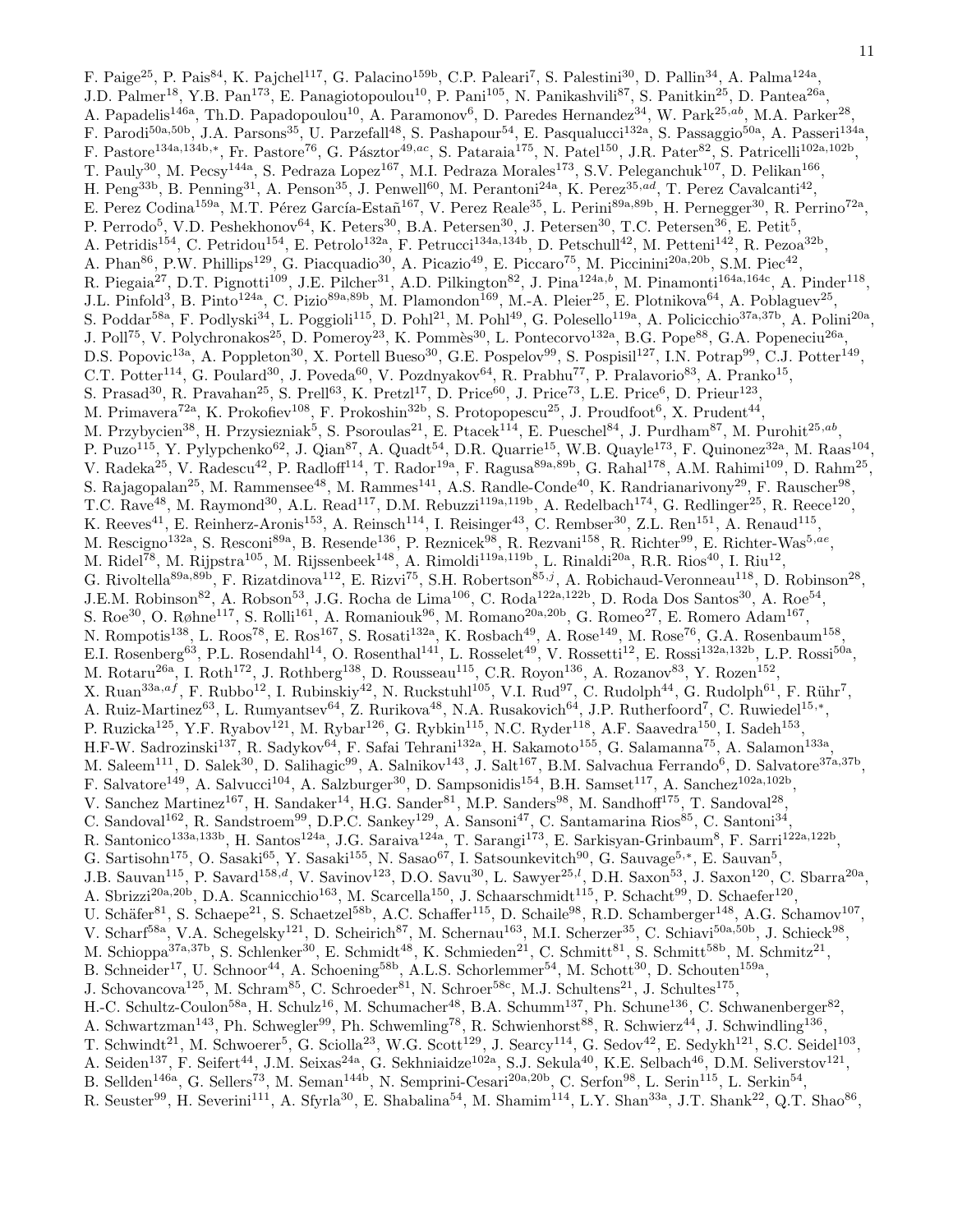M. Shapiro<sup>15</sup>, P.B. Shatalov<sup>95</sup>, K. Shaw<sup>164a,164c</sup>, D. Sherman<sup>176</sup>, P. Sherwood<sup>77</sup>, S. Shimizu<sup>101</sup>, M. Shimojima<sup>100</sup>, T. Shin<sup>56</sup>, M. Shiyakova<sup>64</sup>, A. Shmeleva<sup>94</sup>, M.J. Shochet<sup>31</sup>, D. Short<sup>118</sup>, S. Shrestha<sup>63</sup>, E. Shulga<sup>96</sup>, M.A. Shupe<sup>7</sup>, P. Sicho<sup>125</sup>, A. Sidoti<sup>132a</sup>, F. Siegert<sup>48</sup>, Dj. Sijacki<sup>13a</sup>, O. Silbert<sup>172</sup>, J. Silva<sup>124a</sup>, Y. Silver<sup>153</sup>, D. Silverstein<sup>143</sup>, S.B. Silverstein<sup>146a</sup>, V. Simak<sup>127</sup>, O. Simard<sup>136</sup>, Lj. Simic<sup>13a</sup>, S. Simion<sup>115</sup>, E. Simioni<sup>81</sup>, B. Simmons<sup>77</sup>, R. Simoniello<sup>89a,89b</sup>, M. Simonyan<sup>36</sup>, P. Sinervo<sup>158</sup>, N.B. Sinev<sup>114</sup>, V. Sipica<sup>141</sup>, G. Siragusa<sup>174</sup>, A. Sircar<sup>25</sup>, A.N. Sisakyan<sup>64,∗</sup>, S.Yu. Sivoklokov<sup>97</sup>, J. Sjölin<sup>146a,146b</sup>, T.B. Sjursen<sup>14</sup>, L.A. Skinnari<sup>15</sup>, H.P. Skottowe<sup>57</sup>, K. Skovpen<sup>107</sup>, P. Skubic<sup>111</sup>, M. Slater<sup>18</sup>, T. Slavicek<sup>127</sup>, K. Sliwa<sup>161</sup>, V. Smakhtin<sup>172</sup>, B.H. Smart<sup>46</sup>, L. Smestad<sup>117</sup>, S.Yu. Smirnov<sup>96</sup>, Y. Smirnov<sup>96</sup>, L.N. Smirnova<sup>97</sup>, O. Smirnova<sup>79</sup>, B.C. Smith<sup>57</sup>, D. Smith<sup>143</sup>, K.M. Smith<sup>53</sup>, M. Smizanska<sup>71</sup>, K. Smolek<sup>127</sup>, A.A. Snesarev<sup>94</sup>, S.W. Snow<sup>82</sup>, J. Snow<sup>111</sup>, S. Snyder<sup>25</sup>, R. Sobie<sup>169,j</sup>, J. Sodomka<sup>127</sup>, A. Soffer<sup>153</sup>, C.A. Solans<sup>167</sup>, M. Solar<sup>127</sup>, J. Solc<sup>127</sup>, E.Yu. Soldatov<sup>96</sup>, U. Soldevila<sup>167</sup>, E. Solfaroli Camillocci<sup>132a,132b</sup>, A.A. Solodkov<sup>128</sup>, O.V. Solovyanov<sup>128</sup>, V. Solovyev<sup>121</sup>, N. Soni<sup>1</sup>, V. Sopko<sup>127</sup>, B. Sopko<sup>127</sup>, M. Sosebee<sup>8</sup>, R. Soualah<sup>164a,164c</sup>, A. Soukharev<sup>107</sup>, S. Spagnolo<sup>72a,72b</sup>, F. Spanò<sup>76</sup>, R. Spighi<sup>20a</sup>, G. Spigo<sup>30</sup>, R. Spiwoks<sup>30</sup>, M. Spousta<sup>126,ag</sup>, T. Spreitzer<sup>158</sup>, B. Spurlock<sup>8</sup>, R.D. St. Denis<sup>53</sup>, J. Stahlman<sup>120</sup>, R. Stamen<sup>58a</sup>, E. Stanecka<sup>39</sup>, R.W. Stanek<sup>6</sup>, C. Stanescu<sup>134a</sup>, M. Stanescu-Bellu<sup>42</sup>, M.M. Stanitzki<sup>42</sup>, S. Stapnes<sup>117</sup>, E.A. Starchenko<sup>128</sup>, J. Stark<sup>55</sup>, P. Staroba<sup>125</sup>, P. Starovoitov<sup>42</sup>, R. Staszewski<sup>39</sup>, A. Staude<sup>98</sup>, P. Stavina<sup>144a,\*</sup>, G. Steele<sup>53</sup>, P. Steinbach<sup>44</sup>, P. Steinberg<sup>25</sup>, I. Stekl<sup>127</sup>, B. Stelzer<sup>142</sup>, H.J. Stelzer<sup>88</sup>, O. Stelzer-Chilton<sup>159a</sup>, H. Stenzel<sup>52</sup>, S. Stern<sup>99</sup>, G.A. Stewart<sup>30</sup>, J.A. Stillings<sup>21</sup>, M.C. Stockton<sup>85</sup>, K. Stoerig<sup>48</sup>, G. Stoicea<sup>26a</sup>, S. Stonjek<sup>99</sup>, P. Strachota<sup>126</sup>, A.R. Stradling<sup>8</sup>, A. Straessner<sup>44</sup>, J. Strandberg<sup>147</sup>, S. Strandberg<sup>146a,146b</sup>, A. Strandlie<sup>117</sup>, M. Strang<sup>109</sup>, E. Strauss<sup>143</sup>, M. Strauss<sup>111</sup>, P. Strizenec<sup>144b</sup>, R. Ströhmer<sup>174</sup>, D.M. Strom<sup>114</sup>, J.A. Strong<sup>76,\*</sup>, R. Stroynowski<sup>40</sup>, J. Strube<sup>129</sup>, B. Stugu<sup>14</sup>, I. Stumer<sup>25,\*</sup>, J. Stupak<sup>148</sup>, P. Sturm<sup>175</sup>, N.A. Styles<sup>42</sup>, D.A. Soh<sup>151,*v*</sup>, D. Su<sup>143</sup>, HS. Subramania<sup>3</sup>, A. Succurro<sup>12</sup>, Y. Sugaya<sup>116</sup>, C. Suhr<sup>106</sup>, M. Suk<sup>126</sup>, V.V. Sulin<sup>94</sup>, S. Sultansoy<sup>4d</sup>, T. Sumida<sup>67</sup>, X. Sun<sup>55</sup>, J.E. Sundermann<sup>48</sup>, K. Suruliz<sup>139</sup>, G. Susinno<sup>37a,37b</sup>, M.R. Sutton<sup>149</sup>, Y. Suzuki<sup>65</sup>, Y. Suzuki<sup>66</sup>, M. Svatos<sup>125</sup>, S. Swedish<sup>168</sup>, I. Sykora<sup>144a</sup>, T. Sykora<sup>126</sup>, J. Sánchez<sup>167</sup>, D. Ta<sup>105</sup>, K. Tackmann<sup>42</sup>, A. Taffard<sup>163</sup>, R. Tafirout<sup>159a</sup>, N. Taiblum<sup>153</sup>, Y. Takahashi<sup>101</sup>, H. Takai<sup>25</sup>, R. Takashima<sup>68</sup>, H. Takeda<sup>66</sup>, T. Takeshita<sup>140</sup>, Y. Takubo<sup>65</sup>, M. Talby<sup>83</sup>, A. Talyshev<sup>107,f</sup>, M.C. Tamsett<sup>25</sup>, K.G. Tan<sup>86</sup>, J. Tanaka<sup>155</sup>, R. Tanaka<sup>115</sup>, S. Tanaka<sup>131</sup>, S. Tanaka<sup>65</sup>, A.J. Tanasijczuk<sup>142</sup>, K. Tani<sup>66</sup>, N. Tannoury<sup>83</sup>, S. Tapprogge<sup>81</sup>, D. Tardif<sup>158</sup>, S. Tarem<sup>152</sup>, F. Tarrade<sup>29</sup>, G.F. Tartarelli<sup>89a</sup>, P. Tas<sup>126</sup>, M. Tasevsky<sup>125</sup>, E. Tassi<sup>37a,37b</sup>, M. Tatarkhanov<sup>15</sup>, Y. Tayalati<sup>135d</sup>, C. Taylor<sup>77</sup>, F.E. Taylor<sup>92</sup>, G.N. Taylor<sup>86</sup>, W. Taylor<sup>159b</sup>, M. Teinturier<sup>115</sup>, F.A. Teischinger<sup>30</sup>, M. Teixeira Dias Castanheira<sup>75</sup>, P. Teixeira-Dias<sup>76</sup>, K.K. Temming<sup>48</sup>, H. Ten Kate<sup>30</sup>, P.K. Teng<sup>151</sup>, S. Terada<sup>65</sup>, K. Terashi<sup>155</sup>, J. Terron<sup>80</sup>, M. Testa<sup>47</sup>, R.J. Teuscher<sup>158,j</sup>, J. Therhaag<sup>21</sup>, T. Theveneaux-Pelzer<sup>78</sup>, S. Thoma<sup>48</sup>, J.P. Thomas<sup>18</sup>, E.N. Thompson<sup>35</sup>, P.D. Thompson<sup>18</sup>, P.D. Thompson<sup>158</sup>, A.S. Thompson<sup>53</sup>, L.A. Thomsen<sup>36</sup>, E. Thomson<sup>120</sup>, M. Thomson<sup>28</sup>, W.M. Thong<sup>86</sup>, R.P. Thun<sup>87</sup>, F. Tian<sup>35</sup>, M.J. Tibbetts<sup>15</sup>, T. Tic<sup>125</sup>, V.O. Tikhomirov<sup>94</sup>, Y.A. Tikhonov<sup>107,f</sup>, S. Timoshenko<sup>96</sup>, P. Tipton<sup>176</sup>, S. Tisserant<sup>83</sup>, T. Todorov<sup>5</sup>, S. Todorova-Nova<sup>161</sup>, B. Toggerson<sup>163</sup>, J. Tojo<sup>69</sup>, S. Tokár<sup>144a</sup>, K. Tokushuku<sup>65</sup>, K. Tollefson<sup>88</sup>, M. Tomoto<sup>101</sup>, L. Tompkins<sup>31</sup>, K. Toms<sup>103</sup>, A. Tonoyan<sup>14</sup>, C. Topfel<sup>17</sup>, N.D. Topilin<sup>64</sup>, I. Torchiani<sup>30</sup>, E. Torrence<sup>114</sup>, H. Torres<sup>78</sup>, E. Torró Pastor<sup>167</sup>, J. Toth<sup>83,ac</sup>, F. Touchard<sup>83</sup>, D.R. Tovey<sup>139</sup>, T. Trefzger<sup>174</sup>, L. Tremblet<sup>30</sup>, A. Tricoli<sup>30</sup>, I.M. Trigger<sup>159a</sup>, S. Trincaz-Duvoid<sup>78</sup>, M.F. Tripiana<sup>70</sup>, N. Triplett<sup>25</sup>, W. Trischuk<sup>158</sup>, B. Trocmé<sup>55</sup>, C. Troncon<sup>89a</sup>, M. Trottier-McDonald<sup>142</sup>, M. Trzebinski<sup>39</sup>, A. Trzupek<sup>39</sup>, C. Tsarouchas<sup>30</sup>, J.C-L. Tseng<sup>118</sup>, M. Tsiakiris<sup>105</sup>, P.V. Tsiareshka<sup>90</sup>, D. Tsionou<sup>5,ah</sup>, G. Tsipolitis<sup>10</sup>, S. Tsiskaridze<sup>12</sup>, V. Tsiskaridze<sup>48</sup>, E.G. Tskhadadze<sup>51a</sup>, I.I. Tsukerman<sup>95</sup>, V. Tsulaia<sup>15</sup>, J.-W. Tsung<sup>21</sup>, S. Tsuno<sup>65</sup>, D. Tsybychev<sup>148</sup>, A. Tua<sup>139</sup>, A. Tudorache<sup>26a</sup>, V. Tudorache<sup>26a</sup>, J.M. Tuggle<sup>31</sup>, M. Turala<sup>39</sup>, D. Turecek<sup>127</sup>, I. Turk Cakir<sup>4e</sup>, E. Turlay<sup>105</sup>, R. Turra<sup>89a,89b</sup>, P.M. Tuts<sup>35</sup>, A. Tykhonov<sup>74</sup>, M. Tylmad<sup>146a,146b</sup>, M. Tyndel<sup>129</sup>, G. Tzanakos<sup>9</sup>, K. Uchida<sup>21</sup>, I. Ueda<sup>155</sup>, R. Ueno<sup>29</sup>, M. Ugland<sup>14</sup>, M. Uhlenbrock<sup>21</sup>, M. Uhrmacher<sup>54</sup>, F. Ukegawa<sup>160</sup>, G. Unal<sup>30</sup>, A. Undrus<sup>25</sup>, G. Unel<sup>163</sup>, Y. Unno<sup>65</sup>, D. Urbaniec<sup>35</sup>, P. Urquijo<sup>21</sup>, G. Usai<sup>8</sup>, M. Uslenghi<sup>119a,119b</sup>, L. Vacavant<sup>83</sup>, V. Vacek<sup>127</sup>, B. Vachon<sup>85</sup>, S. Vahsen<sup>15</sup>, J. Valenta<sup>125</sup>, S. Valentinetti<sup>20a,20b</sup>, A. Valero<sup>167</sup>, S. Valkar<sup>126</sup>, E. Valladolid Gallego<sup>167</sup>, S. Vallecorsa<sup>152</sup>, J.A. Valls Ferrer<sup>167</sup>, R. Van Berg<sup>120</sup>, P.C. Van Der Deijl<sup>105</sup>, R. van der Geer<sup>105</sup>, H. van der Graaf<sup>105</sup>, R. Van Der Leeuw<sup>105</sup>, E. van der Poel<sup>105</sup>, D. van der Ster<sup>30</sup>, N. van Eldik<sup>30</sup>, P. van Gemmeren<sup>6</sup>, I. van Vulpen<sup>105</sup>, M. Vanadia<sup>99</sup>, W. Vandelli<sup>30</sup>, A. Vaniachine<sup>6</sup>, P. Vankov<sup>42</sup>, F. Vannucci<sup>78</sup>, R. Vari<sup>132a</sup>, E.W. Varnes<sup>7</sup>, T. Varol<sup>84</sup>, D. Varouchas<sup>15</sup>, A. Vartapetian<sup>8</sup>, K.E. Varvell<sup>150</sup>, V.I. Vassilakopoulos<sup>56</sup>, F. Vazeille<sup>34</sup>, T. Vazquez Schroeder<sup>54</sup>, G. Vegni<sup>89a,89b</sup>, J.J. Veillet<sup>115</sup>, F. Veloso<sup>124a</sup>, R. Veness<sup>30</sup>, S. Veneziano<sup>132a</sup>, A. Ventura<sup>72a,72b</sup>, D. Ventura<sup>84</sup>, M. Venturi<sup>48</sup>, N. Venturi<sup>158</sup>, V. Vercesi<sup>119a</sup>, M. Verducci<sup>138</sup>, W. Verkerke<sup>105</sup>, J.C. Vermeulen<sup>105</sup>, A. Vest<sup>44</sup>, M.C. Vetterli<sup>142,d</sup>, I. Vichou<sup>165</sup>, T. Vickey<sup>145b,ai</sup>, O.E. Vickey Boeriu<sup>145b</sup>, G.H.A. Viehhauser<sup>118</sup>, S. Viel<sup>168</sup>, M. Villa<sup>20a,20b</sup>, M. Villaplana Perez<sup>167</sup>, E. Vilucchi<sup>47</sup>, M.G. Vincter<sup>29</sup>, E. Vinek<sup>30</sup>, V.B. Vinogradov<sup>64</sup>, M. Virchaux<sup>136,∗</sup>, J. Virzi<sup>15</sup>, O. Vitells<sup>172</sup>, M. Viti<sup>42</sup>, I. Vivarelli<sup>48</sup>, F. Vives Vaque<sup>3</sup>, S. Vlachos<sup>10</sup>, D. Vladoiu<sup>98</sup>, M. Vlasak<sup>127</sup>, A. Vogel<sup>21</sup>, P. Vokac<sup>127</sup>, G. Volpi<sup>47</sup>, M. Volpi<sup>86</sup>, G. Volpini<sup>89a</sup>, H. von der Schmitt<sup>99</sup>, H. von Radziewski<sup>48</sup>, E. von Toerne<sup>21</sup>, V. Vorobel<sup>126</sup>, V. Vorwerk<sup>12</sup>, M. Vos<sup>167</sup>,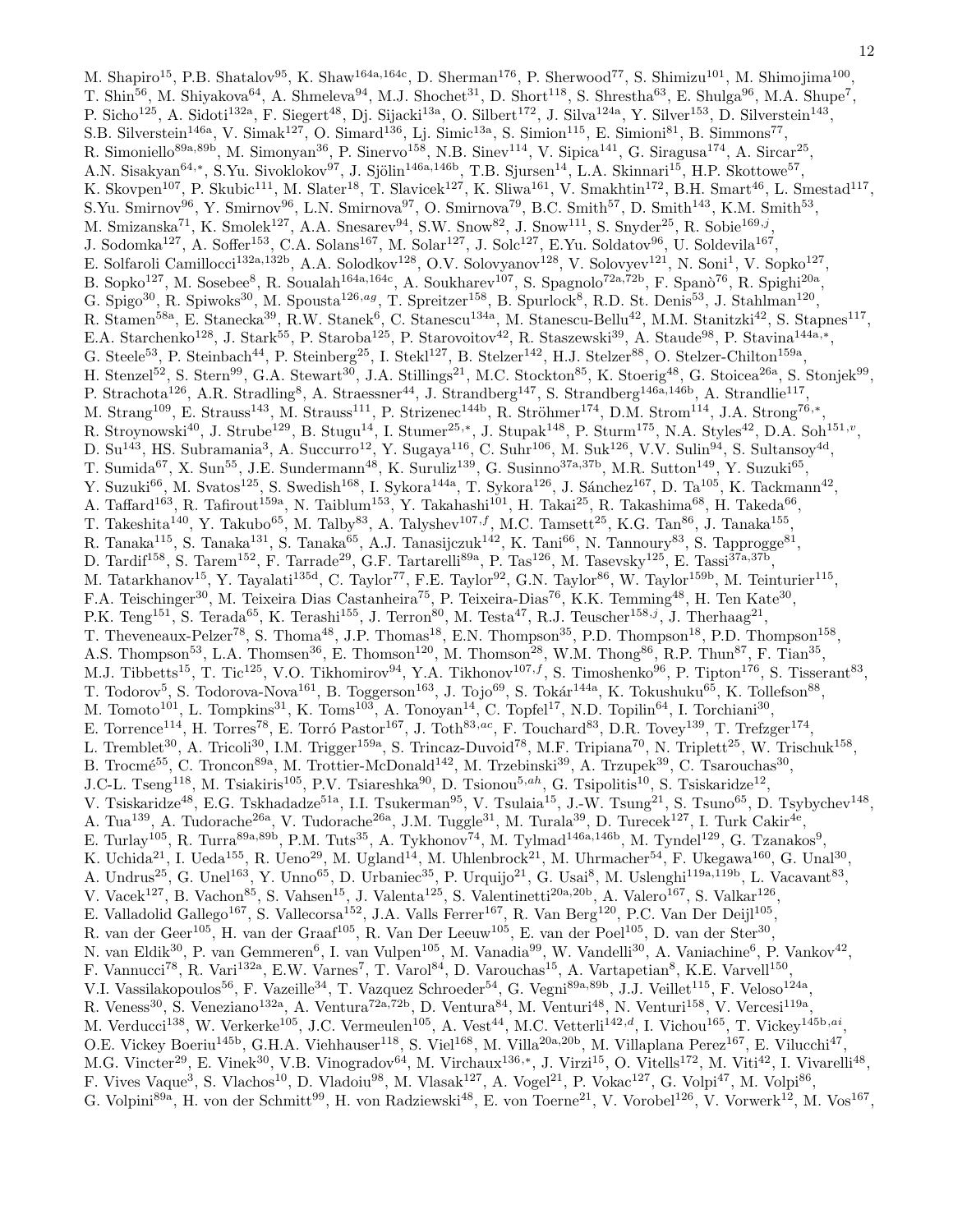R. Voss<sup>30</sup>, T.T. Voss<sup>175</sup>, J.H. Vossebeld<sup>73</sup>, N. Vranjes<sup>136</sup>, M. Vranjes Milosavljevic<sup>105</sup>, V. Vrba<sup>125</sup>, M. Vreeswijk<sup>105</sup>, T. Vu Anh<sup>48</sup>, R. Vuillermet<sup>30</sup>, I. Vukotic<sup>31</sup>, W. Wagner<sup>175</sup>, P. Wagner<sup>120</sup>, H. Wahlen<sup>175</sup>, S. Wahrmund<sup>44</sup>, , J. Wakabayashi<sup>101</sup>, S. Walch<sup>87</sup>, J. Walder<sup>71</sup>, R. Walker<sup>98</sup>, W. Walkowiak<sup>141</sup>, R. Wall<sup>176</sup>, P. Waller<sup>73</sup>, B. Walsh<sup>176</sup>, C. Wang<sup>45</sup>, H. Wang<sup>173</sup>, H. Wang<sup>33b,aj</sup>, J. Wang<sup>151</sup>, J. Wang<sup>55</sup>, R. Wang<sup>103</sup>, S.M. Wang<sup>151</sup>, T. Wang<sup>21</sup>, A. Warburton<sup>85</sup>, C.P. Ward<sup>28</sup>, M. Warsinsky<sup>48</sup>, A. Washbrook<sup>46</sup>, C. Wasicki<sup>42</sup>, I. Watanabe<sup>66</sup>, P.M. Watkins<sup>18</sup>, A.T. Watson<sup>18</sup>, I.J. Watson<sup>150</sup>, M.F. Watson<sup>18</sup>, G. Watts<sup>138</sup>, S. Watts<sup>82</sup>, A.T. Waugh<sup>150</sup>, B.M. Waugh<sup>77</sup>, M.S. Weber<sup>17</sup>, P. Weber<sup>54</sup>, A.R. Weidberg<sup>118</sup>, P. Weigell<sup>99</sup>, J. Weingarten<sup>54</sup>, C. Weiser<sup>48</sup>, P.S. Wells<sup>30</sup>, T. Wenaus<sup>25</sup>, D. Wendland<sup>16</sup>, Z. Weng<sup>151,</sup><sup>v</sup>, T. Wengler<sup>30</sup>, S. Wenig<sup>30</sup>, N. Wermes<sup>21</sup>, M. Werner<sup>48</sup>, P. Werner<sup>30</sup>, M. Werth<sup>163</sup>, M. Wessels<sup>58a</sup>, J. Wetter<sup>161</sup>, C. Weydert<sup>55</sup>, K. Whalen<sup>29</sup>, S.J. Wheeler-Ellis<sup>163</sup>, A. White<sup>8</sup>, M.J. White<sup>86</sup>, S. White<sup>122a,122b</sup>, S.R. Whitehead<sup>118</sup>, D. Whiteson<sup>163</sup>, D. Whittington<sup>60</sup>, F. Wicek<sup>115</sup>, D. Wicke<sup>175</sup>, F.J. Wickens<sup>129</sup>, W. Wiedenmann<sup>173</sup>, M. Wielers<sup>129</sup>, P. Wienemann<sup>21</sup>, C. Wiglesworth<sup>75</sup>, L.A.M. Wiik-Fuchs<sup>48</sup>, P.A. Wijeratne<sup>77</sup>, A. Wildauer<sup>99</sup>, M.A. Wildt<sup>42,r</sup>, I. Wilhelm<sup>126</sup>, H.G. Wilkens<sup>30</sup>, J.Z. Will<sup>98</sup>, E. Williams<sup>35</sup>, H.H. Williams<sup>120</sup>, W. Willis<sup>35</sup>, S. Willocq<sup>84</sup>, J.A. Wilson<sup>18</sup>, M.G. Wilson<sup>143</sup>, A. Wilson<sup>87</sup>, I. Wingerter-Seez<sup>5</sup>, S. Winkelmann<sup>48</sup>, F. Winklmeier<sup>30</sup>, M. Wittgen<sup>143</sup>, S.J. Wollstadt<sup>81</sup>, M.W. Wolter<sup>39</sup>, H. Wolters<sup>124a,g</sup>, W.C. Wong<sup>41</sup>, G. Wooden<sup>87</sup>, B.K. Wosiek<sup>39</sup>, J. Wotschack<sup>30</sup>, M.J. Woudstra<sup>82</sup>, K.W. Wozniak<sup>39</sup>, K. Wraight<sup>53</sup>, M. Wright<sup>53</sup>, B. Wrona<sup>73</sup>, S.L. Wu<sup>173</sup>, X. Wu<sup>49</sup>, Y. Wu<sup>33b,ak</sup>, E. Wulf<sup>35</sup>, B.M. Wynne<sup>46</sup>, S. Xella<sup>36</sup>, M. Xiao<sup>136</sup>, S. Xie<sup>48</sup>, C. Xu<sup>33b,y</sup>, D. Xu<sup>139</sup>, B. Yabsley<sup>150</sup>, S. Yacoob<sup>145a,al</sup>, M. Yamada<sup>65</sup>, H. Yamaguchi<sup>155</sup>, A. Yamamoto<sup>65</sup>, K. Yamamoto<sup>63</sup>, S. Yamamoto<sup>155</sup>, T. Yamamura<sup>155</sup>, T. Yamanaka<sup>155</sup>, J. Yamaoka<sup>45</sup>, T. Yamazaki<sup>155</sup>, Y. Yamazaki<sup>66</sup>, Z. Yan<sup>22</sup>, H. Yang<sup>87</sup>, U.K. Yang<sup>82</sup>, Y. Yang<sup>109</sup>, Z. Yang<sup>146a,146b</sup>, S. Yanush<sup>91</sup>, L. Yao<sup>33a</sup>, Y. Yao<sup>15</sup>, Y. Yasu<sup>65</sup>, G.V. Ybeles Smit<sup>130</sup>, J. Ye<sup>40</sup>, S. Ye<sup>25</sup>, M. Yilmaz<sup>4c</sup>, R. Yoosoofmiya<sup>123</sup>, K. Yorita<sup>171</sup>, R. Yoshida<sup>6</sup>, C. Young<sup>143</sup>, C.J. Young<sup>118</sup>, S. Youssef<sup>22</sup>, D. Yu<sup>25</sup>, J. Yu<sup>8</sup>, J. Yu<sup>112</sup>, L. Yuan<sup>66</sup>, A. Yurkewicz<sup>106</sup>, M. Byszewski<sup>30</sup>, B. Zabinski<sup>39</sup>, R. Zaidan<sup>62</sup>, A.M. Zaitsev<sup>128</sup>, Z. Zajacova<sup>30</sup>, L. Zanello<sup>132a,132b</sup>, D. Zanzi<sup>99</sup>, A. Zaytsev<sup>25</sup>, C. Zeitnitz<sup>175</sup>, M. Zeman<sup>125</sup>, A. Zemla<sup>39</sup>, C. Zendler<sup>21</sup>, O. Zenin<sup>128</sup>, T. Ženiš<sup>144a</sup>, Z. Zinonos<sup>122a,122b</sup>, S. Zenz<sup>15</sup>, D. Zerwas<sup>115</sup>, G. Zevi della Porta<sup>57</sup>, Z. Zhan<sup>33d</sup>, D. Zhang<sup>33b,aj</sup>, H. Zhang<sup>88</sup>, J. Zhang<sup>6</sup>, X. Zhang<sup>33d</sup>, Z. Zhang<sup>115</sup>, L. Zhao<sup>108</sup>, T. Zhao<sup>138</sup>, Z. Zhao<sup>33b</sup>, A. Zhemchugov<sup>64</sup>, J. Zhong<sup>118</sup>, B. Zhou<sup>87</sup>, N. Zhou<sup>163</sup>, Y. Zhou<sup>151</sup>, C.G. Zhu<sup>33d</sup>, H. Zhu<sup>42</sup>, J. Zhu<sup>87</sup>, Y. Zhu<sup>33b</sup>, X. Zhuang<sup>98</sup>, V. Zhuravlov<sup>99</sup>, D. Zieminska<sup>60</sup>, N.I. Zimin<sup>64</sup>, R. Zimmermann $^{21}$ , S. Zimmermann $^{21}$ , S. Zimmermann $^{48}$ , M. Ziolkowski $^{141}$ , R. Zitoun $^5$ , L. Živković $^{35}$ ,

V.V. Zmouchko<sup>128,∗</sup>, G. Zobernig<sup>173</sup>, A. Zoccoli<sup>20a,20b</sup>, M. zur Nedden<sup>16</sup>, V. Zutshi<sup>106</sup>, L. Zwalinski<sup>30</sup>.

<sup>1</sup> School of Chemistry and Physics, University of Adelaide, Adelaide, Australia

<sup>2</sup> Physics Department, SUNY Albany, Albany NY, United States of America

<sup>3</sup> Department of Physics, University of Alberta, Edmonton AB, Canada

 $4(a)$ Department of Physics, Ankara University, Ankara;  $(b)$ Department of Physics, Dumlupinar University, Kutahya;

(c)Department of Physics, Gazi University, Ankara; (d)Division of Physics, TOBB University of Economics and

Technology, Ankara; (e)Turkish Atomic Energy Authority, Ankara, Turkey

<sup>5</sup> LAPP, CNRS/IN2P3 and Université de Savoie, Annecy-le-Vieux, France

<sup>6</sup> High Energy Physics Division, Argonne National Laboratory, Argonne IL, United States of America

<sup>7</sup> Department of Physics, University of Arizona, Tucson AZ, United States of America

<sup>8</sup> Department of Physics, The University of Texas at Arlington, Arlington TX, United States of America

<sup>9</sup> Physics Department, University of Athens, Athens, Greece

<sup>10</sup> Physics Department, National Technical University of Athens, Zografou, Greece

<sup>11</sup> Institute of Physics, Azerbaijan Academy of Sciences, Baku, Azerbaijan

<sup>12</sup> Institut de Física d'Altes Energies and Departament de Física de la Universitat Autònoma de Barcelona and ICREA, Barcelona, Spain

<sup>13 (a)</sup>Institute of Physics, University of Belgrade, Belgrade; <sup>(b)</sup>Vinca Institute of Nuclear Sciences, University of Belgrade, Belgrade, Serbia

<sup>14</sup> Department for Physics and Technology, University of Bergen, Bergen, Norway

<sup>15</sup> Physics Division, Lawrence Berkeley National Laboratory and University of California, Berkeley CA, United States of America

<sup>16</sup> Department of Physics, Humboldt University, Berlin, Germany

<sup>17</sup> Albert Einstein Center for Fundamental Physics and Laboratory for High Energy Physics, University of Bern, Bern, Switzerland

<sup>18</sup> School of Physics and Astronomy, University of Birmingham, Birmingham, United Kingdom

<sup>19 (a)</sup>Department of Physics, Bogazici University, Istanbul; <sup>(b)</sup>Division of Physics, Dogus University, Istanbul;

(c)Department of Physics Engineering, Gaziantep University, Gaziantep; (d)Department of Physics, Istanbul Technical University, Istanbul, Turkey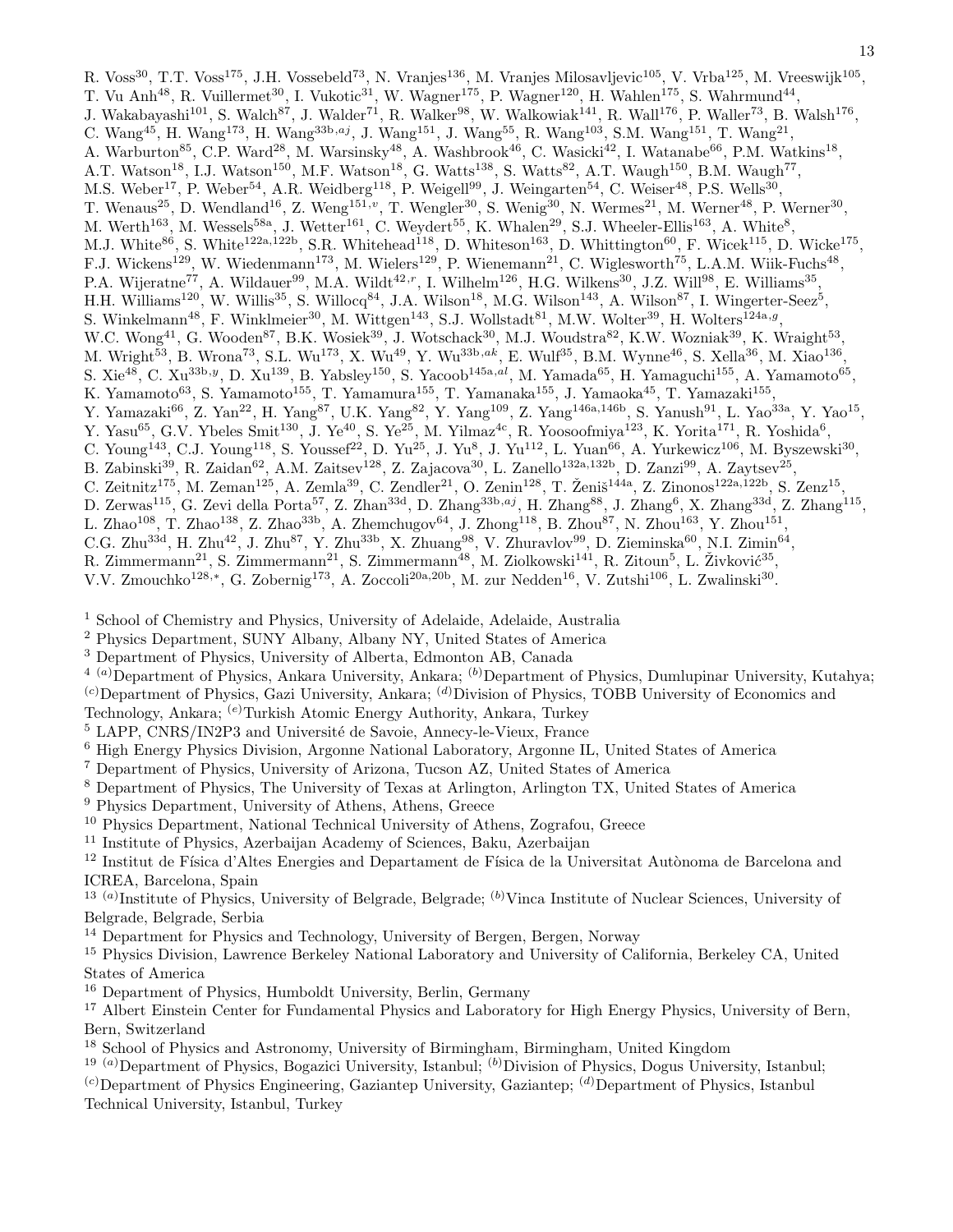<sup>21</sup> Physikalisches Institut, University of Bonn, Bonn, Germany

<sup>22</sup> Department of Physics, Boston University, Boston MA, United States of America

<sup>23</sup> Department of Physics, Brandeis University, Waltham MA, United States of America

 $^{24}$  (a)Universidade Federal do Rio De Janeiro COPPE/EE/IF, Rio de Janeiro; <sup>(b)</sup>Federal University of Juiz de Fora (UFJF), Juiz de Fora; <sup>(c)</sup>Federal University of Sao Joao del Rei (UFSJ), Sao Joao del Rei; <sup>(d)</sup>Instituto de Fisica,

Universidade de Sao Paulo, Sao Paulo, Brazil

<sup>25</sup> Physics Department, Brookhaven National Laboratory, Upton NY, United States of America

<sup>26 (a)</sup>National Institute of Physics and Nuclear Engineering, Bucharest; <sup>(b)</sup>University Politehnica Bucharest,

Bucharest; (c)West University in Timisoara, Timisoara, Romania

 $^{27}$  Departamento de Física, Universidad de Buenos Aires, Buenos Aires, Argentina

<sup>28</sup> Cavendish Laboratory, University of Cambridge, Cambridge, United Kingdom

<sup>29</sup> Department of Physics, Carleton University, Ottawa ON, Canada

<sup>30</sup> CERN, Geneva, Switzerland

<sup>31</sup> Enrico Fermi Institute, University of Chicago, Chicago IL, United States of America

 $32(a)$ Departamento de Física, Pontificia Universidad Católica de Chile, Santiago;  $(b)$ Departamento de Física,

Universidad Técnica Federico Santa María, Valparaíso, Chile

<sup>33 (a)</sup>Institute of High Energy Physics, Chinese Academy of Sciences, Beijing; <sup>(b)</sup>Department of Modern Physics,

University of Science and Technology of China, Anhui; <sup>(c)</sup>Department of Physics, Nanjing University, Jiangsu;

 $^{(d)}$ School of Physics, Shandong University, Shandong, China

<sup>34</sup> Laboratoire de Physique Corpusculaire, Clermont Université and Université Blaise Pascal and CNRS/IN2P3, Clermont-Ferrand, France

<sup>35</sup> Nevis Laboratory, Columbia University, Irvington NY, United States of America

<sup>36</sup> Niels Bohr Institute, University of Copenhagen, Kobenhavn, Denmark

<sup>37 (a)</sup>INFN Gruppo Collegato di Cosenza; <sup>(b)</sup>Dipartimento di Fisica, Università della Calabria, Arcavata di Rende, Italy

- <sup>38</sup> AGH University of Science and Technology, Faculty of Physics and Applied Computer Science, Krakow, Poland
- <sup>39</sup> The Henryk Niewodniczanski Institute of Nuclear Physics, Polish Academy of Sciences, Krakow, Poland

<sup>40</sup> Physics Department, Southern Methodist University, Dallas TX, United States of America

<sup>41</sup> Physics Department, University of Texas at Dallas, Richardson TX, United States of America

<sup>42</sup> DESY, Hamburg and Zeuthen, Germany

- <sup>43</sup> Institut für Experimentelle Physik IV, Technische Universität Dortmund, Dortmund, Germany
- <sup>44</sup> Institut für Kern-und Teilchenphysik, Technical University Dresden, Dresden, Germany
- <sup>45</sup> Department of Physics, Duke University, Durham NC, United States of America
- <sup>46</sup> SUPA School of Physics and Astronomy, University of Edinburgh, Edinburgh, United Kingdom
- <sup>47</sup> INFN Laboratori Nazionali di Frascati, Frascati, Italy
- <sup>48</sup> Fakultät für Mathematik und Physik, Albert-Ludwigs-Universität, Freiburg, Germany
- <sup>49</sup> Section de Physique, Université de Genève, Geneva, Switzerland

<sup>50 (a)</sup>INFN Sezione di Genova; <sup>(b)</sup>Dipartimento di Fisica, Università di Genova, Genova, Italy

 $^{51}$  (a)E. Andronikashvili Institute of Physics, Iv. Javakhishvili Tbilisi State University, Tbilisi; <sup>(b)</sup>High Energy

Physics Institute, Tbilisi State University, Tbilisi, Georgia

- $52$  II Physikalisches Institut, Justus-Liebig-Universität Giessen, Giessen, Germany
- <sup>53</sup> SUPA School of Physics and Astronomy, University of Glasgow, Glasgow, United Kingdom

 $54$  II Physikalisches Institut, Georg-August-Universität, Göttingen, Germany

<sup>55</sup> Laboratoire de Physique Subatomique et de Cosmologie, Université Joseph Fourier and CNRS/IN2P3 and

Institut National Polytechnique de Grenoble, Grenoble, France

<sup>56</sup> Department of Physics, Hampton University, Hampton VA, United States of America

<sup>57</sup> Laboratory for Particle Physics and Cosmology, Harvard University, Cambridge MA, United States of America

 $\frac{58}{a}$  (a)Kirchhoff-Institut für Physik, Ruprecht-Karls-Universität Heidelberg, Heidelberg;  $\frac{1}{b}$ Physikalisches Institut,

Ruprecht-Karls-Universität Heidelberg, Heidelberg; <sup>(c)</sup>ZITI Institut für technische Informatik,

Ruprecht-Karls-Universität Heidelberg, Mannheim, Germany

- <sup>59</sup> Faculty of Applied Information Science, Hiroshima Institute of Technology, Hiroshima, Japan
- <sup>60</sup> Department of Physics, Indiana University, Bloomington IN, United States of America
- $61$  Institut für Astro-und Teilchenphysik, Leopold-Franzens-Universität, Innsbruck, Austria
- <sup>62</sup> University of Iowa, Iowa City IA, United States of America
- <sup>63</sup> Department of Physics and Astronomy, Iowa State University, Ames IA, United States of America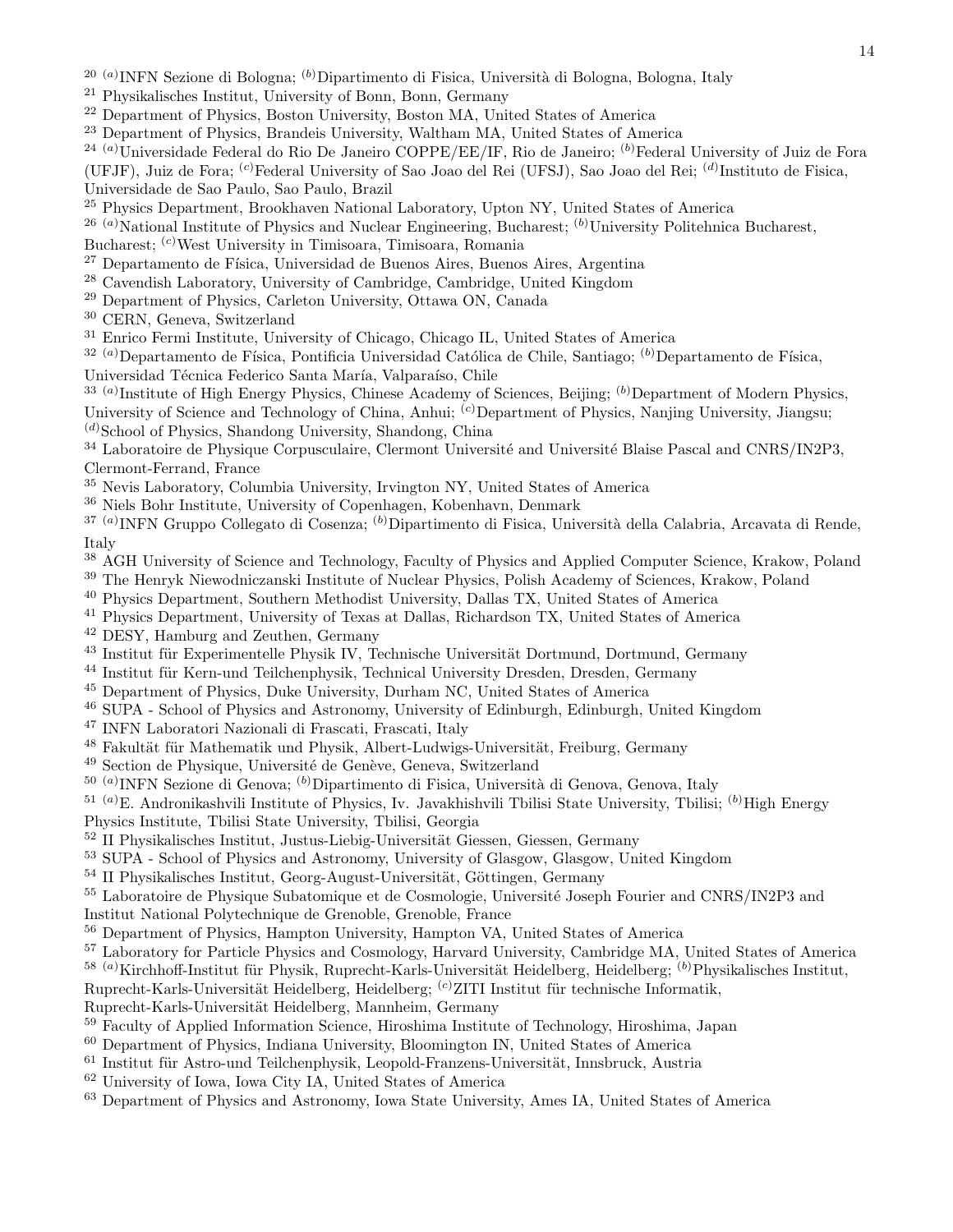- Joint Institute for Nuclear Research, JINR Dubna, Dubna, Russia
- KEK, High Energy Accelerator Research Organization, Tsukuba, Japan
- Graduate School of Science, Kobe University, Kobe, Japan
- Faculty of Science, Kyoto University, Kyoto, Japan
- Kyoto University of Education, Kyoto, Japan
- Department of Physics, Kyushu University, Fukuoka, Japan
- <sup>70</sup> Instituto de Física La Plata, Universidad Nacional de La Plata and CONICET, La Plata, Argentina
- Physics Department, Lancaster University, Lancaster, United Kingdom
- <sup>72 (a)</sup>INFN Sezione di Lecce; <sup>(b)</sup>Dipartimento di Matematica e Fisica, Università del Salento, Lecce, Italy
- Oliver Lodge Laboratory, University of Liverpool, Liverpool, United Kingdom
- <sup>74</sup> Department of Physics, Jožef Stefan Institute and University of Ljubljana, Ljubljana, Slovenia
- School of Physics and Astronomy, Queen Mary University of London, London, United Kingdom
- Department of Physics, Royal Holloway University of London, Surrey, United Kingdom
- Department of Physics and Astronomy, University College London, London, United Kingdom
- <sup>78</sup> Laboratoire de Physique Nucléaire et de Hautes Energies, UPMC and Université Paris-Diderot and CNRS/IN2P3, Paris, France
- Fysiska institutionen, Lunds universitet, Lund, Sweden
- Departamento de Fisica Teorica C-15, Universidad Autonoma de Madrid, Madrid, Spain
- Institut für Physik, Universität Mainz, Mainz, Germany
- School of Physics and Astronomy, University of Manchester, Manchester, United Kingdom
- <sup>83</sup> CPPM, Aix-Marseille Université and CNRS/IN2P3, Marseille, France
- Department of Physics, University of Massachusetts, Amherst MA, United States of America
- Department of Physics, McGill University, Montreal QC, Canada
- School of Physics, University of Melbourne, Victoria, Australia
- Department of Physics, The University of Michigan, Ann Arbor MI, United States of America
- Department of Physics and Astronomy, Michigan State University, East Lansing MI, United States of America
- <sup>89 (a)</sup>INFN Sezione di Milano; <sup>(b)</sup>Dipartimento di Fisica, Università di Milano, Milano, Italy
- B.I. Stepanov Institute of Physics, National Academy of Sciences of Belarus, Minsk, Republic of Belarus
- National Scientific and Educational Centre for Particle and High Energy Physics, Minsk, Republic of Belarus
- <sup>92</sup> Department of Physics, Massachusetts Institute of Technology, Cambridge MA, United States of America
- Group of Particle Physics, University of Montreal, Montreal QC, Canada
- <sup>94</sup> P.N. Lebedev Institute of Physics, Academy of Sciences, Moscow, Russia
- Institute for Theoretical and Experimental Physics (ITEP), Moscow, Russia
- Moscow Engineering and Physics Institute (MEPhI), Moscow, Russia
- Skobeltsyn Institute of Nuclear Physics, Lomonosov Moscow State University, Moscow, Russia
- 98 Fakultät für Physik, Ludwig-Maximilians-Universität München, München, Germany
- <sup>99</sup> Max-Planck-Institut für Physik (Werner-Heisenberg-Institut), München, Germany
- Nagasaki Institute of Applied Science, Nagasaki, Japan
- Graduate School of Science and Kobayashi-Maskawa Institute, Nagoya University, Nagoya, Japan
- <sup>102 (a)</sup>INFN Sezione di Napoli; <sup>(b)</sup>Dipartimento di Scienze Fisiche, Università di Napoli, Napoli, Italy
- Department of Physics and Astronomy, University of New Mexico, Albuquerque NM, United States of America
- Institute for Mathematics, Astrophysics and Particle Physics, Radboud University Nijmegen/Nikhef, Nijmegen, Netherlands
- Nikhef National Institute for Subatomic Physics and University of Amsterdam, Amsterdam, Netherlands
- Department of Physics, Northern Illinois University, DeKalb IL, United States of America
- Budker Institute of Nuclear Physics, SB RAS, Novosibirsk, Russia
- Department of Physics, New York University, New York NY, United States of America
- Ohio State University, Columbus OH, United States of America
- Faculty of Science, Okayama University, Okayama, Japan
- Homer L. Dodge Department of Physics and Astronomy, University of Oklahoma, Norman OK, United States of America
- Department of Physics, Oklahoma State University, Stillwater OK, United States of America
- <sup>113</sup> Palacký University, RCPTM, Olomouc, Czech Republic
- Center for High Energy Physics, University of Oregon, Eugene OR, United States of America
- <sup>115</sup> LAL, Université Paris-Sud and CNRS/IN2P3, Orsay, France
- Graduate School of Science, Osaka University, Osaka, Japan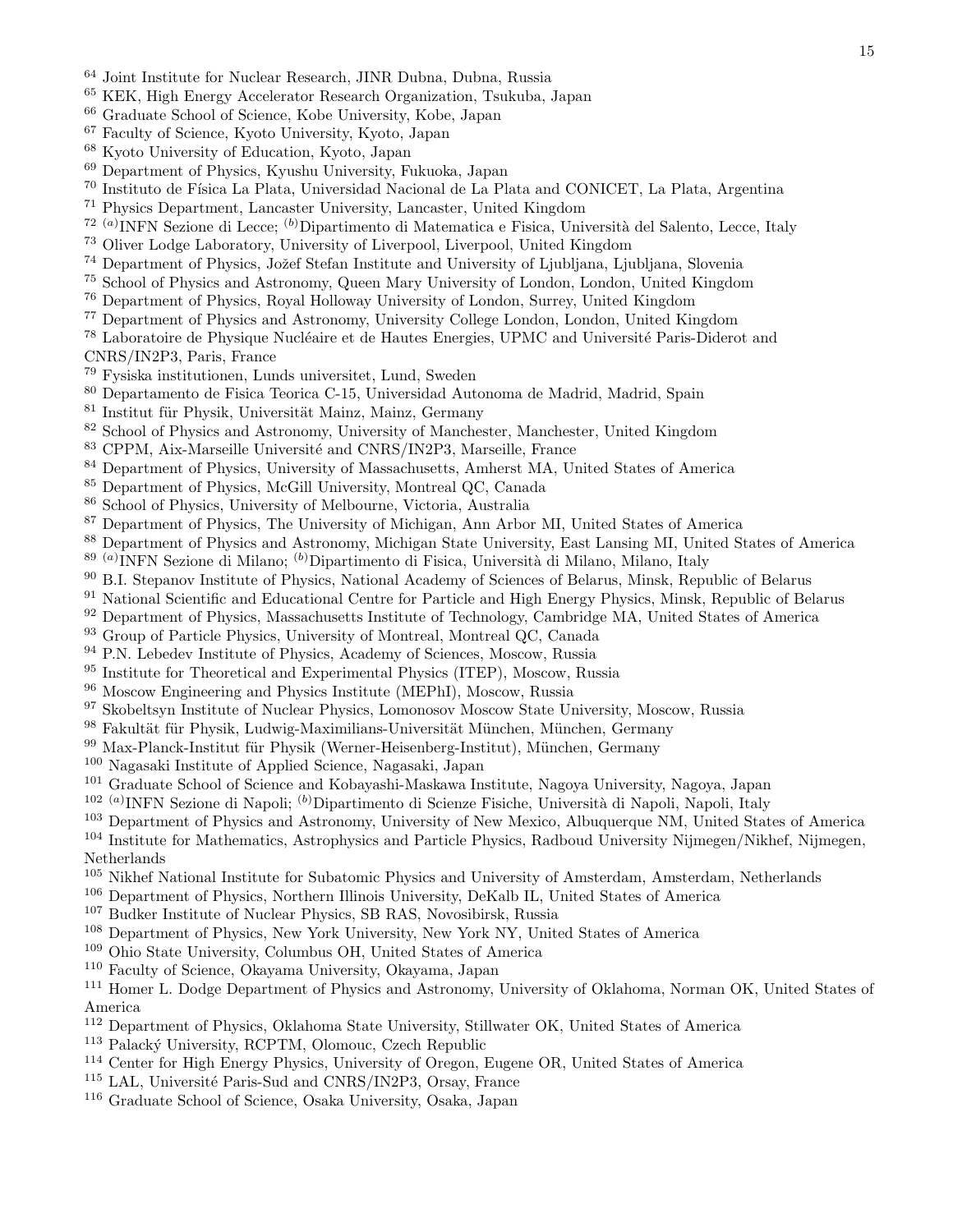- Department of Physics, University of Oslo, Oslo, Norway
- Department of Physics, Oxford University, Oxford, United Kingdom
- <sup>119 (a)</sup>INFN Sezione di Pavia; <sup>(b)</sup>Dipartimento di Fisica, Università di Pavia, Pavia, Italy
- Department of Physics, University of Pennsylvania, Philadelphia PA, United States of America
- Petersburg Nuclear Physics Institute, Gatchina, Russia
- <sup>122 (a)</sup>INFN Sezione di Pisa; <sup>(b)</sup>Dipartimento di Fisica E. Fermi, Università di Pisa, Pisa, Italy
- Department of Physics and Astronomy, University of Pittsburgh, Pittsburgh PA, United States of America
- <sup>124 (a)</sup>Laboratorio de Instrumentacao e Fisica Experimental de Particulas LIP, Lisboa, Portugal; <sup>(b)</sup>Departamento
- de Fisica Teorica y del Cosmos and CAFPE, Universidad de Granada, Granada, Spain
- Institute of Physics, Academy of Sciences of the Czech Republic, Praha, Czech Republic
- Faculty of Mathematics and Physics, Charles University in Prague, Praha, Czech Republic
- Czech Technical University in Prague, Praha, Czech Republic
- State Research Center Institute for High Energy Physics, Protvino, Russia
- Particle Physics Department, Rutherford Appleton Laboratory, Didcot, United Kingdom
- Physics Department, University of Regina, Regina SK, Canada
- Ritsumeikan University, Kusatsu, Shiga, Japan
- <sup>132 (a)</sup>INFN Sezione di Roma I; <sup>(b)</sup>Dipartimento di Fisica, Università La Sapienza, Roma, Italy
- <sup>133 (a)</sup>INFN Sezione di Roma Tor Vergata; <sup>(b)</sup>Dipartimento di Fisica, Università di Roma Tor Vergata, Roma, Italy
- <sup>134 (a)</sup>INFN Sezione di Roma Tre; <sup>(b)</sup>Dipartimento di Fisica, Università Roma Tre, Roma, Italy
- <sup>135 (a)</sup>Faculté des Sciences Ain Chock, Réseau Universitaire de Physique des Hautes Energies Université Hassan II, Casablanca; <sup>(b)</sup>Centre National de l'Energie des Sciences Techniques Nucleaires, Rabat; <sup>(c)</sup>Faculté des Sciences
- Semlalia, Université Cadi Ayyad, LPHEA-Marrakech; <sup>(d)</sup>Faculté des Sciences, Université Mohamed Premier and LPTPM, Oujda; <sup>(e)</sup>Faculté des sciences, Université Mohammed V-Agdal, Rabat, Morocco
- DSM/IRFU (Institut de Recherches sur les Lois Fondamentales de l'Univers), CEA Saclay (Commissariat a l'Energie Atomique), Gif-sur-Yvette, France
- Santa Cruz Institute for Particle Physics, University of California Santa Cruz, Santa Cruz CA, United States of America
- Department of Physics, University of Washington, Seattle WA, United States of America
- Department of Physics and Astronomy, University of Sheffield, Sheffield, United Kingdom
- Department of Physics, Shinshu University, Nagano, Japan
- Fachbereich Physik, Universität Siegen, Siegen, Germany
- Department of Physics, Simon Fraser University, Burnaby BC, Canada
- SLAC National Accelerator Laboratory, Stanford CA, United States of America
- <sup>144 (a)</sup>Faculty of Mathematics, Physics & Informatics, Comenius University, Bratislava; <sup>(b)</sup>Department of Subnuclear Physics, Institute of Experimental Physics of the Slovak Academy of Sciences, Kosice, Slovak Republic
- <sup>145 (a)</sup>Department of Physics, University of Johannesburg, Johannesburg; <sup>(b)</sup>School of Physics, University of the Witwatersrand, Johannesburg, South Africa
- <sup>146 (a)</sup>Department of Physics, Stockholm University; <sup>(b)</sup>The Oskar Klein Centre, Stockholm, Sweden
- Physics Department, Royal Institute of Technology, Stockholm, Sweden
- Departments of Physics & Astronomy and Chemistry, Stony Brook University, Stony Brook NY, United States of America
- Department of Physics and Astronomy, University of Sussex, Brighton, United Kingdom
- School of Physics, University of Sydney, Sydney, Australia
- Institute of Physics, Academia Sinica, Taipei, Taiwan
- Department of Physics, Technion: Israel Institute of Technology, Haifa, Israel
- Raymond and Beverly Sackler School of Physics and Astronomy, Tel Aviv University, Tel Aviv, Israel
- Department of Physics, Aristotle University of Thessaloniki, Thessaloniki, Greece
- International Center for Elementary Particle Physics and Department of Physics, The University of Tokyo, Tokyo, Japan
- Graduate School of Science and Technology, Tokyo Metropolitan University, Tokyo, Japan
- Department of Physics, Tokyo Institute of Technology, Tokyo, Japan
- Department of Physics, University of Toronto, Toronto ON, Canada
- <sup>159 (a)</sup>TRIUMF, Vancouver BC; <sup>(b)</sup>Department of Physics and Astronomy, York University, Toronto ON, Canada
- Faculty of Pure and Applied Sciences, University of Tsukuba, Tsukuba, Japan
- Department of Physics and Astronomy, Tufts University, Medford MA, United States of America
- Centro de Investigaciones, Universidad Antonio Narino, Bogota, Colombia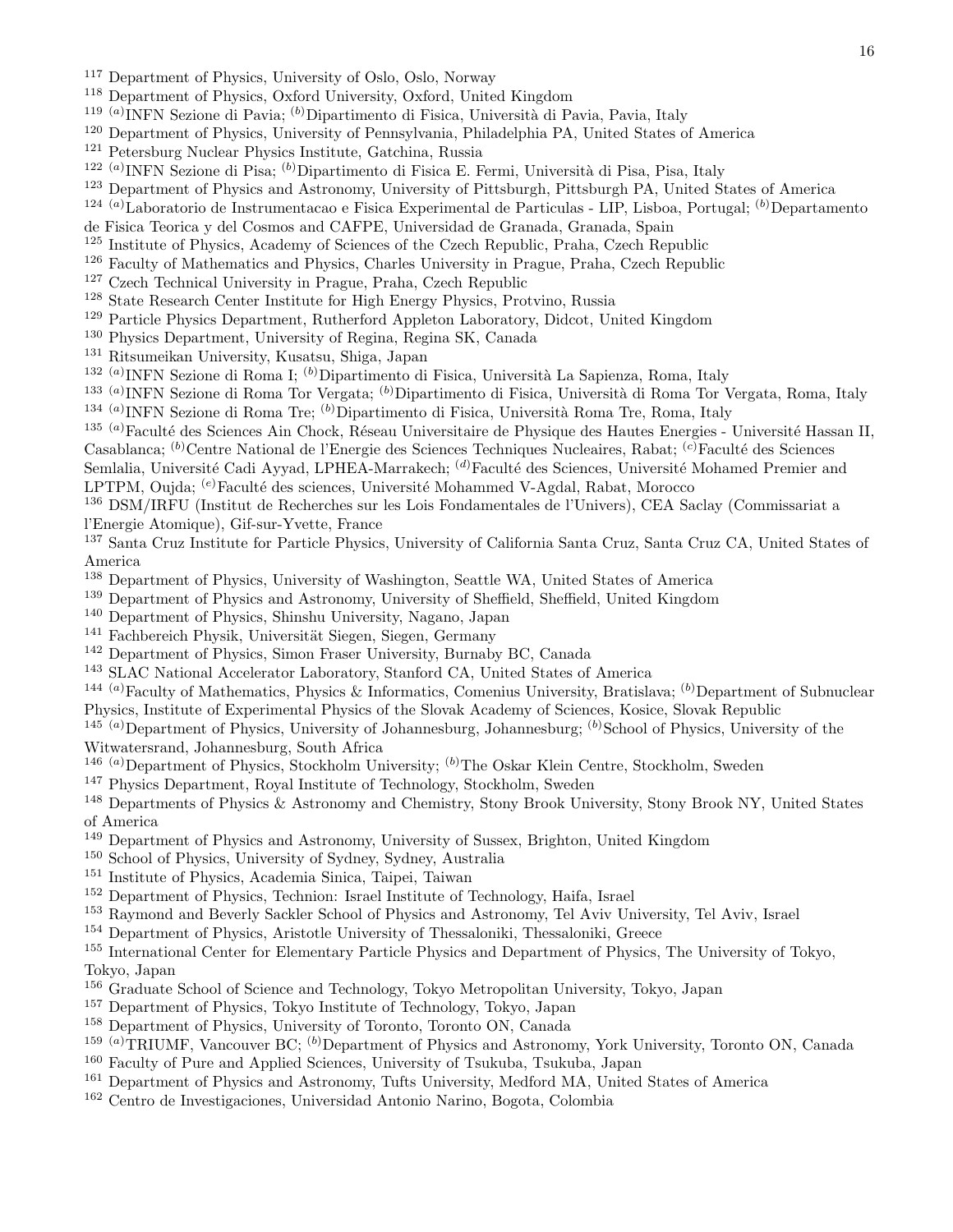<sup>163</sup> Department of Physics and Astronomy, University of California Irvine, Irvine CA, United States of America

<sup>164 (a)</sup>INFN Gruppo Collegato di Udine; <sup>(b)</sup>ICTP, Trieste; <sup>(c)</sup>Dipartimento di Chimica, Fisica e Ambiente, Università di Udine, Udine, Italy

- <sup>165</sup> Department of Physics, University of Illinois, Urbana IL, United States of America
- <sup>166</sup> Department of Physics and Astronomy, University of Uppsala, Uppsala, Sweden

<sup>167</sup> Instituto de Física Corpuscular (IFIC) and Departamento de Física Atómica, Molecular y Nuclear and Departamento de Ingeniería Electrónica and Instituto de Microelectrónica de Barcelona (IMB-CNM), University of

Valencia and CSIC, Valencia, Spain

- <sup>168</sup> Department of Physics, University of British Columbia, Vancouver BC, Canada
- <sup>169</sup> Department of Physics and Astronomy, University of Victoria, Victoria BC, Canada
- <sup>170</sup> Department of Physics, University of Warwick, Coventry, United Kingdom
- <sup>171</sup> Waseda University, Tokyo, Japan
- <sup>172</sup> Department of Particle Physics, The Weizmann Institute of Science, Rehovot, Israel
- <sup>173</sup> Department of Physics, University of Wisconsin, Madison WI, United States of America
- <sup>174</sup> Fakultät für Physik und Astronomie, Julius-Maximilians-Universität, Würzburg, Germany
- $175$  Fachbereich C Physik, Bergische Universität Wuppertal, Wuppertal, Germany
- <sup>176</sup> Department of Physics, Yale University, New Haven CT, United States of America
- <sup>177</sup> Yerevan Physics Institute, Yerevan, Armenia

 $178$  Centre de Calcul de l'Institut National de Physique Nucléaire et de Physique des Particules (IN2P3), Villeurbanne, France

- <sup>a</sup> Also at Laboratorio de Instrumentacao e Fisica Experimental de Particulas LIP, Lisboa, Portugal
- $<sup>b</sup>$  Also at Faculdade de Ciencias and CFNUL, Universidade de Lisboa, Lisboa, Portugal</sup>
- <sup>c</sup> Also at Particle Physics Department, Rutherford Appleton Laboratory, Didcot, United Kingdom
- <sup>d</sup> Also at TRIUMF, Vancouver BC, Canada
- <sup>e</sup> Also at Department of Physics, California State University, Fresno CA, United States of America
- <sup>f</sup> Also at Novosibirsk State University, Novosibirsk, Russia
- $^g$  Also at Department of Physics, University of Coimbra, Coimbra, Portugal
- $h$  Also at Department of Physics, UASLP, San Luis Potosi, Mexico
- $i$  Also at Università di Napoli Parthenope, Napoli, Italy
- $j$  Also at Institute of Particle Physics (IPP), Canada
- $k$  Also at Department of Physics, Middle East Technical University, Ankara, Turkey
- $l$  Also at Louisiana Tech University, Ruston LA, United States of America

 $<sup>m</sup>$  Also at Dep Fisica and CEFITEC of Faculdade de Ciencias e Tecnologia, Universidade Nova de Lisboa, Caparica,</sup> Portugal

- $n$  Also at Department of Physics and Astronomy, University College London, London, United Kingdom
- <sup>o</sup> Also at Group of Particle Physics, University of Montreal, Montreal QC, Canada
- $P$  Also at Department of Physics, University of Cape Town, Cape Town, South Africa
- <sup>q</sup> Also at Institute of Physics, Azerbaijan Academy of Sciences, Baku, Azerbaijan
- r Also at Institut für Experimentalphysik, Universität Hamburg, Hamburg, Germany
- <sup>s</sup> Also at Manhattan College, New York NY, United States of America
- $<sup>t</sup>$  Also at School of Physics, Shandong University, Shandong, China</sup>
- $^u$  Also at CPPM, Aix-Marseille Université and CNRS/IN2P3, Marseille, France
- <sup>v</sup> Also at School of Physics and Engineering, Sun Yat-sen University, Guanzhou, China
- <sup>w</sup> Also at Academia Sinica Grid Computing, Institute of Physics, Academia Sinica, Taipei, Taiwan
- $x$  Also at Dipartimento di Fisica, Università La Sapienza, Roma, Italy
- <sup>y</sup> Also at DSM/IRFU (Institut de Recherches sur les Lois Fondamentales de l'Univers), CEA Saclay (Commissariat

a l'Energie Atomique), Gif-sur-Yvette, France

- $z$  Also at Section de Physique, Université de Genève, Geneva, Switzerland
- aa Also at Departamento de Fisica, Universidade de Minho, Braga, Portugal

ab Also at Department of Physics and Astronomy, University of South Carolina, Columbia SC, United States of America

- ac Also at Institute for Particle and Nuclear Physics, Wigner Research Centre for Physics, Budapest, Hungary
- <sup>ad</sup> Also at California Institute of Technology, Pasadena CA, United States of America
- ae Also at Institute of Physics, Jagiellonian University, Krakow, Poland
- $^{af}$  Also at LAL, Université Paris-Sud and CNRS/IN2P3, Orsay, France
- ag Also at Nevis Laboratory, Columbia University, Irvington NY, United States of America